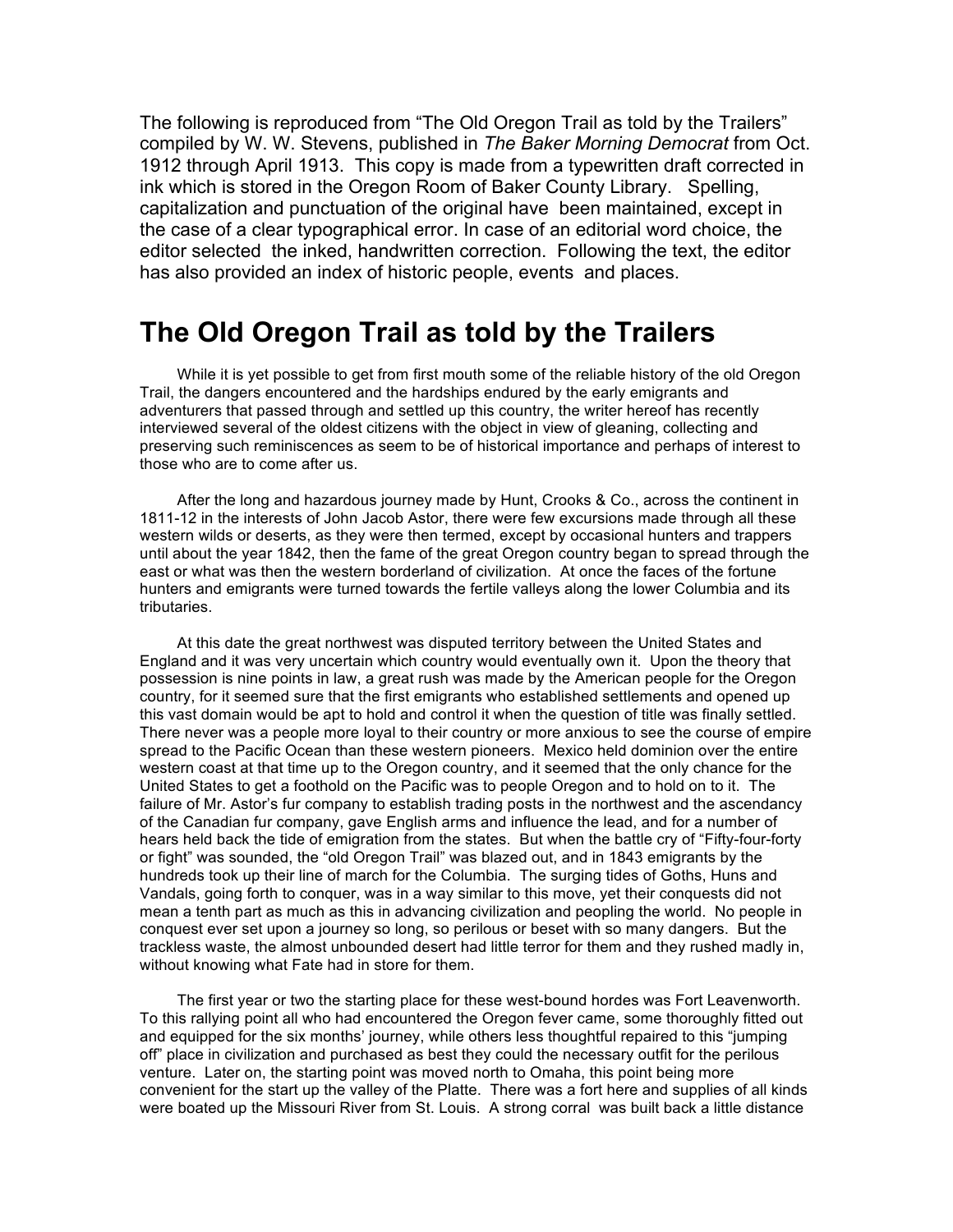from the river, now a business part of the city, into which hundreds of cattle from the plains were gathered in about the time the trains were started out in the spring. This corral was made of poles 12 feet long and six inches in diameter, sunk in the ground about four feet and set up as close together as possible. These made a wall eight feet high that would hold securely any wild stock. These cattle were sold by the yoke, and ranged in price from \$100 to \$200, and if very scarce with a good demand, sometimes twice that amount was paid for a likely pair of steers. The buyer would point out the cattle he desired, price was paid and the animals were lassoed, yoked together and put right into the team without any "breaking." A trained yoke was required for leaders but more frequently the rest were all raw ones. From three to ten yoke of steers were hitched to the wagon, according to the load.

It was a grand rush, getting ready for the start, full of excitement and danger and not unfrequently fatal accident. It is impossible for us to tell of the stirring times second hand in such a way that readers who live in these less strenuous times may catch in full the spirit that prompted so many to venture forth into a boundless wilderness, among savage tribes of Indians, who were striving to stem the tide of civilization and to this end waging a continual war of extermination against the whites.

# **Chapter 2**

Trains consisting of from 50 to 100 wagons were daily organized and the long trail was taken up, a trail which is yet plainly discernable in many places through this country and should be preserved. It will remain perhaps for ages at points across the mountain slopes where the track cut and wore deep into the earth and where the plow of the husbandman will never be able to obliterate it, but marked no more by the rotting headboards of its graves, by the bones of perished teams, skeletons of wagons or the marks of the deadly onslaught by savage hordes that ever infested the path of the early pioneer.

The Oregon Trail became a much traveled thoroughfare long before there was a trail across the mountains to California, for at this time it was still a part of Mexico and possessed no special attraction to the emigrant or home seeker. The only landmark that had been followed by these first pioneers in all this route, covering over 2000 miles of uninhabited country, was the trail that had been marked out by the early hunter, trapper and adventurer. The government had nothing to do in establishing its lines, no engineer or surveyor had mapped out its course and no appropriation had been made for its support. But, strange to say, the best and most advantageous route was marked out, one which the very best of civil engineers in later days chose for lines of railroads to span the continent.

In launching out across the desert plains, away from civilization, they carried with them most of the elements of civilized society, notwithstanding the fact that there was no law to control them but right, no one who could administer an oath, execute a legal document or sit in judgment over his fellows. Did any man offend against the unwritten creed of fair play and justice, did he shirk duty when that meant danger to the common good, he was summarily arraigned before a council of leaders, men of wisdom and fairness, selected to maintain order and decorum, and justice was meted unto him according to his desserts. There was not time for protracted trials and the accused soon knew what his fate would be. Councils were not averse to the infliction of capital punishment, when the enormity of the crime justified it.

Each party had its leader, chosen because he was fit to lead and he always felt the full sense of responsibility that rested upon him. Unless he proved unworthy to his trust or incompetent for the place, he ever had the staunch support of his associates. His orders were promptly obeyed and his suggestions met with little opposition. All recognized the fact that someone had to be commander in chief and that any sort of dissention would bring trouble and perhaps disaster upon the entire party.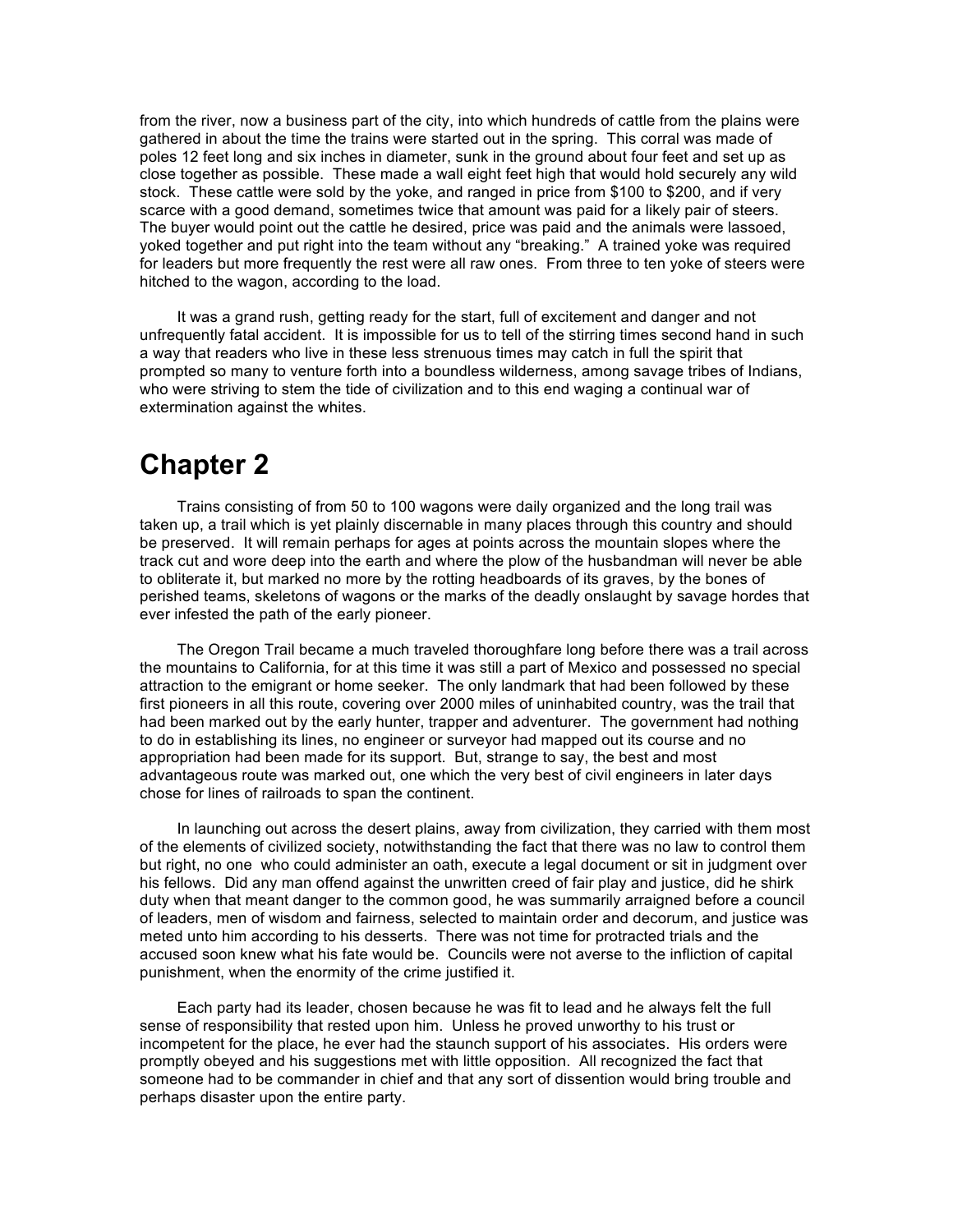Scouts were also chosen to skirt the flanks of the cavalcade and ward off danger. These were usually men who were familiar with the frontier life and not unfamiliar with the wiles of the Indians. Others skilled in hunting were detailed to keep up the supply of meat for each day and that usually rounded up about the time camp was pitched. Besides the men who made up the train and kept it moving, there were scores of women and children, together with gray=haired elders, bent with years, who had refused to be left behind, preferring to take their chances with their people. Sickness and death followed with the train and along this great thoroughfare were left graves here and there. When death occurred a halt was made to perform the last rites of interment for the deceased and on the grave a mound of sod or loose stones. Births occurred frequently en route, new life thus coming to renew the cycle.

There are men now living in Baker Valley who were born in wagons that were lined up in their train. Songs were sung around the camp fire and young people found society awheel quite as enjoyable as that abiding under permanent roof, and not infrequently weddings were celebrated to the great delight of all.

The people who made up these trains in the main expected to become husbandmen in their new home and to this end they carried along with them various flocks and herds. The wagons were loaded with swine and poultry, while sheep and cattle followed the train, picking up their living by the wayside. These small flocks and herds brought across the plains with so much labor and expense formed the foundation of the hundred of thousands of sheep and kine that have roamed the valleys and mountains of this country in years past, and have produced and are producing millions upon millions of dollars to the owners thereof.

### **Chapter 3**

There was order and system in the movement of every well organized train. Usually the captain's wagon went in the lead, carrying the star spangled banner. The column was then divided into four platoons, each platoon taking the lead for a day, then falling behind to take the dust of those in advance. It was astonishing what immense clouds of dust would rise from a long wagon train as it trailed along through the dry lava soil. The old residents say they could tell the coming and going of large trains by the clouds of dust that rose up from behind the distant hills.

If the day was a windy one, man and beast almost suffocated, and not infrequently a halt had to be called till the worst was over. The route was divided into easy stages, the stopping places being regulated by the water supply. A stop was also made at the noon hour for rest and refreshment. When a halt was made for the night, the wagons were drawn into a barricade, circular in form, the leading wagon marking out the circle, the others dropping in behind, the tongue of each against the tail-gate of the wagon ahead, the last wagon closing up the gap. While the animals were turned loose to graze around the camp, the tongues were chained fast to the wagons ahead, forming a substantial enclosure, inside of which animals were corralled at night to prevent them from straying off or being stampeded by savages who were always on the lookout for a good opportunity to steal or plunder. Each man took his turn at picket duty at night so there would be no surprises and all could rest at ease. At the break of day, if no Indians were around, the stock was turned out to graze and breakfast was prepared and disposed of in a couple of hours. At the sound of the bugle, teams were harnessed up and the procession moved at the command of the captain of the host.

Travel over this dreary wasteland after awhile became somewhat monotonous, notwithstanding the fact that there was always some change of scene and new experiences constantly coming to the front. We tire now in making the trip west from Omaha in two or three days. How must it have been when it took from six to nine months to cover the ground, according to point of destination? As the train dragged its slow length along, there was little opportunity for social enjoyment or relaxation. But if all was well the evenings were quite enjoyable. The little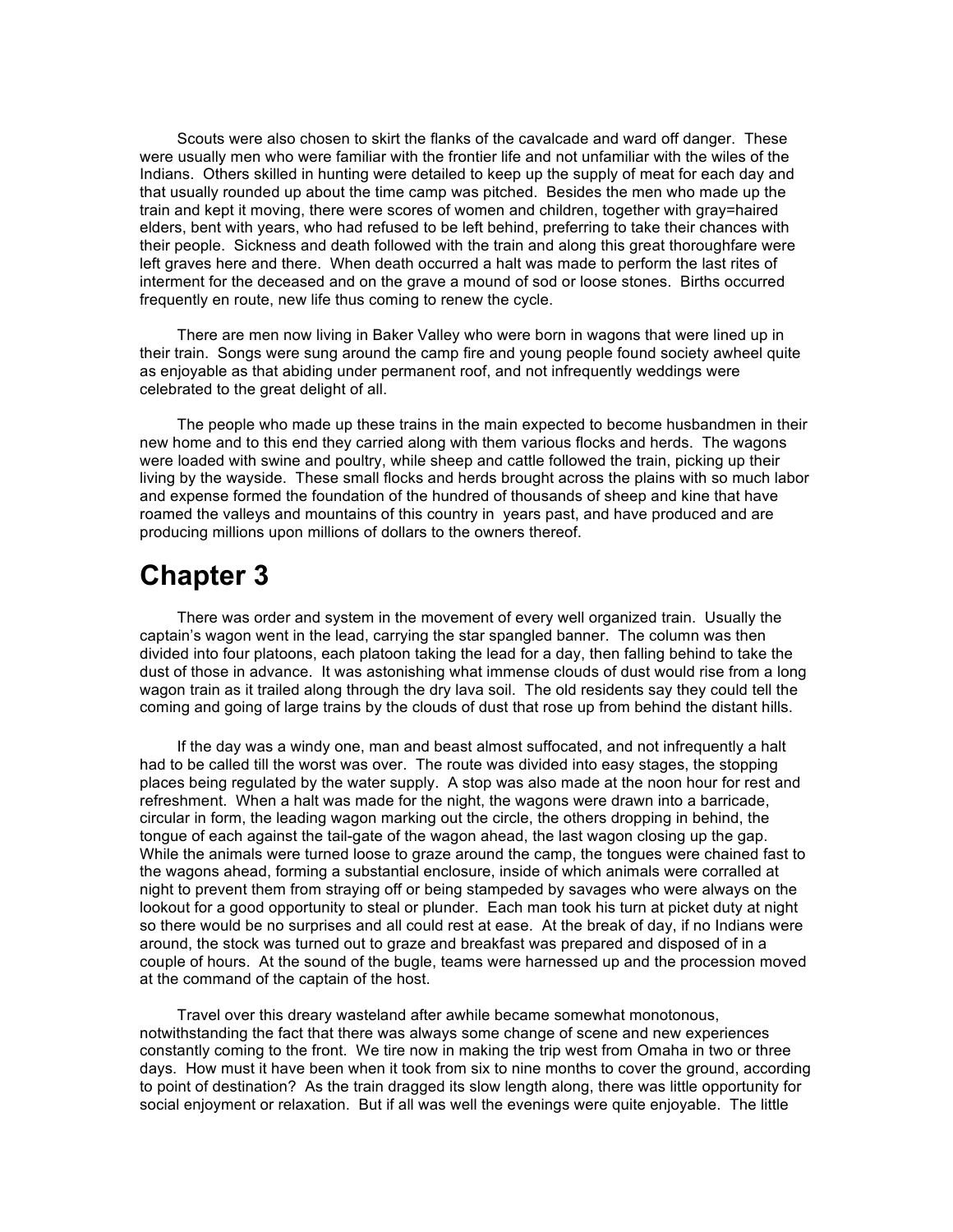social circle gathered around the camp fires, young folks made love, old folks made plans, both for the present and the future, and talked of what they'd do at the end of the long journey. By the faint flicker of the dim light, a mother was to be seen here and there teaching her children as best she could some of the rudiments of an education. Music they had of various kinds, both vocal and instrumental, even while the wolves and coyotes were howling and barking on the plains around them. Sometimes it was a dance they indulged in or a chorus of voices chimed in on some of the old folk songs, reminding of the homes left far behind. So they marched and mingled, families from different states of the east and of most all nationalities, leaving behind homes and friends, never again to be seen by most of them. When a brave spirit decided to cross the plains for the Pacific slope, they were bidden an affectionate farewell by friends and relatives. The parting was a bitter one and they were mourned for as are the dead.

The route up the Platte was made through dust and heat by day, annoyed by clouds of mosquitoes by night. It was not a joy ride. Men that were of caliber to take up such a journey usually endured its hardships without comment. The women were never heard to complain, come what might.

When the South Pass of the Rockies was reached, they had hardly completed half their journey. Three mountain ranges were yet to cross, with hostile Indians striving to check their progress. Even when Fort Hall had been reached, there were still several hundred miles to go.

By this time several months' weary travel had wrought great changes in the train and its people. Far back on the trail many had been forced to leave some of their prized belongings, their looms, implements and conveniences. The trail might have been followed by discarded furniture, broken down wagons, newly marked graves and bones of beasts of burden. Footsore teams, gaunt and weakened, unable to proceed further, had to be abandoned. Wagons necessarily had to be left behind as motive power failed. Milch cows were put into the yoke, women and children were put into the drivers' seats, while the boys and men trudged on afoot. West of Fort Hall the heat and drought, together with rough roads, wrecked many of the wagons and still more would the trail be lined with the flotsam and jetsam cast off from the Prairie Schooner.

As the second range of mountains was approached and the sun-capped peaks hove in sight, then came dread of snow storms and suffering. But gaunt and brown as they were, hungry and grim, ragged, hatless, shoeless, they managed to move on. Some times Uncle Sam's soldiers would meet them, and administer to their needs and encourage them on their way, until finally they reached some fertile valley where they could build a new home, or pass over into the valley of the Walla Walla, or on down into the promised land of the lower Columbia.

### **Chapter 4 W. C. Miller**

There are still to be found in Baker and Baker Valley a few of the 49ers who crossed over to California and who, in the early 60s, straggled into Eastern Oregon and have made it their home ever since. Quite a number are with us who came over the old trail in 1862-3 and the tales they tell of their coming are very interesting, and it is the object of these reminiscences to put some of them in form so they may be preserved for perusal by those who come after us and care to delve into the early history of this Oregon country.

W. C. Miller, a resident of Baker for the past 50 years, is a hale and hearty pioneer. He was born in Germany in 1836 and with his parents came to the United States when a small boy. He was raised in Illinois, but int getting the western fever started for the Pacific coast in the spring of 1862 over the old trail. At Omaha, he found employment with a train of freighters bound for Denver and was assigned to the care and management of a wagon train hauled by three yoke of oxen. There were some 50 wagons in the train loaded with most everything imaginable in the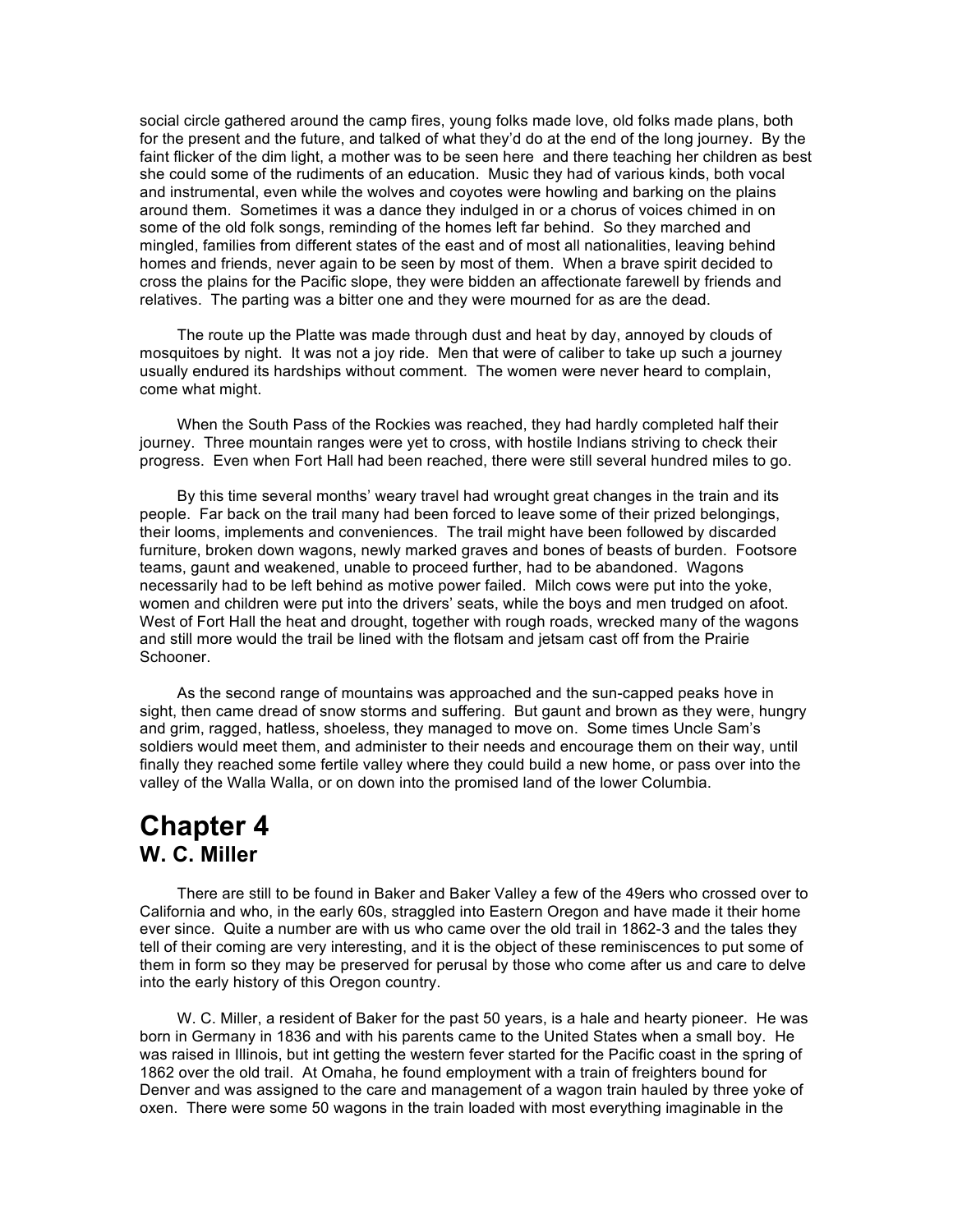way of supplies and necessaries to meet the demands of the frontier tour, for Denver was not then a city by any means. They carried along with them several extra yoke of oxen and there were a few men employed as scouts and hunters to go ahead and see that all was safe sailing and that the meat supply was kept up. The wagon boss was the owner of the entire train. Mr. Miller was an an inexperienced cowpuncher, but managing to work into the good graces of the "boss," he was especially favored and got through in good shape. They traveled on an average about 15 miles a day and reached Denver in 41 days. They had no trouble with Indians for at this time the Pawnees had possession of the Platte Valley and were on friendly terms with the whites. Every day or two they would pass through a Pawnee village and the train had to come to a halt for a time while the boss exchanged goods with the chiefs. At one point a lot of buffalo robes were taken in a trade and were distributed among the drivers and a few days thereafter they were the lousiest set of fellows imaginable. The Indians had used them until they were literally alive with vermin. It was only a year afterwards that these Indians deserted their villages, retreated back into the country and started on the warpath.

One day in the week was devoted to rest for teams, at which time everybody took a hunt for antelope and buffalo. The choicest part of the animals taken were carried to camp and what was not needed for immediate use was cut up in strips and suspended to the wagon poles and when the driver felt the need of nourishment, all he had to do was reach up and pull down a chunk, which was relished no doubt with the accumulated dirt and dust collected thereon. Wagons were continually breaking down as rough roads were encountered, but a repair man was always at hand to quickly set things to rights and there was no delay in the train. They traveled faster than most emigrant trains, passing en route some of them every day.

Arriving at Denver, Mr. Miller had all the ox driving experience he cared for and he joined a train bond for California. Arriving at Salt Lake, it was learned that the Indians further west were numerous and on the warpath, so he decided to go in by stage, as government troops were stationed along the route to look after Indian desperadoes. It was then the hey-day of staging and it was with difficulty all travelers could find accommodations. The fare from Salt Lake to San Francisco was about \$150. On their route, they passed a station which the day previous the Indians had attacked, overpowered the detachment of guards and keepers, massacred every one of them and burned their bodies with the station. The charred remains of perhaps a dozen men were still smoldering in the ruins as they passed by and passengers expressed their thankfulness that they had not happened along a day sooner.

Not liking California and learning that new and rich gold mines had been discovered in Eastern Oregon and Idaho, Mr. Miller took the back trail in the spring of 1863 for El Dorado. He remained here for a couple of years, their camp all the time being annoyed by hostile Indians, who would occasionally kill a straggling miner and steal his stock. Hearing of the Auburn mining district, he came over into Powder River Valley in the spring of 1867 in time to help build up the little village of Baker. They had an Indian scare shortly after his arrival, up the Powder River just above the Dan Shaw ranch. A band of redskins pounced upon some parties herding horses and shot one, J. T. Pollard, through the hips. Some of them drove away the horses while others waited and watched for Pollard to come out of the willows into which he had crawled for protection, and when he had laid the whole day in water up to his chin under cover of night he came forth and rescuers carried him to Baker, where he soon recovered.

In coming to Baker on horseback, Mr. Miller forded Burnt River 43 times and at a little station not far from Snake River paid \$1.50 for meals and \$4.40 for 10 pounds of corn for his horse. Mr. Miller relates that about the time of his coming to Baker, a man named W. H. Rockefeller rode pony express for the Wells Fargo Company from Walla Walla to Boise Basin, coming through Baker. In 1865, C. E. Pierce had opened a toll road from Baker up Sutton Creek and down the valley to Straw Ranch, 18 miles distant, but Rockefeller still stuck to the old trail, and chancing to stray a little ways from the trail, he found some fine specimens of float gold east of Baker. The then sheriff of the county, James W. Virtue, learned of the find and after some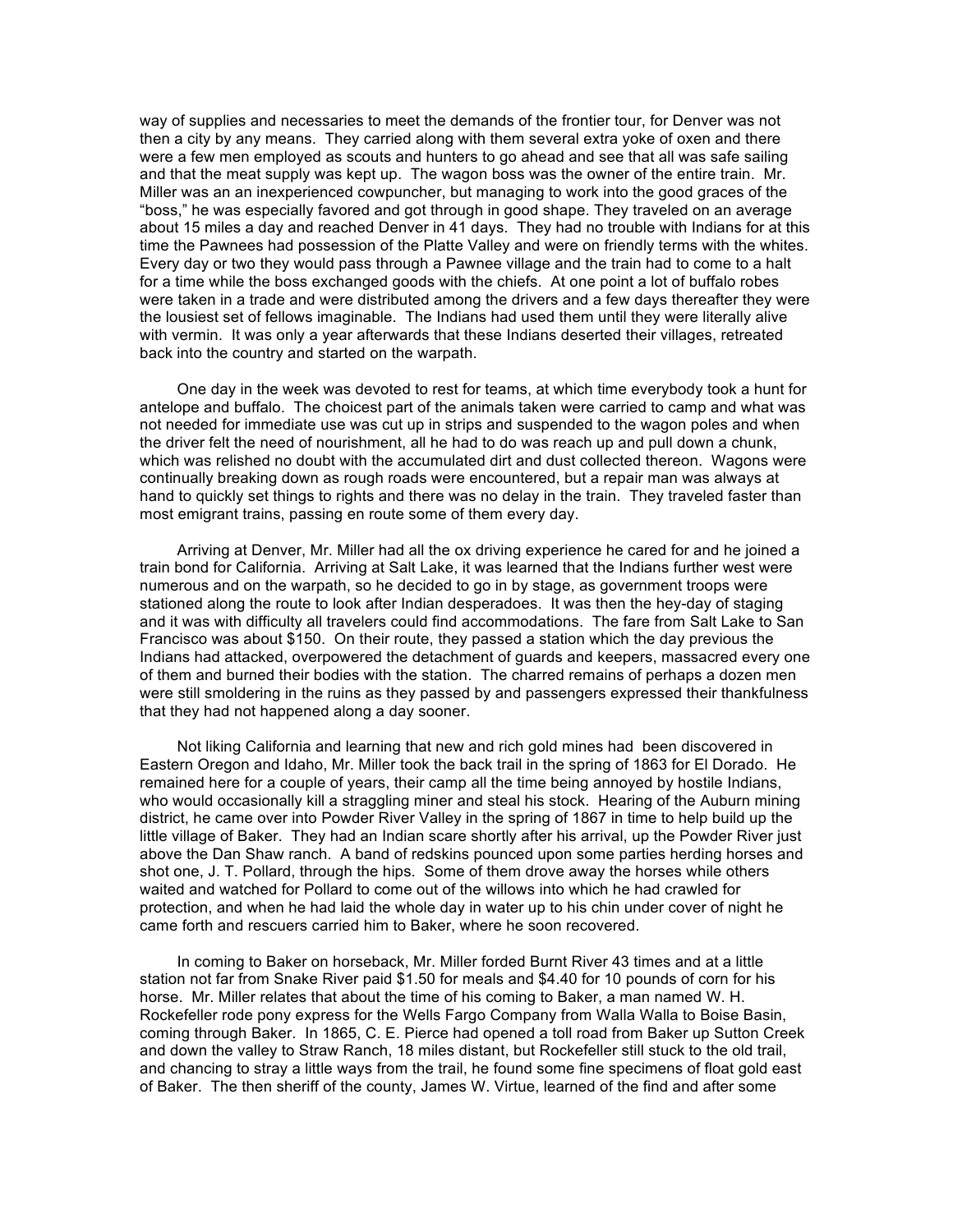prospecting, a valuable mine was discovered and named The Virtue. Mr. Miller served several years as the deputy while Virtue remained in office.

## **Chapter 5 George L. Freeman**

A man of commanding appearance, about six feet three in his palmy days, broad shouldered and tipping the beam at near 250 pounds, and familiarly known as Big George all over this western country, was Geo. L. Freeman, now in his  $77<sup>th</sup>$  year and settled down in Baker to spend, perchance, the remaining of his declining years. In the matter of varied experience and travel over the Old Oregon Trail, there is possibly no one living in Baker County who has seen more. Borne in Orange County, N.Y., raised in Michigan, he heeded the call for the great west as soon as he had reached his majority, and since the day he bade relatives, home and friends farewell, he has never seen one of his people. It seems strange, but it is nevertheless true, that all who break away from old associations and home ties back east and come west soon become inseparably attached to their new surroundings and nothing but conditions amounting almost to compulsion can induce them to return.

Big George struck the Old Trail at Omaha early in the spring of '57. He found a job as teamster with one of the first trains out that year and stuck to it faithfully. At that time the only established posts west of Omaha and along the trail were Forts Harney, Laramie and Hall. The plains were lined with buffalo, in many places so thick that a stampede was feared and scouts were sent forward to shoot and scare them off the trail. The party was made up of 35 families carrying over 40 wagons with from four to ten yoke of oxen to each. The extra teams and wagons were loaded with provisions and as soon as one was emptied it was left by the wayside, as it didn't pay to carry useless baggage. They had with them over 500 head of stock, horses and cattle, looked after by regular herders. This sort of train always attracted the attention of the Indians. They would do anything to impede the progress of emigrants but more particularly did they delight in running off any sort of stock. The loose animals were allowed to graze frequently along the way but as darkness approached, they were corralled near the camp and securely guarded.

They had passed Fort Laramie without mishap and pitched camp at a stream called Goose Creek. They had noticed during the day that an occasional Indian was skirting their flanks and suspicioned that danger was brewing. Extra precaution was taken to make everything secure that night, a strong force of guards being put on duty and all firearms being put in shape for ready use. Indians seldom attacked a train during the night, biding their time till the first peep of day when they could see what they were doing. The next morning about 4 o'clock, some 50 braves swooped down upon the camp, raising the war cry, yelling, shooting and rattling dry hides filled with pebbles, and in every possible way making noise to stampede the loose stock, rushing pell mell right in among them. They succeeded in stampeding over half of them, guiding them as best they could up a nearby canyon. A number of shots were exchanged and a girl in one of the wagons was severely wounded. As soon as all able bodied men could be armed and mounted, they gave the Indians pursuit a few miles up in the mountains. The savages were overtaken and after a brisk skirmish, in which several of the Indians were seen to fall, they beat a retreat and the stock was all recovered. A two days' rest was necessary to get everything in readiness for the onward march.

At a place called Castle Rock, a government surveying party of 50 was met on their way to Fort Laramie, and as they were to return in a few days and Indians were reported very dangerous and numerous ahead, a halt was called and they remained there until overtaken by the surveyors, when all pressed on together. The party was then so strong that they had little fear of trouble and had none. They were nine months to the day reaching Sacramento. None of their party died, but in crossing they passed other trains that were in distress and assisted in burying a half dozen who had died at different points.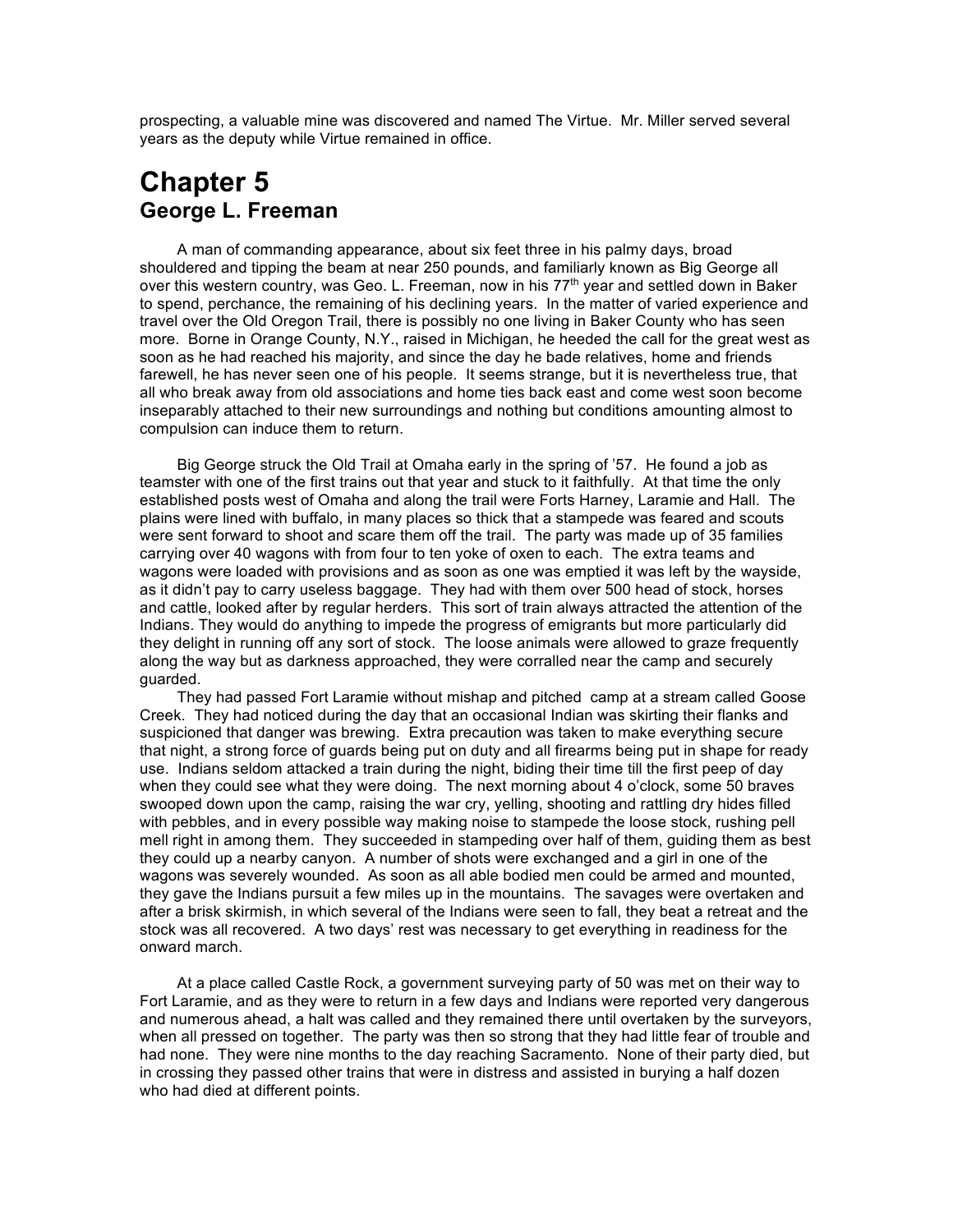A funeral was a very solemn affair conducted in these western wilds. To leave a member of one's family or a comrade along the desolate waste was a trial scarce to be endured. It seemed as if one's heart strings were being torn asunder. Mr. Freeman relates that one of the saddest funerals he ever attended was that of a young girl near Salmon Falls. She was the pride of the family and loved by everyone in the train. He assisted in digging the grave while others improvised a rude coffin, taking the sideboards of a wagon for the purpose. No minister seemed to be present, so an old-time hymn was chanted between sobs of the mourners, for there was not a dry eye in the crowd and the wails of the parents were pitiful indeed. The coffin was barely covered with dirt and the rest of the grave was filled with stones, so that wolves or coyotes could not rob it. A stone mound was rounded above the earth's level and a rude board was placed in the center of the mound, giving name and age of the deceased. This was the usual custom practiced when deaths and burials occurred en route. When there was a minister in the party, the burial ceremony was usually conducted by him. At this date, scarcely a day passed that a grave or graves were not passed, where someone's loved on had been left behind.

### **Chapter 6**

When a train was ready to start out on its long journey it was usually provided with every conceivable convenience to meet all emergencies or mishaps. Among other things, very few started without provisions being made for boats to ferry their goods, chattels and provender across the streams that were not fordable. Usually some very strong, water-tight wagon bodies were made for this purpose. Big George's train carried three of these boats. On their way Green River was the first stream to be ferried over. They swam all the stock, then the women and children were taken across, the boats being pulled back and foth with ropes reaching from short to shore. Then all the wagons contained was put across the lastly the wagons. These were coupled together, three or four at a time, and by a long rope attached thereto, they were pulled across by the teams. It took about two days to ferry across a stream and get ready to move on. At these stopping places the women folks always improved the opportunity to get out a big washing and have a general cleanup of children.

The first settlement they reached was at Carson City. Reaching Sacramento, the party disbanded after a general handshake all round, each family or individual, as the case might be, going the way that seemed fullest of bright promise. Big George wandered down to Los Angeles and hired out to the Overland Stage Company, which was then operated between San Francisco and New Orleans. It was the practice for all drivers of stages to start out from their station and go on till a stage was met, when mail and passengers were transferred and the back track taken, going on again till another stage was met, when a similar transfer was made. From five to seven head of horses were hitched to the stages, according to the lay of the land and the roughness of the country. Divers were well armed and arms and ammunition were provided at every station for use of passengers when deemed necessary. Relays were provided every 15 or 20 miles and when approaching a station the bugle was sounded so that everything would be in readiness for a quick change so that as little time as possible would be lost on the journey.

Tiring of staging, Big George moved north to Portland in 1860. Early in '61, he joined the U. S. Army and was stationed at Walla Walla. The regulars were sent back east to take part in the rebellion and raw recruits took their places in the various forts that were established here and there to keep an eye on bad Indians and highway robbers. His regiment was the First Oregon Cavalry and their duty was to guard the trail from Walla Walla to Salmon Falls. Usually200 men were detailed at a time to traverse the trail and send such assistance to emigrants as they might stand in need of, either fresh teams or food supplies. For this purpose, they usually started out from the fort with 25 or 30 wagons and probably a hundred pack mules. His first trip over the Old Trail through this valley was made early in the spring of '62, moving east. Among other things, they had to provide convenient watering places for emigrants. In the fall of '62, on their return trip to Walla Walla, they dug a well some six miles north and east of Baker at the foot of the hill this side of the Flagstaff mine. The Auburn fever was then on and a great many emigrants switched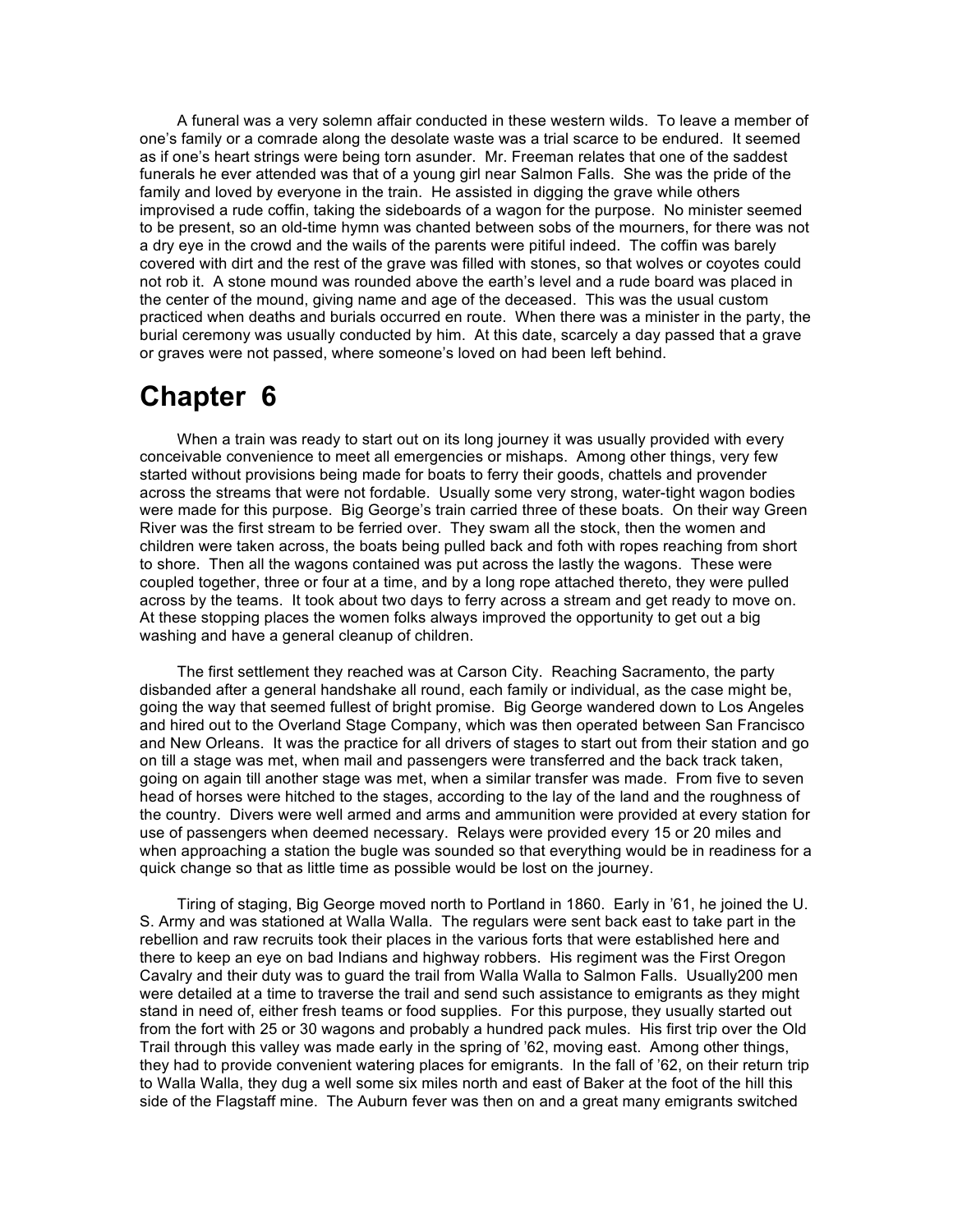off here to try their luck. On their trip east in July, they met the first train at a point called Currant Creek. They had experienced a lot of hard luck and were almost ready to give up, but were soon equipped again and started on their way rejoicing. In their coming and during the summer of 1862, not a house was to be seen along the trail in either Baker or the Grande Ronde Valleys.

While guarding this portion of the trail, they had several encounters with the Indians. The first fight was at Watson's Springs, near the present site of Prineville. The Indians had annoyed the emigrants a good deal, occasionally shooting down a scout and stealing stock every chance they got. Hearing of their depredations they started out to locate the rascals. About 200 of them were found encamped on the banks of a small stream, which was reached about daylight. A charge was made and a hot fight ensued for a time but the renegades beat a hasty retreat and scattered back into the hills. Seventeen dead Indians were left behind and 200 head of stock recaptured that had been stolen from emigrant trains. Five government soldiers were killed and six wounded. Big George was among the disabled, receiving an arrow wound in the neck. The arrow point entered his neck through the front and lower part of the neck but was deflected to one side by striking the collar bone, thus saving his life. The flint remained in his neck for some six months, causing him no little trouble and suffering until removed by a surgeon at Vancouver.

Taking up the trail again, his division next encountered a band of 150 Indians at the forks of Malheur. The Indians attacked the camp and attempted to drive away their stock, but in this attempt they signally failed. One soldier was wounded, while several redskins were made to bite the dust and left unburied. Again taking up the line of march, a train was met a short distance this side of Salmon Falls. Each party corralled their stock and prepared for a fray, thinking the other a band of savages. After scouting around a while, the true situation of affairs was discovered and all rejoiced. Big George was discharged from the service in 1866. Since that time he has made his home at several points in Oregon and Washington, but for the past 12 years has made his home in Baker. The full text of his ups and downs in this western country would make a good sized book.

### **Chapter 7 Jeff Landers**

There are very few people now living in Powder Valley who came over the old trail prior to 1862-63 who haven't a very interesting story to tell of their coming. In every instance the journey was full of incidents and experiences, some sad, some amusing and all interesting to the present generation.

Jeff Landers started out on the old trail in 1854. He is now one of Baker's oldest citizens, having been born in Kentucky in 1833. His father was one of the early pioneers in the Blue Grass State and from him, no doubt, the subject of this sketch inherited his natural inclination to roam. His first stop was in Missouri, but soon tiring of the tameness of that part of the country, decided to move on west with the then surging tide of immigration.

The Indians just at this time were peaceably inclined all along the route and it was not deemed necessary to make up larger teams for self protection. Landers started out with six men, one man having a family. They had two wagons, each drawn by four yoke of oxen and they carried along with them a few hundred head of cattle, expecting to realize handsome profits on same if a successful trip was made. Landers served in the capacity of spy most of the way.

The trail was then marked out very distinctly and it was not necessary to have a pilot to point out the way. They passed numerous Sioux villages on their way up the Platte River and were not even bothered by thieving Indians. As they neared the mountains, they were overtaken one evening by a band of Sioux warriors and were soon completely surrounded by the savages. They seemed very friendly but looked suspicious. They proposed to stand guard over the cattle that night and let the whites have a good night's rest. There was nothing to be done by the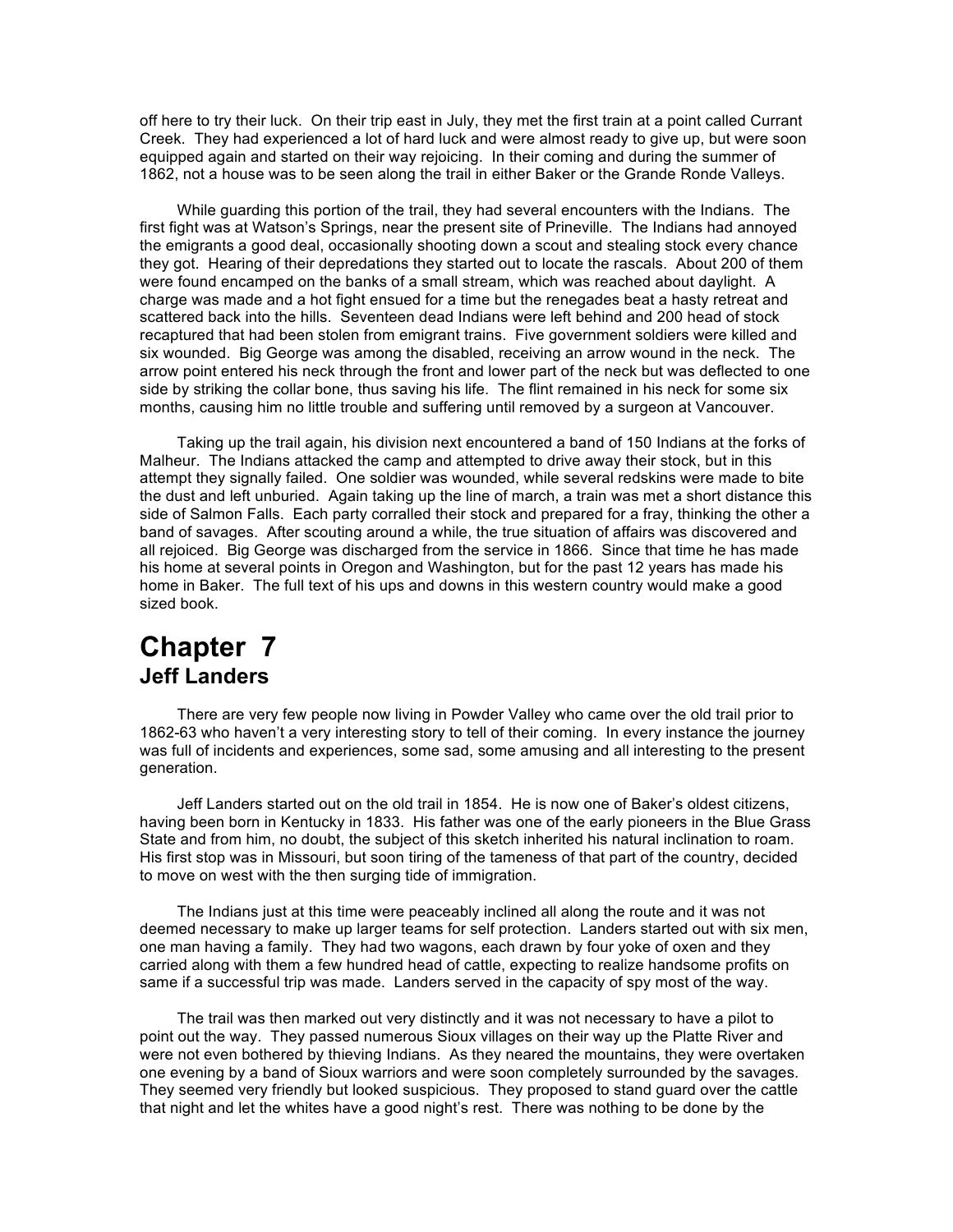whites but submit to their proposal, in the face of such odds. So a halt was called and campfires were lighted. Landers said they all of the opinion that they ahd seen the last of their cattle, and if they escaped with their lives they would be lucky. But, strange to say, the next morning the old chief rode up and asked if there was anything more he could do for them, and when informed that there was not, rode quietly away with his warriors, not taking a single hoof from the train.

Those who followed in their wake did not fare so well. As they approached Fort Laramie, they met a detachment of soldiers, a lieutenant and six men, going back to rescue some cattle that had given out but they had been cared for by some Indians, who refused to turn them back without remuneration for their trouble. There were some 30 Indians interested in the matter and when they were approached by the soldiers and ordered to surrender the cattle, a sharp altercation ensued, which ended in a battle. Several Indians were killed and all the soldiers were shot. This was the beginning of the Sioux war.

The train that followed some 15 miles behind Landers was met by these same mad Indians and everyone was massacred,, wagons were burned after being rifled of their contents, and stock driven away. Landers train pushed on as fast as possible, not even stopping for a rest at Fort Laramie, and it was well that they did, for it was only a few days later that a large band of Sioux laid siege to the fort and it was only by hard fighting that it was saved from capture.

A few days after passing Fort Laramie, a band of savages undertook to stampede their cattle and did get some of them a short distance away, but the men pursued and after a scrimmage succeeded in getting them all back. A bullet took off one of Landers' ear locks and he had a stiff encounter with a big, burly brave for the possession of his horse, in which the Indian got the worst of it, Landers taking from him his bow and quivers, which he proudly retained for a long time as a memento of his victory. The prowess displayed by this little band of whites saved them the day and their stock. While none of them were killed, they saw several of the braves fall from their horses but were picked up and hurried away.

Landers spent several years roaming over the western country, stopping for a time in California, Nevada and Montana. He came to Baker when there were but a few houses scattered around and has made it his home ever since. At the breaking out of the Bannock war in 1878, he volunteered as scout and was in several skirmishes with the Indians. His party got after a band of marauding savages over in Idaho and chased them into Oregon. While in Idaho, they succeeded in capturing a few Indians and taking them to General Howard's headquarters. They all promised to be good forever after and were paroled.

Landers and four others next pursued a band of Indians through Eastern Oregon, finally overtaking them about five miles northwest of Baker in the Blue Mountains. The Indians surrendered without resistance, 18 in number, with 21 ponies. They started with them for Fort McDermott and while passing through Baker, one of the number made his escape. A number of Baker people gave pursuit and some distance out, his horse, blanket and arms were found but the Indian was never seen again. It is hinted to this day that some of the pursuers could tell what became of the Indian if they were so minded. The soldiers in charge of the captives went into camp about six miles south of Baker, where Landers had some trouble with an incorrigible bronco, which resulted in his getting an arm and leg broken. He was brought back to Baker for treatment and this ended his career as scout and Indian trailer. He is now enjoying good health in his  $80<sup>th</sup>$  year, and is full of reminiscences similar to those above related.

### **Chapter 8 Elizabeth Ann Turk**

Not to the men alone is all credit due for this great northwest country being a part of Uncle Sam's domain, for women made it possible for men to emigrate thither, to open up and develop the country. They endured as many hardships and privations as did the sterner sex and when men were ready to falter and fall by the wayside, the counsel and encouragement they received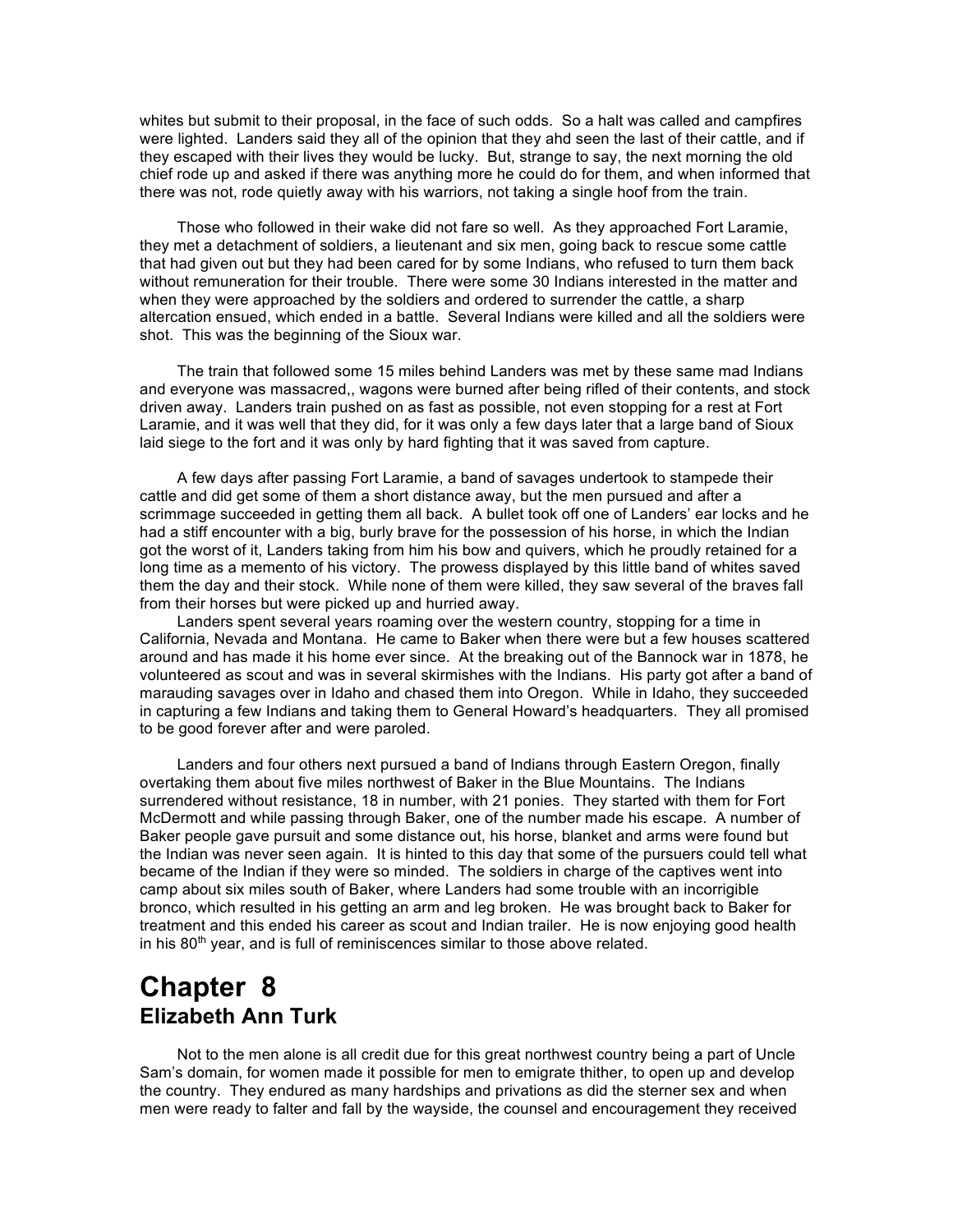from the women nerved them on to greater success. There never was a man who, hearing the call of the wild, but could find some woman ready to stand by his side, share his fate or fortune, whatever it might be.

Elizabeth Ann Turk was born in England, February 12, 1832. While yet quite small her adopted parents emigrated to America and settled in Wisconsin, where she grew to womanhood and was married in 1853 to Royal A. Pierce, a young attorney. Tiring of Wisconsin, they decided to move to the far-famed Oregon country, and with their three children landed at Council Bluffs about May 10, 1862. Her they fitted themselves out with a four-horse team and wagon filled with household goods and provisions for the journey across the plains. There was a grand rush of emigrants for the far west this year and they started with a train of 200 wagons but soon found it necessary to divide up, putting about 50 wagons to the train. Some had horses, some mules and not a few ox teams. A man named Johnson was captain of their division and in making their four months' journey they became intimately acquainted with the Bowens, Halls and Tuckers and Miss O'Brien, afterward Mrs. Packwood, all of whom switched off the trail on reaching Powder Valley and went to Auburn, afterward settling in Baker.

At the time of their coming, the Indians were peaceably inclined. At any rate, they were not disposed to bother such a large train, traveling in sections not far apart. It was a rule of their train for each wagon to take its turn in lead for a day, then dropping back to the rear and working up gradually to the front again. At Fort Hall, it was decided that they would take what was known as the northern route, or what was known as the Tim Goodall trail-mucker's trail, which led through wilder country but was considered a shorter way to Oregon. They crossed the Snake River at Brownlee, near the mouth of Powder River, and then moved up the river along a not very well defined trail to Powder Valley. They camped on the west side of the river, just opposite to the present city park, where they rested a few days and then moved on to Auburn, which place they reached September 5<sup>th</sup>. There was then one little log cabin where Baker stands, on the river bank near the site of the present greenhouse. A Mr. Evans owned it and operated a sort of saloon and provision store.

An army at Auburn, everything was in an uproar. Some five or six thousand people had swooped down on the place and everyone wanted to get up a shack and begin hunting gold. Mrs. Pierce and family remained in Auburn until August, 1864, when the Idaho gold excitement broke loose and most everyone started for the new diggings. They decided to go to Baker, at which time the Evans, Campbells, Fishers and Places were about the only residents. The first general store was opened in 1865 on First Street and Valley Avenue by A. H. Brown. It was four or five years after they came to Auburn that people settled down on ranches and began to grow vegetables and raise surplus stock. They had to pay from \$10 to \$12 per hundred for potatoes and \$10 per barrel for flour, all supplies being freighted across the Blue Mountains from Umatilla Landing. Most emigrants arrived here with very little surplus money, but the prospect of finding rich mines had brought some men thither who had considerable capital, which they spent lavishly in prospecting and constructing canals for running placer mines, so there was plenty of work for all who had a mind and the necessary muscle to wield the pick and shovel.

A great many thousands of dollars were spent here in the early sixties which never profited the investors a single penny. But it wasn't long thereafter till stock raising and grain growing were taken up and the country began to develop. Oregon trailers had been going through this valley for most 25 years, bound for the Walla Walla country or the lower Columbia, before they realized that Powder Valley was one of the most fertile spots of the Oregon country and held so much in store for the husbandman.

Mrs. Pierce says that trains traveled very short distances on Sundays, just far enough to get fresh grass and plenty of it for their stock. The women were busy, nevertheless—in fact it was their busy day. While the men were out hunting or smoking around the camp fire, they had washing to do, children to clean up and an extra dinner to get, and in many ways get everything in readiness for another week's travel. The year following their arrival in the valley, a thriving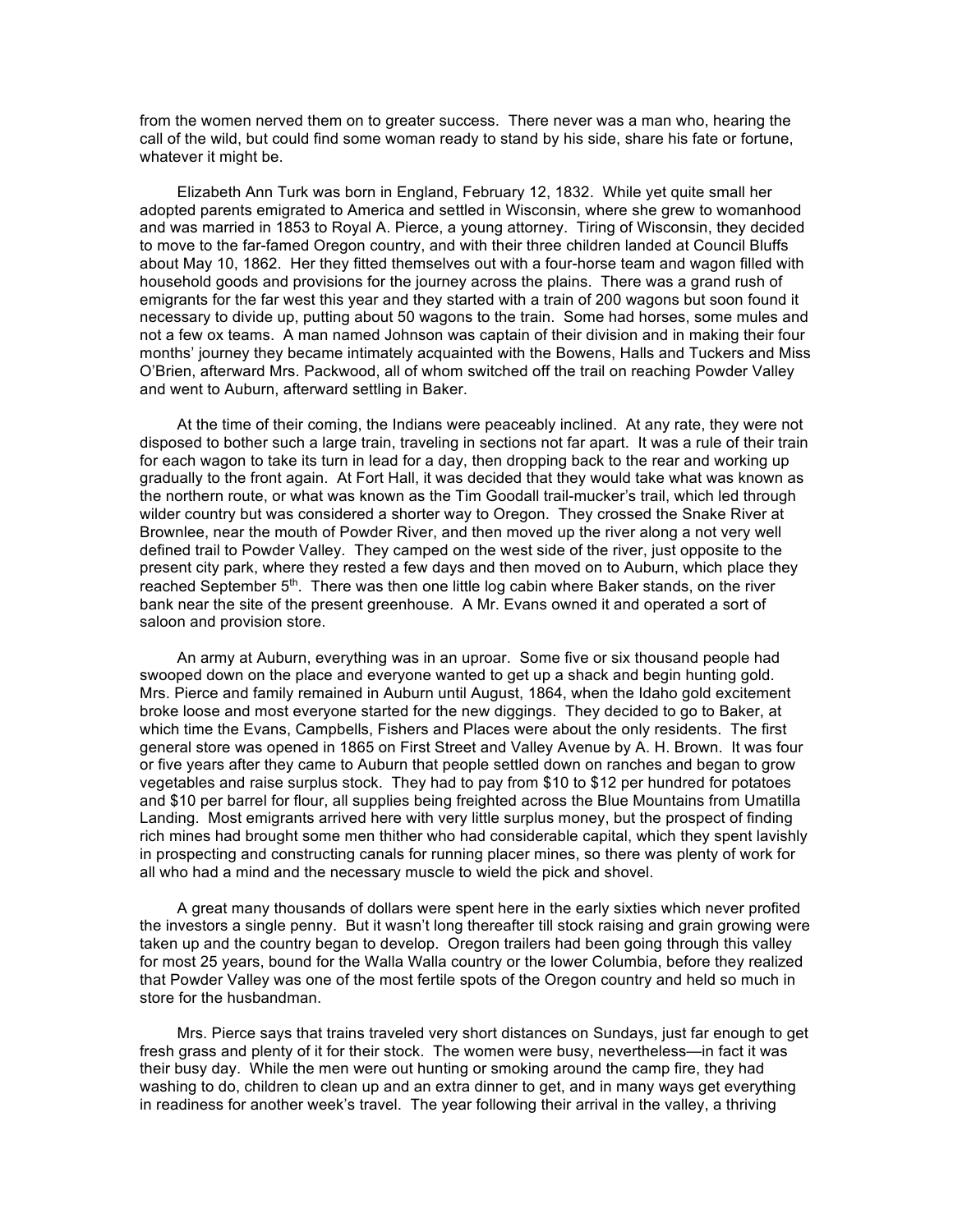village sprang up at Pocahontas, but it, too, like Auburn, was doomed to short life and in a few years was absorbed by Baker.

Mrs. Pierce carried her four-score years quite lightly, runs her own house and steps around spryly as many people 20 years her junior. She says that it hardly seems possible as she looks back on the past half-century, for Baker and Powder Valley have arrived at their present high state of development and progress, all since she was a wife and mother of quite a large family. She thinks an active life and a fine climate have been the principal factors in thus prolonging her days.

### **Chapter 9 William H. Packwood**

No man now living and possibly none that are dead have figured more prominently in the early settlement and development of Baker County than Wm. Henderson Packwood. He thinks his right name is Duncan. The name he bears originated back in Virginia some time before the days of the Revolution. An immense flood swept down the Potomac, destroying both property and people. A small boy, too young to know or tell his name, was rescued from a huge drift tree by some boatmen, who adopted him and cared for him. As he grew up his principal task was that of carrying wood. Being of stout robust build, he would carry immense loads. They called Billy and afterwards added thereto the distinction of "Packwood," which name he adopted ever thereafter.

The boy grew to manhood, married, and settled on James River. In all probability, all the Packwoods, in the whole country can trace their genealogy back to the Packwood plantation, about 12 miles out from Richmond, VA. A relative of the subject of this sketch, who lived in Washington, went back east about 1854 to visit his grandmother and found her hale and hearty at the age of over 100, well cared for on the old plantation by two old darkies.

Mr. Packwood's people left Virginia and went to Tennessee, thence to Kentucky and on to Illinois. His grandfather being a slave owner, moved into Ozark County, MO, when Illinois was admitted into the Union as a free state. From there he went to California in the early '40s. He says he paid the old gentleman a visit when he reached California in '49, and his chief theme of conversation seemed to be about George Washington. He would tell how George looked and acted and particularly how he sat upon a rail fence upon a certain occasion and talked to a lot of boys, of which number he was one, telling them how they should demean themselves to become useful men and patriotic citizens.

While the Packwoods were in Illinois, Wm. H's father married Elizabeth Stormut and settled in Jordan's Prairie, near Mt. Vernon. Here Wm. Henderson Packwood was born. They lived a few years at Sparta, and in 1842 moved to St. Louis and operated a diary on the Illinois side of the river until 1844, when they went to Collinsville, where his mother died. His father married a second time, locating in St. Louis, and for several years operated a peddling wagon into Southern Missouri. William usually accompanied him on these trips. They would buy all kinds of furs and pay for them in notions. William had one brother and four sisters. He was the eldest of them all and is not the only survivor of the family.

The country being new and sparsely settled, young Packwood had little opportunity to acquire an education. He only got a smattering of the three Rs, "Reading, riting and rithmetic." All the schools he ever attended were subscription schools and he says his mother taught him more than he ever got in school.

He said: "On the peddling trips with my father everywhere we stopped over night, I was called on to read and write for groups of old men and women, young men and girls, and they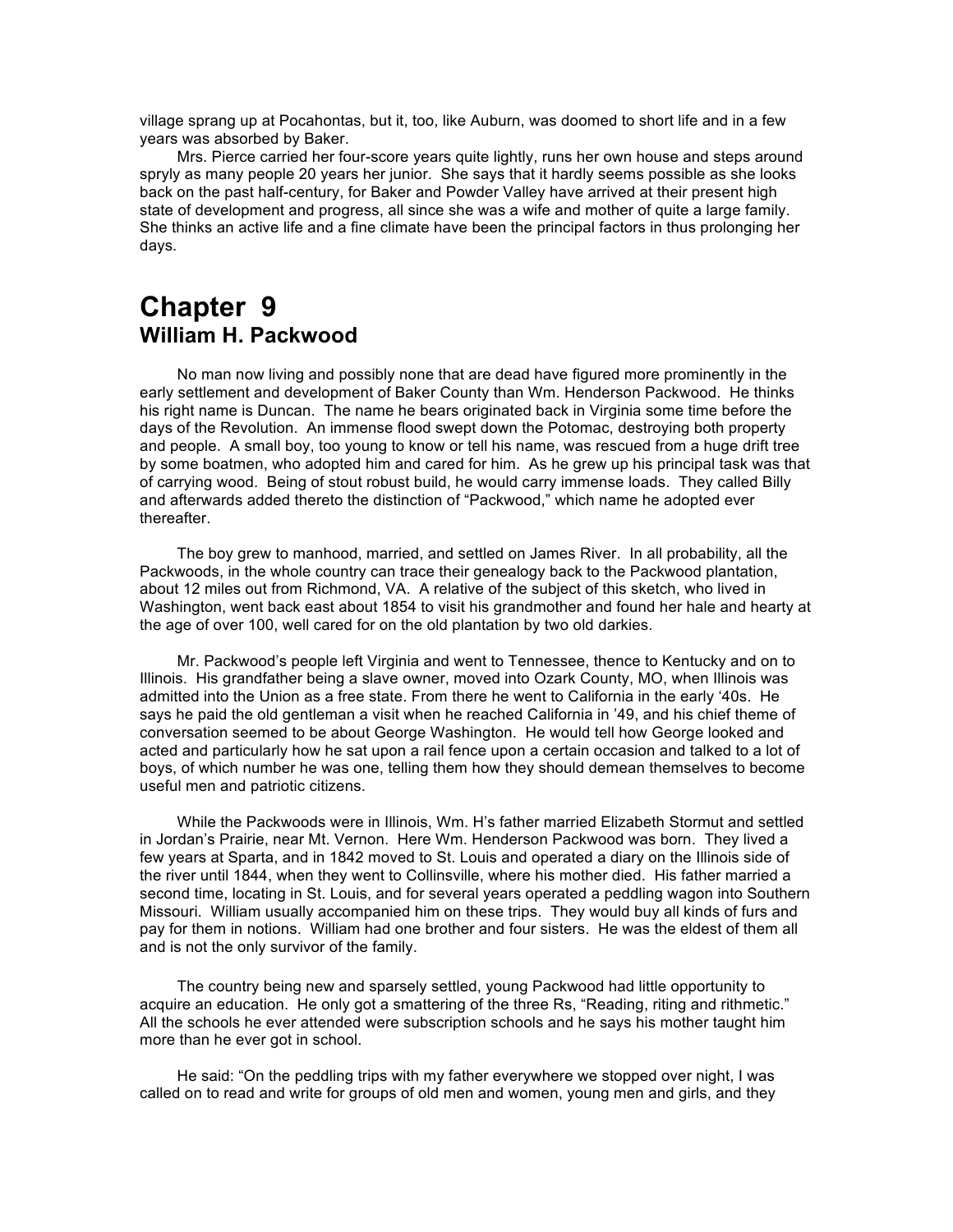thought me a wonder and a prodigy—a boy of 12 and knowing so much. I also remember their stories of bear, deer, and turkey hunting, which interested me very much. Between our peddling trips I would sell bread on the streets of St. Louis and do all sorts of odd jobs to earn a penny. My father was never content to remain in one place long at a time. He next took a contract to carry mail between Salem, Ill., and Nashville, a distance of 35 miles. I rode horseback and carried the pouch but it was never very heavily loaded. There would always be some letters but seldom a paper. The route of 35 miles was across a vast prairie with only two houses or stopping places on the way. At Salem, I remember seeing a doctor eating sliced tomatoes—and he was the talk of the town—everybody prophesying that he would kill his fool self."

"The next move was to Springfield, Ill., where I found employment as a clerk in Glen's grocery store. In going back and forth to my meals, I often met Abraham Lincoln on his way to and from the law office of Lincoln and Herndon. He nearly always had a pleasant word for a young man, and at times would stop and offer his (copy missing). I looked as if I needed it. He was anything but a good looking man, but had, for some reason, a commanding appearance, with his silk hat and black stock necktie. The cut and style of his clothes were not inclined to make him look like a dude and little did we know or think what the future had in store for him and what an active part he would take in shaping the destines of our republic."

"It was while I was with Mr. Glen that I read the life of Napoleon, and as he was always talking about the California and Oregon country, I contracted the western fever and decided that I would become a United States soldier. Just at this time, quite a number of soldiers were returning home from the Mexican war and were great heroes I saw was Col. E. D. Baker, afterwards senator from Oregon, and for whom this town and country were named. I could not stand the pressure so resigned my position as grocery clerk and sought the recruiting officer."

## **Chapter 10**

How he enlisted as a soldier, his detailed account of their crossing the plains, up to and including the part he took in establishing the first permanent settlement in Baker County, we will now give in words just as we received them from Mr. Packwood:

"In September 1848, Capt. Backenstos hung up the recruiting flag in Springfield to enlist men for the U.S. Mounted Rifle Regiment. As soon as I saw the flag, I felt it in my bones that I was going to enlist, become a soldier, and, as the regiment was bound for Oregon, it might give me a chance to see California, which was reported to be the coming garden spot of the universe. The United States had just acquired it and the tide of emigration was turning in that direction."

"The notice at the recruiting station called for volunteers over 18 years of age and I was but 16 and not very large nor of robust build. But I concluded to try it out. So I wrote down 'eighteen' on a slip of paper and placed it in my shoes and called at headquarters intending to tell a white lie and say I was over 18. But when I met the recruiting officer, concluded it would not be worth while to try to deceive him, as he seemed able to see right through a fellow. In our preliminary talk, I told him the exact truth. He measured me five feet three inches, by stretching myself up as high as I could. He said I would have to procure a written consent from my father, which I speedily procured, and returning to the office, enlisted with the company September 23, 1848.

"The day after Christmas we were put in wagons and started for Jefferson Barracks, Missouri. Just before leaving Springfield, reports of the discovery of gold in California were received and my father came to see me and said that reports were that soldiers and sailors were deserting for the mines as fast as they landed in California, but he wanted me to promise never to be a deserter, and I did so and kept the promise faithfully, even in the face of the greatest temptation.

"Arriving at Jefferson barracks, we were subjected to a critical examination before the army surgeon as to our fitness for soldiering. He thumped my breast a few times and said I would not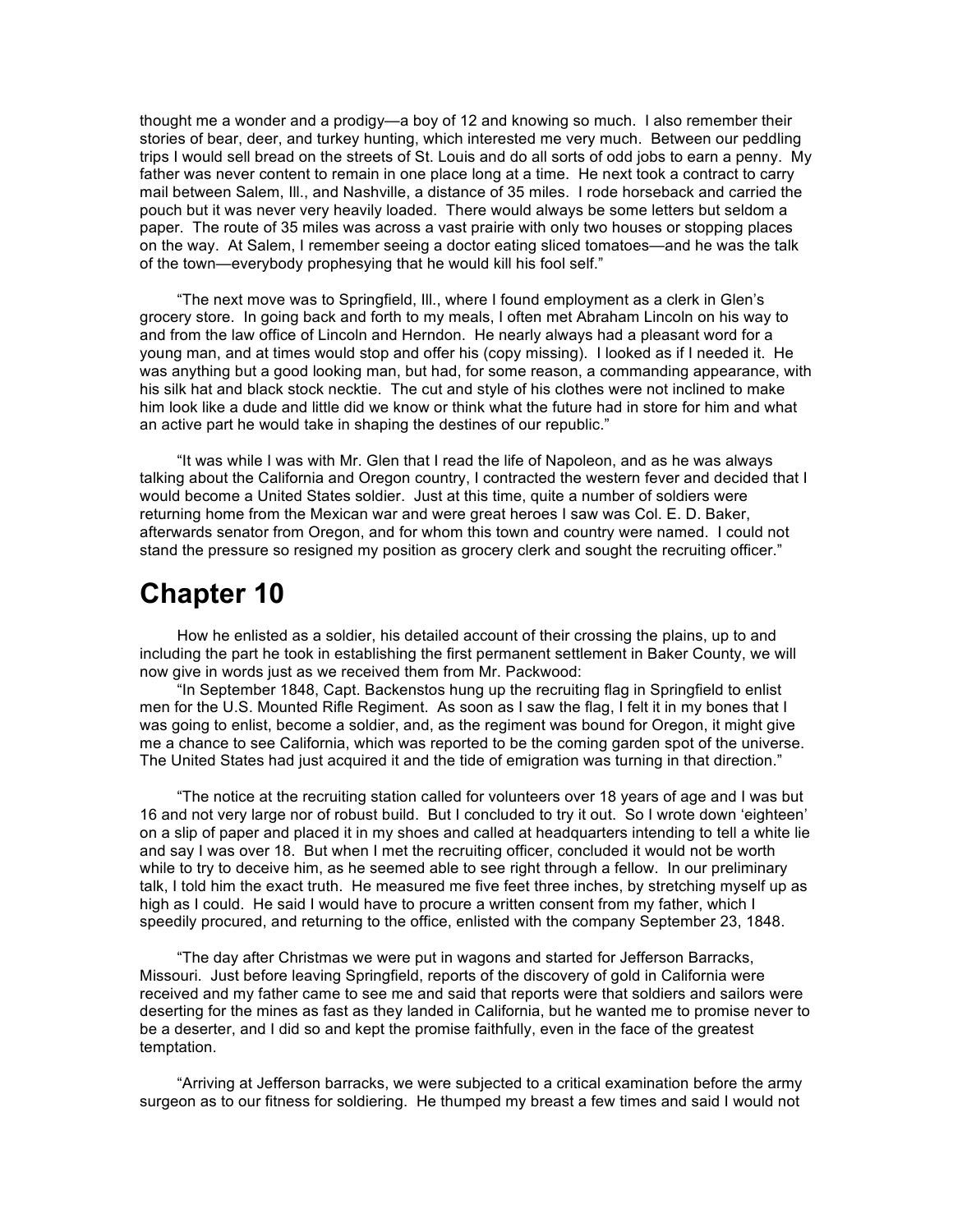live to be 22 years of age and rejected me. This was a great setback to my aspirations. As I passed out of the room almost brokenhearted, my dejected appearance, I suppose, attracted the attention of Col. W. W. Loring, commander of the regiment, who came up to me and in an undertone said: 'Do you wish to go west with our regiment?' I promptly said I did. I went. What it was that he saw in me I do not know, but whatever it was wrought a change in my life and game me what I wished—to become a soldier and travel. The next morning a board of doctors was called together to pass on the rejected recruits. When I was called, Colonel Loring came up and after a few minutes conversation with the board, I was passed without any further delay.

"In passing, I will say that Colonel Loring then and there won my everlasting affection. He had lost an arm in Mexico and carried the regiment across the plains in 1849, wintering at Oregon City, and in 1850 established Fort Vancouver. I was often his orderly in 1850-51. In the Civil War, he was a colonel in the Confederate service. After the war, he took service and was general for the Khedive of Egypt. I shall always remember him as my best friend and patron.

"At Jefferson barracks we were horsed, armed and equipped for our long journey. In January and February we went overland to Fort Leavenworth. Missouri was then very sparsely settled. The weather was cold and the march a hard one. We were a month crossing the State of Missouri. It would be from 10 to 15 miles between houses. The coldest day's travel I ever experienced was on this trip, about the middle of February. As we pitched camp on this particular day, many of the men were so nearly frozen as to require assistance in dismounting from their horses.

"Colonel Loring, with some of his command, had proceeded to Fort Leavenworth by boat, a very difficult and dangerous journey to make up the Missouri through floating ice. But as soon as he had all his forces together again, he proceeded to form a camp about five miles up the river from the fort, on the west side of Salt Creek. Here he began to drill and perform the regular duties of soldier. Col. Edwin Sumner was the commandant at the post and our camp was named for him. Just before we left eh fort, a grand ball was given and many of the officers and men who were there became famous in the Civil War and will live in history.

"Early in April the officers were busy getting ready supply trains, and it took over 200 sixmule teams to carry supplies and luggage. Everything being in readiness for the march, Colonel Loring broke camp on May 10, 1849. It was a bright, sunshiny morning and the panorama then viewed was novel to me and never to be forgotten. The regiment, all mounted, filed out by twos, their arms glistening in the sun, horses gay and prancing, sabers dangling by their sides, men anxious to be on their way, and officers riding here and there giving commands. As soon as the regiment was well underway, the quartermaster's commissary teams began to string out and in a short time everything and everybody was on the long journey to Oregon and Camp Sumner was no more."

Why Mr. Packwood was not in that long train will develop in the next communication.

# **Chapter 11**

"However much I desired to accompany my regiment across the plains, fate decreed it otherwise. President Fillmore had appointed General Wilson commissioner of Indian affairs of the Pacific coast, and directed him to proceed at once to California. Colonel Loring was to give him an escort and the order was accordingly given to Captain Newton of my company, to give Captain Robert M. Morris, of the Rifles, 25 men for General Wilson's escort and I was one of the 25 selected, so we remained behind when the regiment moved west. From the 10<sup>th</sup> of May to the  $5<sup>th</sup>$  of June, Captain Morris was arranging for teams and supplies for the journey. In the party we were escorting were General Wilson and family, Dr. Birdsall and daughter, and Milton S. Latham,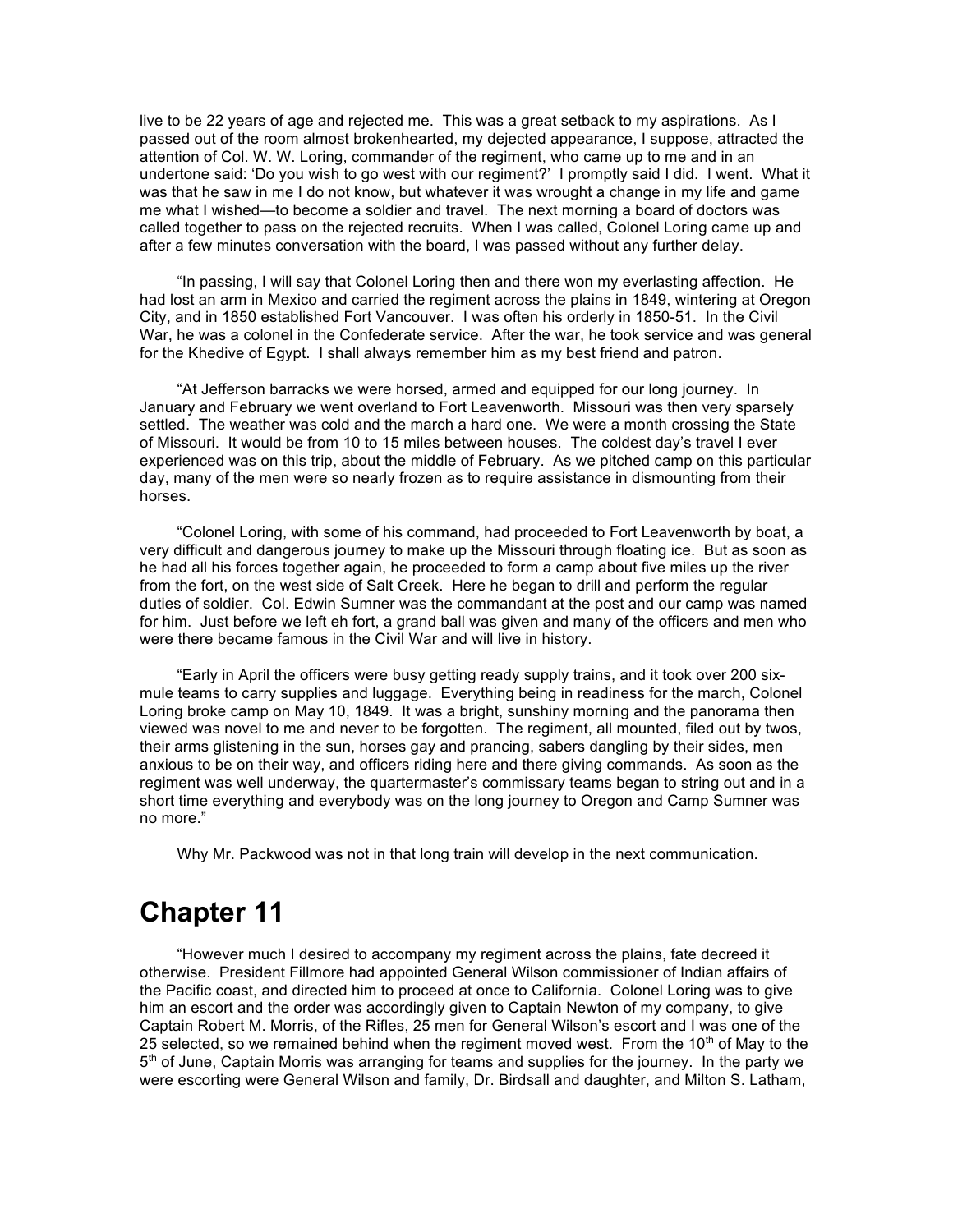afterwards U.S. senator from California. We were also joined by Major Reynolds, the regimental paymaster, with two wagons. A man named M. P. Deady was guard for the same.

"Everything being ready, Captain Morris, with Lieut. Haynes second in command, broke camp June  $5<sup>th</sup>$  for California. We were the late on the trail and our stock suffered fearfully. We started out with our 200 head of horses and mules and when we got across the Sierras on October 25 had only 19 head of stock and one light wagon. This was one of the years when there was vast emigration west, and it was also cholera year. In many places, whole trains had to lay up on account of sickness for weeks at a time. We passed a great many camps where numbers of people had died and were buried and their graves in many instances had been desecrated by the Indians. On account of the scarcity of grass, we frequently had to go from five to seven miles off the regular trail to find feed for our stock. On the little Blue River, a band of very suspicious Pawnee Indians visited our camp, but left without molesting anything.

"On our march next day, we came across an old man and his son sitting on their bedding by the trail, waiting to be picked up, and we were their last chance. The Indians had stolen all their horses and arms and left them there in the desert to make their way as best they could afoot. They might have been killed but the savages thought they would suffer more to be allowed to starve. They were indeed fortunate, for we were the last train on the trail that year. We carried them along with us to California. The old man was a preacher and gave us a number of good sermons at night while we gathered around our campfires.

"At Fort Laramie, a band of Sioux Indians were encamped and at many places Indians came to our camp. They bothered us quite frequently down the Humboldt River. At the sink of the Humboldt, the whole Piute tribe visited us and we had to keep a strong guard with our stock every night. They stampeded our stock twice very seriously, so much so that some animals were found and recovered 15 or more miles from the camp. The worst stampede was on South Platte. Things might have been worse, but we soldiers had been given a 30-foot rope and iron picket for tethering our horses out at nights. With the stampede, the pins would be jerked from the ground and go flying through the air and pins and ropes would soon become entangled so as to tie the horses in bunches, which stopped their mad career and were soon overhauled. This saved our stock to a great measure.

"We forded the South Platte early in July. The waters were high and we had to raise everything in the bottoms of the wagons to keep dry. In some places the horses had to swim and draw the wagons along the floating sand bottom. We had to keep on the move all the time—no stopping or standing—to keep from sinking in quicksands. It was a dangerous undertaking, as the river at this place, near Ash Hollow, was a mile or more wide. The only loss we sustained was the floating away of our supplies.

"Through this part of the country there were enormous herds of buffalo, and they all seemed to be making for the south to winter. One herd came down a long ridge a short distance in front of us from the north, swam the river without halting and passed south. Captain Morris rode out and killed all we wanted. It was estimated by some hunters in our train that there were fully 5000 or more coming down the slope to the river. It was a grand sight to us tenderfoots. Just take a look with your 'mind's' eye—the plains across in 1849—on the Platte River, not one house. From Kearney to Fort Laramie, not a house—From Laramie to Fort Bridger, not a single inhabitant, and so on to Salt Lake City—thence a good big jump to Webber River, where there was a small Mormon settlement; thence to 'Hangtown," near Placerville, CA., and on to Sacramento. Not a bridge was there on the entire trail. We forded every stream except North Platte, which we ferried. Green River was a very dangerous crossing, several persons having drowned there a day or two before we crossed it. On the Humboldt River and desert, we found numerous wagons that had been driven out along the side trail and abandoned with their loads. The only think I remember our boys taking was coffee. From a wagon full of coffee sacks, we laid in a supply and from then on had coffee to drink that I might say was strong enough to float an iron wedge. At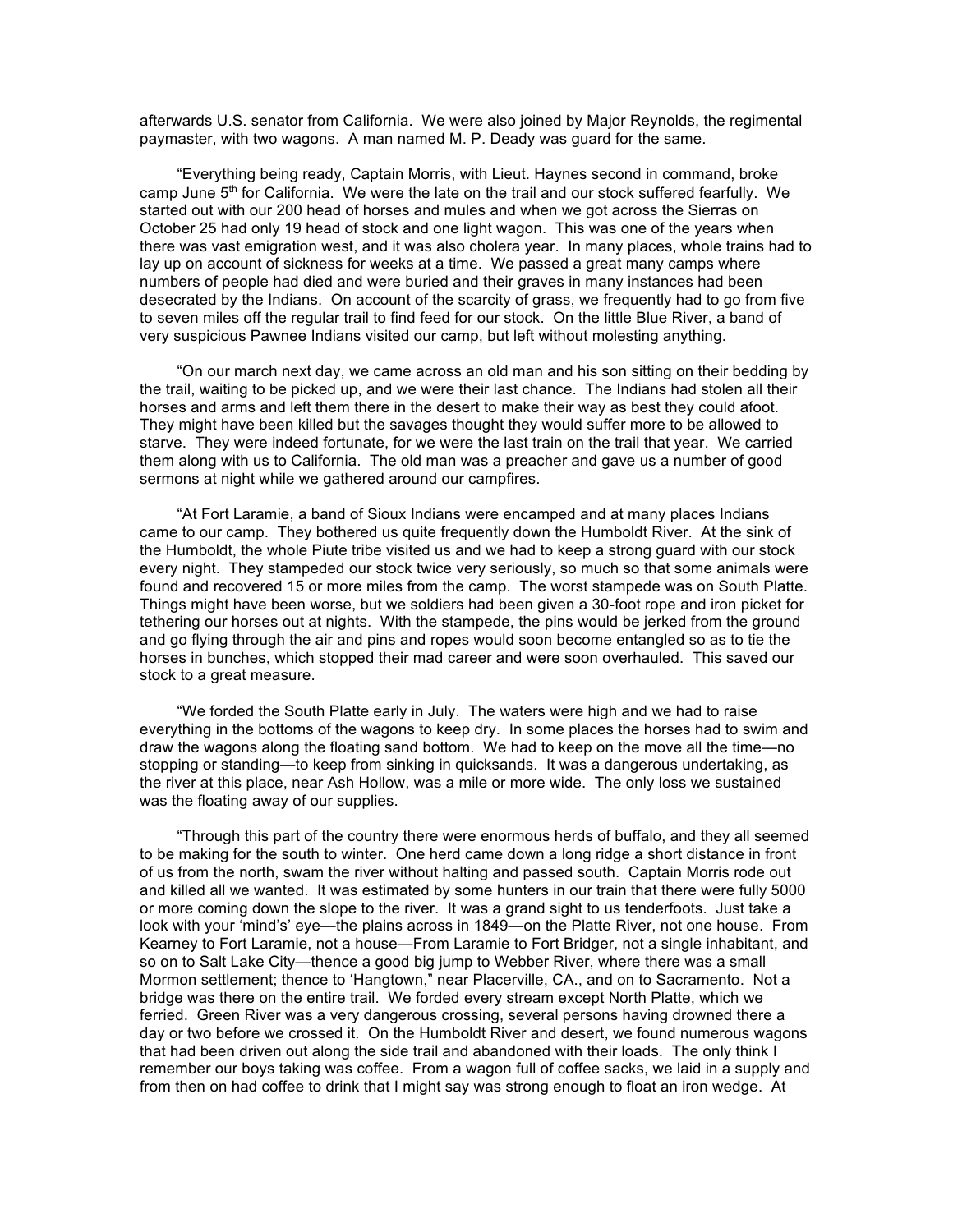Sink of Humboldt, we ran out of meat, and lived on bread and coffee. After crossing the desert on forced march, we made a short stop at Carson River to rest and refresh ourselves and horses.

# **Chapter 12**

A number of interesting incidents occurred as this party slowly made their way over the trail. Mr. Packwood says they had a commissary sergeant named Jones. Captain Thompson, afterward a prominent man at Portland and Oregon City, was wagon master, and a one-armed man named Brown was his assistant. Major Reynolds with his two wagons was entirely independent from our command but kept with us for protection. M. P. Deady, afterward Judge Deady of Empire City, Ore., had no wagon but went along as a sort of outrider. He was a husky sort of fellow and quite bright. A man named Brown was assistant. Jones quite a bit and Deady, suspicioning that they were up to some sort of deviltry, chummed in with them and learned from them that they aimed to rob the paymaster's wagons when the right opportunity came, and they carried a lot of money. The plan was to delay the wagons in some way when they had reached the mountains and then rob and destroy them. Reaching Fort Laramie, we rested a day or two. Captain Rhett was in command of the fort. Learning of the plot, Captain Morris arrested Jones and Coulter and turned them over to Captain Rhett for punishment. We moved on, leaving Major Reynolds behind. In some manner, Jones and Coulter made their escape and, stealing a couple of horses, struck out for the west, picking up a lot of stock we had left behind which had recruited up so they could travel again. They made good their escape, but I never heard of them afterward.

I witnessed a striking instance of pluck and endurance after we had passed Fort Laramie. Two of the soldiers stationed at the fort concluded to desert. One was fine looking fellow who had done service in the English army and rated up to sergeant major. His name was Hesslip but the other fellow's name I do not remember. They stole a number of good horses and had about 15 hours start of their pursuers, Capt. Duncan and Sergeant Lawler, stationed at the fort. After four days pursuit, the deserters were overtaken at Green River, having traveled over 400 miles in four days. They were approached in camp unawares and caught asleep, and were soon chained together and marched back to the fort. The thieves were made to walk back. We met them when they had covered about 200 miles of their backward journey and furnished Captain Duncan with needed supplies. What punishment was meted out to them we never knew, but it was no doubt a plenty.

Considering the many miles these horses had traveled and had nothing to eat but grass and then carried their riders 400 miles in four days, was a wonderful test of endurance for both men and beasts. Col. Duncan was afterward in the Civil War, was severely wounded and finally settled on a ranch in Nebraska. I had this from his son, Sergeant Duncan, whom I met in the Bannock Indian war.

As we passed through Salt Lake, I can't remember seeing a single two-story house, no paved streets nor sidewalks. The foundations had been laid for the tabernacle and the walls built up some five or six feet high. The first corn and vegetables we had seen for months we came across at a little settlement on Webber River, of which we laid in a good supply. From Webber River, we followed the trail on to where it branched off for Oregon. Here Captain Morris left us for a time to convey a couple of men to Fort Hall to be punished for some sort of outlawry. He was gone ten days, leaving Lieut. Hayes in command, with only 19 men in the escort. At every camp we made notices were posted telling us of outrages committed by the Indians and warning us to be on our guard. On Goose Creek, we met Lieut. Hawkins with supplies for Fort Hall and sufficient to spare us some, which we were glad to get, being on very short rations. Captain Morris overtook us at Sink of Humboldt and Gene Palmer was employed to guide our train on to California.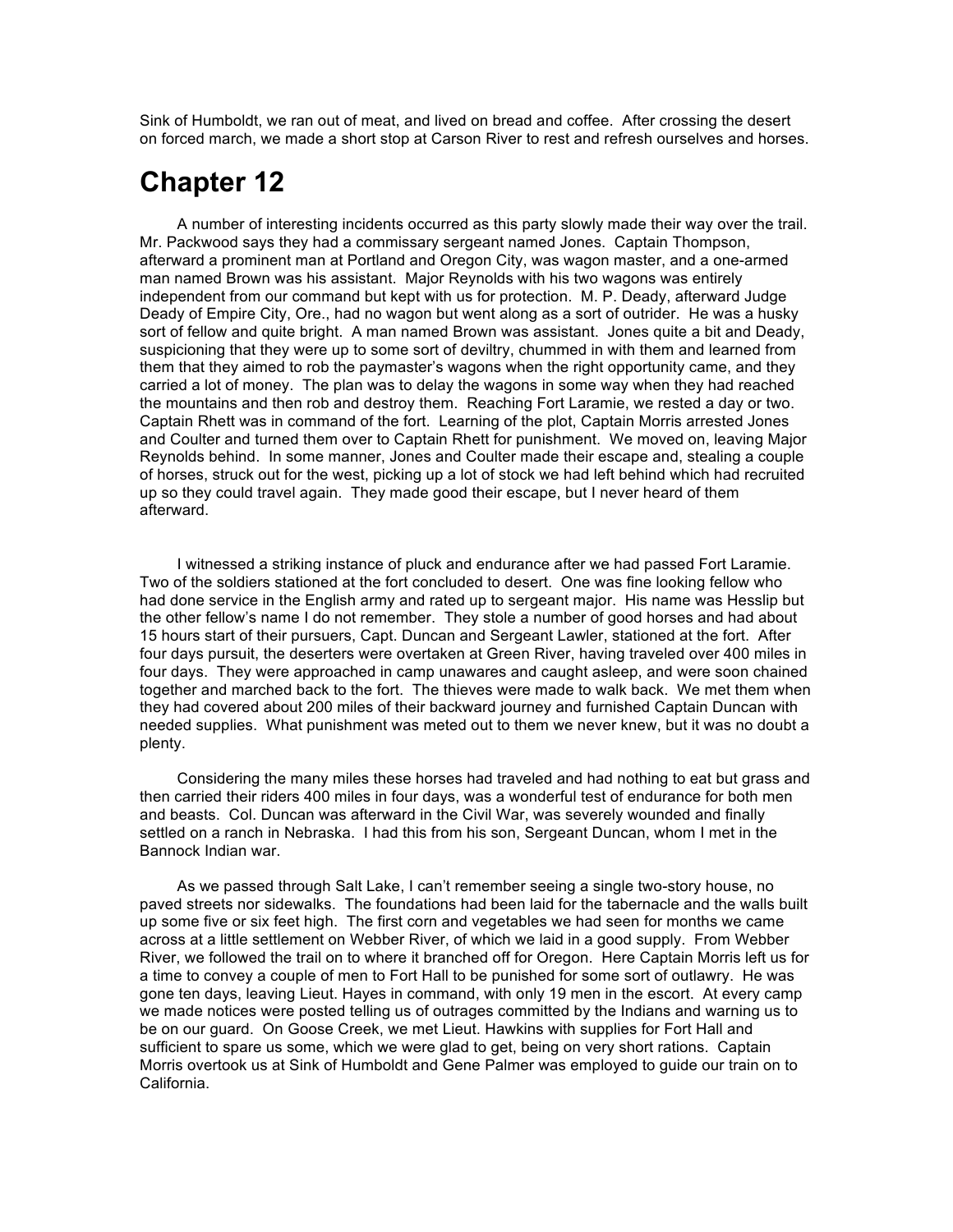As soon as Captain Morris returned, he was informed that the teamsters were on strike and refused to stand guard in their turns. This made it hard on us soldiers as we had to be up every other night. As soon as he had taken in the situation, Captain Morris called me and directed me to tell Captain Thompson to parade all his teamsters immediately in front of his tent. I did so and in a time the teamsters were all in line, 28 in number. Captain Morris stepped in front of them and said he had been informed that they had refused to obey orders given by Lieut. Haynes and that his men would not be able to continue the strain they had been under, and that he thought it unreasonable of them to refuse to share the guard work, and then concluded: 'All of you who refuse to stand guard and obey orders will step two paces to the front.'

Mrs. Gene Wilson's driver and 14 others stepped forward, 13 stood fast. The captain turned to Captain Thompson and told him to give the 15 their dunnage and for them to be outside the lines of camp in ten minutes. The next order to me was to call the sergeant and direct him to place four sentinels around the camp and not permit, but arrest, any of these men attempting to enter camp. My next order was to have the commissary issue ten days' rations for these 15 men and to give it to them over the lines. The orders were all given in as even a tone as he would have given if on parade or drill. You can imagine the haste to pack up and get outside the square formed. These 15 men went off about a quarter of a mile and made a fire in the sage brush, where they remained overnight and didn't have to stand guard.

## **Chapter 13**

To the men who remained with the escort, the captain promised double wages from that day until discharged. I think they were already getting \$40 a month. Extra guard was placed on stock at night after the deserters left camp, thinking they might capture some of the horses and mules. Their situation was anything but encouraging to contemplate. On the west, Hangtown, across the Sierras, was the nearest point, and Fort Hall was the nearest on the north. In a hostile Indian country, with no means of transportation for bedding and supplies, and a 60 mile desert to face on the west as a starter. The horrors of the Donner party, perishing in the mountains five years before, was, to say the least, a very discouraging outlook. It was not getting well along in October and the nights were cold. They kept a blazing fire all night and were busy late and early preparing for their trip.

The next morning Captain Morris ordered several wagons to be abandoned so as to have teamsters to go around. It became necessity to have a carriage driver for Mrs. Wilson's team. An old German named Losch was directed to take charge of her carriage. As soon as she saw who had been detailed to take charge of her team the trouble began. She had been raised in Kentucky and so had the girls and knew that the German could not fill the bill, never having driven a team or carriage. He was willing to try but had not idea about harnessing up a four-mule team. She called the general. Their tent was still standing but ours were struck and everything was ready to move on. She told the general that Losch could not drive and they were not going to risk having their necks broken with him, and she wanted her old driver, McKibben, back. The general went to see Captain Morris. I don't know what passed between them but the result was the two with Lieut. Haynes went into the general's tent and the ultimatum of Captain Morris was: "General, you take your choice. Accept my driver or dispense with us as an escort and join the mutineers."

Mrs. Wilson decided in favor of the mutineers so as to have the old carriage driver. The escort being thus relieved, Captain Morris then abandoned all our wagons except one light one to have for Mrs. Birdsall in event of her being unable to ride muleback. We then packed everything so as to travel light and next morning were on our way. The mutineers were glad to join in with the general, as their rations were increased and ten of them were taken back on pay. General Palmer was given \$2000 to guide them to Sacramento and Captain Thompson, having no wagons to look after with us, joined them. They went the Lawson route, we by the way of Hangtown and beat them into California several weeks. They no doubt had the safer route from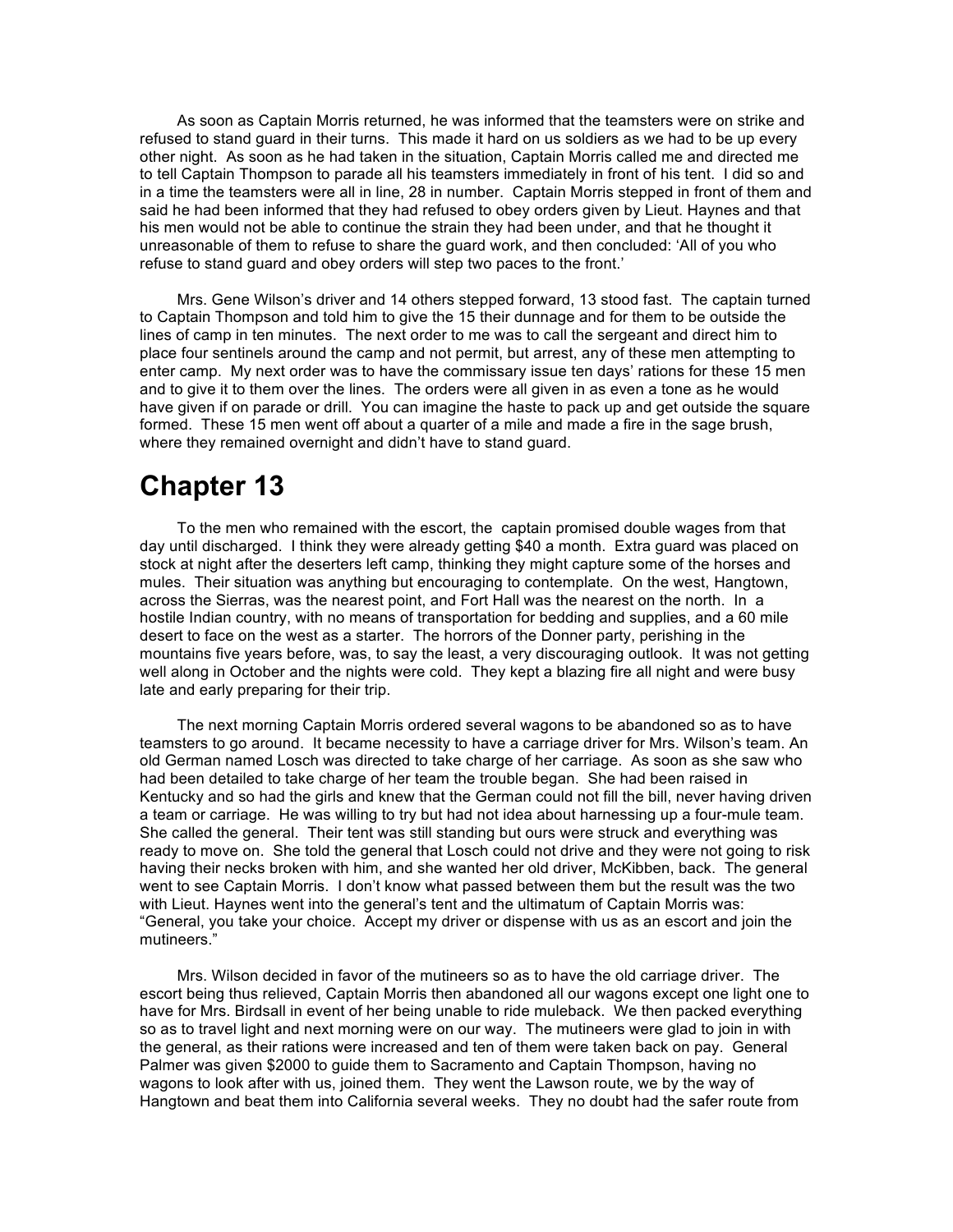snow. We crossed the summit about the  $25<sup>th</sup>$  at night, and none too soon for safety. It was on this trip that Brown lost his arm by the accidental discharge of a gun.

A short time afterward we were overtaken by a young Swede who carried about 30 pounds of flour, a tin cup and a knife but no bedding. He was bound for California and had made his way across the plains so far alone. When he wanted a square meal, he would make a fire, mix some flour in his cup and the dough he would roll on the end of a stick and bake it by the fire. He remained with us only a day or two and went on. It was nervy of him to strike out alone and I never heard whether he got through or not. If he did it was largely a matter of luck and because he had nothing the Indians wanted, unless it was his scalp, he not doubt felt pretty safe. The Piutes were not on the war path then—only watched for an opportunity to steal stock.

We stopped at Hangtown a day for rest. It consisted of a few miners' cabins along a dry gulch and the government had some supplies stored here for destitute emigrants. One of our men saw a quarter of venison hanging up in a tree and asked what it was worth. The owner said 75 cents a pound and would foot up about eleven dollars, so we had no venison that night. Not much venison for a soldier getting \$8 a month. Mining camps we run across now every day or two. We made camp at a place called Diamond Springs. Some men were throwing up the soil in bags and flats, intending to work it up when the rains set in. Others were doing what is called crevicing—had a sack, pick, knife and spoon, hunting and crevicing bare bedrock. They would pan it out at night and counted it a poor day's work when from a flour sack of dirt they did not get from fifty to a hundred dollars or more.

Around this camp were oak trees and an abundance of acorns. Having been living on flour and coffee for a number of days, we gathered a lot of acorns and carried them along with us, roasting the eating them as occasion demanded. The rest of the way we made without accident or startling event.

# **Chapter 14**

.

When we reached Sacramento and made camp, I was worn out and sick. It had been a hard trip for a 16-year-old boy. Dr. Birdsall came to my tent and did what he could for me. I longed for some good old Illinois corn bread and it seemed to me that I never would get well without it. I had for my bunkmate a Jimmy McDermott, who had been a soldier in Florida in the Seminole Indian War. He had an extra pair of pants which he took into Sacramento and sold for \$11 to get money to buy me some meal. Had to pay 35 cents a pound for it, so it didn't take long for one to eat up a pair of pants. As soon as I got the corn meal gruel, I began to get better. The night after we went into camp several of my comrades came to me about 2 o'clock in the morning and inquired how I was. After a little talk, they hoped I would soon be well and took their departure. They didn't say good-bye, but I knew what was up, and next morning they were not to be found. They were off to the mines and I never saw any of them afterward.

Our escort of 25, which we started out with five months before, had not been reduced to McDermott, Clemens and myself. Clemens wanted me to go with him and then there would have been but one left and he, I think, would have gone with us had we so decided. But I had given a promise to my father never to desert and I would not think of breaking it. It was a great temptation. Our pay was only \$8 per month and men in the mines all about us were making fortunes in a short time. Common laborers were getting as much per days as we got in a month and wages in some instances ran up to \$16 a day. We had an old German with us on the trail who had scurvy very badly and we came near leaving him at Salt Lake springs to be cured, but he came through and I saw him on a job driving team for \$4 a day. I met a man that I had known back in Springfield, Ill., a butcher. He had got through in August with a six-mule team and was freighting to the mines, where he got 30 cents a pound for hauling 30 to 40 miles, and said that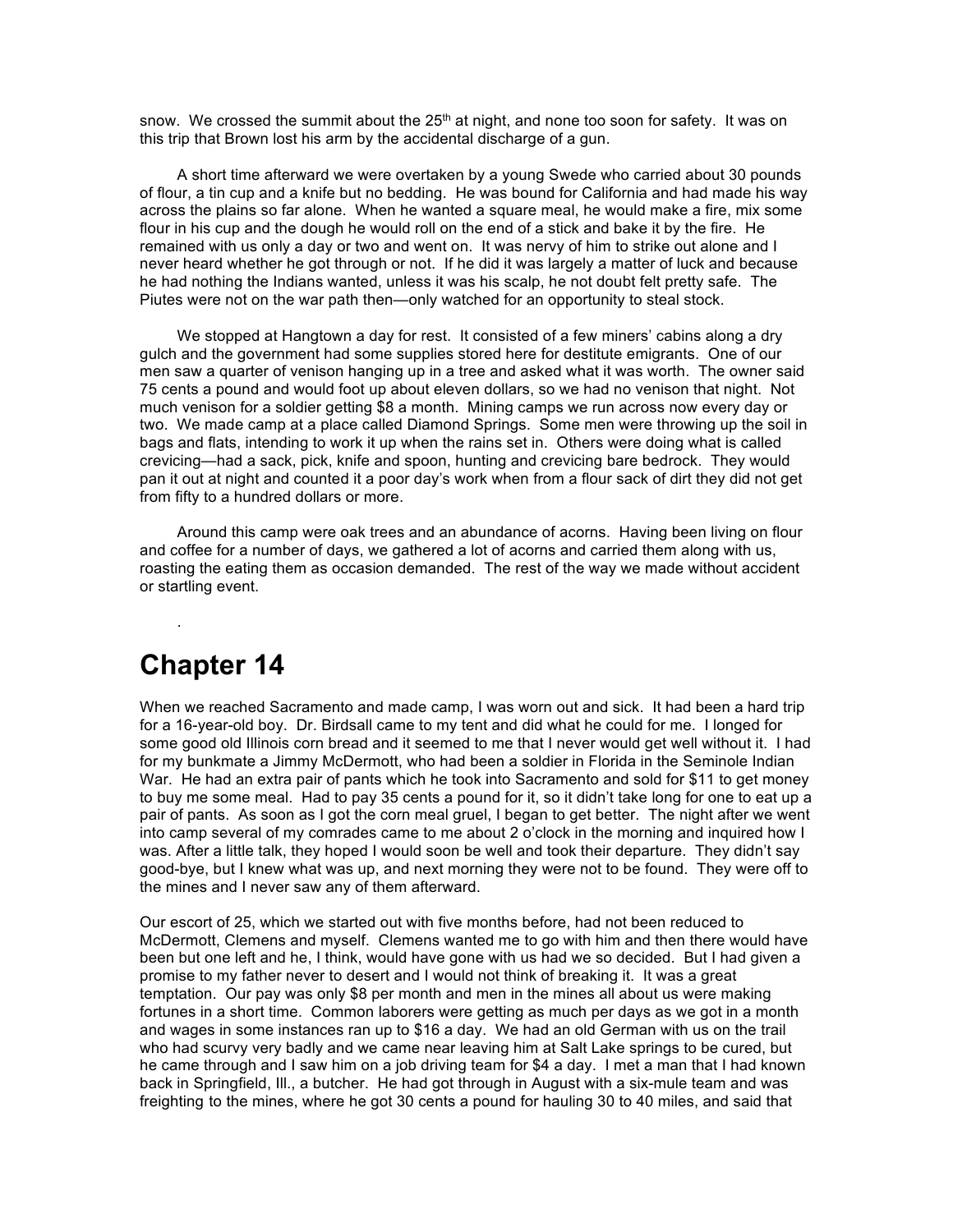as soon as the rains set in and the roads got bad he'd sell out, as he had a good stake to go home with and take it easy. Sailors left ships crewless, and when I saw San Francisco harbor in '50, it had the appearance of a burned over forest, to look at the naked masts. On several vessels it was difficult to even get caretakers. No effort seemed to be made to get back either sailors or soldiers. Such times will never be seen again in this or any other country.

We left Sacramento and crossed the valley. There were then only a few cabins here and there on the way. Along the route, we saw great cracks in the earth caused by the drought, and cattle running wild and feeding on wild oats. Wild geese and brants in countless numbers were all about us. The rain had just began to fall and this made traveling bad without good roads. When we reached Sonoma, we found quartered there a few of the Second Dragoons, who had come in from Mexico with Major Graham's command. We were quartered in an adobe building belonging to General Vallejo, and he lived in a part of it. The front of the building was on the plaza, was square and two stories high. It was enclosed by a huge adobe wall in the rear, which answered as a corral for our stock. The general was one time governor of California. He was fine old Castilian gentleman. His family were Catholics and I saw them going to mass quite frequently, and it seemed to me that the old Mission bells at Sonoma were the sweetest in tune I ever heard and I think so now.

Soon after our arrival at Sonoma, the general sent for me and said he wanted me to look after his quarters, a sort of body servant, and said I would be relieved of soldier duty. But I respectfully declined, saying that I had enlisted as a soldier and would serve my time. Instead of taking offense at my frankness, he complimented me for the stand I had taken and during the remainder of my stay there gave me marked attention, and seemed to be interested in my welfare. I wasn't ready to settle down anyway. I wanted to get back to my regiment in Oregon as soon as possible. Col. Joe Hooker was adjutant general of the post and Lieut. Alfred Pleasanton aide de camp. Col. Hooker was a very fine looking officer, especially so when mounted on horseback. Pleasanton was effeminate looking, but made a fine appearance on parade. He afterwards became a noted cavalry general in the Civil War. In March, 1850, he was court martialed for some alleged misconduct. General Mansfield presided. Of the members of the board, I remember Captain Lyons (afterwards rose to be General Lyons and was killed at the battle of Wilson Creek in Missouri), Captain Casey, Major Sewall and others—a notable array of officers who nearly all became men of note and rank in the Civil War, on one side or the other. General W. Halleck was judge advocate, prosecutor, afterward commander-in-chief of the U.S. Army. Lieut. George Derby, a topographical engineer, I believe, was the man who preferred the charges against General Hooker. I was detailed as orderly for General Halleck at the court martial. It lasted nearly two weeks and finally resulted in General Hooker tendering his resignation. Afterward in the Civil War, he became famous as the hero of Lookout Mountain.

# **Chapter 15**

In April, 1850, those of use who had not deserted from the escort were ordered to join our regiment at Vancouver. Captain Morris was ordered back east to enlist new volunteers and I never heard of him afterward. We were in San Francisco on election day, April, 1850. There I saw Col. Jack Hayes, the noted Texas ranger, who was a candidate for sheriff. Here we boarded the revenue cutter Ewing, bound for Astoria, Oregon. We were out in a heavy storm ten days and I thought many times I would never see land again. When we finally reached the mouth of the Columbia River, it was nearly night and no pilot boat. In the face of a threatening storm, it was go to sea or pass over the bar. We had some 20 or more English man-of-war men in our crew, who had deserted and joined the Ewing. They were all good sailors and under the direction of Captain McAurthur, ship commander, a whole boat was manned, and by hard work the ship was carried over the bar and anchored at Astoria. There I saw the timber for the keel of the first steamboat ever built on the Columbia River. It was built by James Frost, a brother of Lieut. Frost,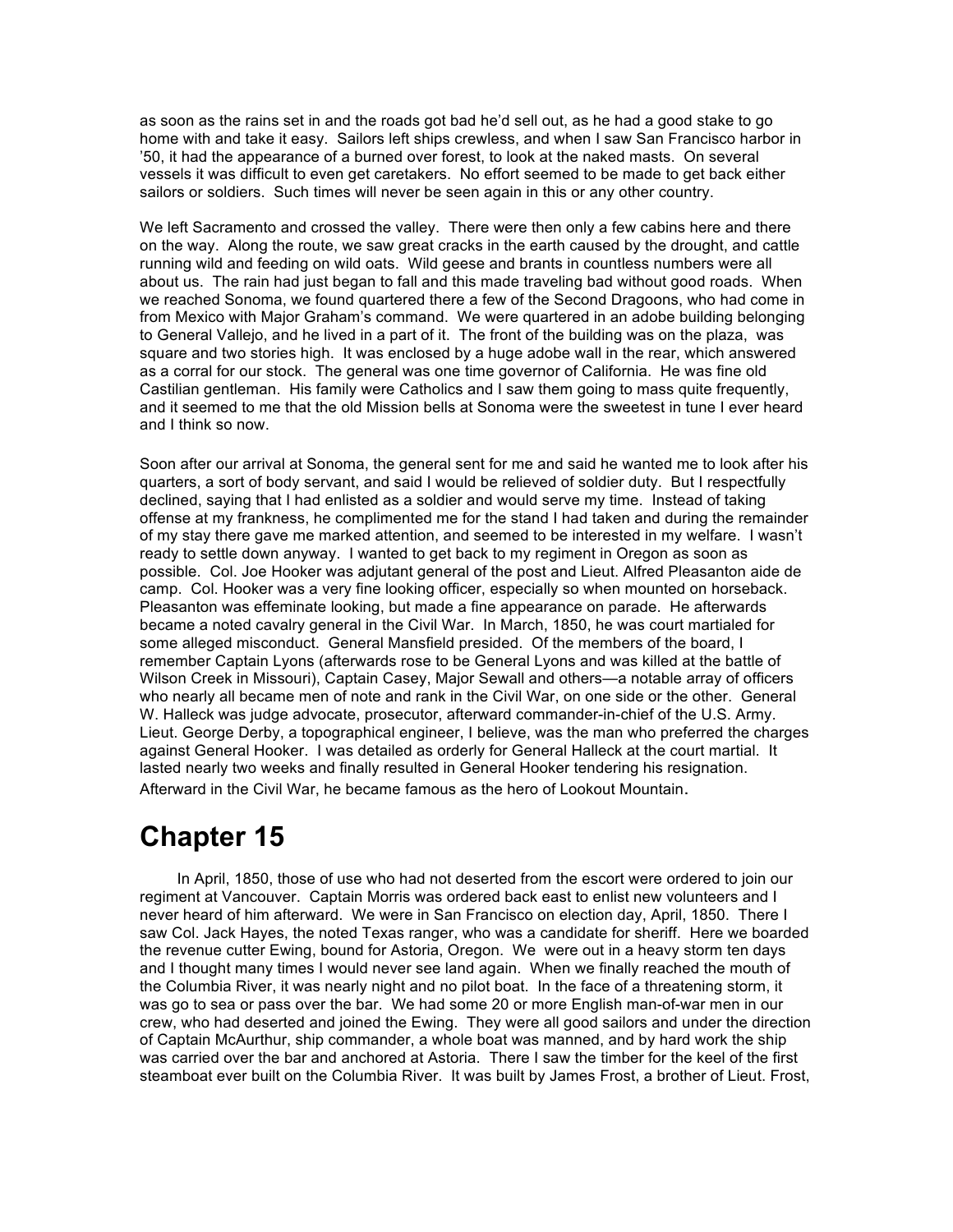quartermaster of the Rioes. She was completed and called the Columbia, and I saw her many times puffing up and down the river.

From Astoria we pulled a whale boat up to St. Helens and next day went on to Fort Vancouver. Here I was assigned to Company A, Captain Van Buren. In May, 1851, the officers of the regiment were ordered east on recruiting services and the men were sent on board the steamer Massachusetts for Benicia, California, where I served as escort for Colonel McKee, Indian commissioner. We were out five months, when I was assigned to Company C.U.S. Dragoons, and went aboard the schooner Lincoln, bound for Port Orford, Oregon. Lieut. H. W. Stanton was in command. We were again in a fearful storm and were driven out of our course past Port Orford.

On January 3, 1852, about 4 a.m. were driven ashore on the beach near what is now Empire City, on Coos Bay. The vessel was a total wreck but strange to say, no lives were lost. We remained there until May, when we went overland to Port Orford. The summer of '52 was spent in the Coquille and Rogue River mountains, chasing Indians. The Shasta Costa Indians stole some of our horses. We pursued them to Big Bend on the Rogue River, attacked their village and routed them, securing our horses. These Indians had only bows and arrows and were not formidable. It did not take long to route them and then retreated down the river in canoes and to the brush on the mountain side. Some 15 or 20 of them were killed.

We returned to Port Orford. Captain A. J. Smith, who afterward rose to rank of general, was in command, with Lieut. Stanton quartermaster of the post. George W. Stineman was 2<sup>nd</sup> lieutenant and became a noted general in the Civil War. I was promoted to corporal by Stanton, who told me I would be advanced the first vacancy that occurred, and I was soon thereafter made quartermaster sergeant of the post. Stanton was directly ordered to Texas, where he was killed in a fight with the Comanche Indians. I remained quartermaster of the post until Sept. 23, '53, when my term of five full years had expired.

All this time I had seen service on the frontier and nearly all the time had trouble with the Indians and we were almost constantly on guard to protect ourselves and stock from the savages. I was always lucky in having good officers over me and was never imposed upon by any of them—in fact, in all the five years never received a harsh word from any of them. I do not think there is now a man living and very few dead who met with and served under more men to afterward rose to high rank and prominence in the army than myself. I never picked up a paper during the Civil War but what I read of army leaders on one side or the other, prominent in battle, whom I had not know intimately or had seen many times. And in retiring from the army, I felt proud that I had never deserted the flag, had kept through all temptation the promise made to my father when I left the old home.

I was now but 21 years old and had saved up about \$800, even if my pay had been small. The question was now up to me whether I should go to West Point on recommendation of Captain Smith and other officers and complete a military education or try the mines. It was a momentous question for me to solve. If I had foreseen the coming of the Civil War, my chance for promotion and advancement in the ranks would not doubt have influenced me to have been a trained soldier. But mines and money had so tempted me and I had seen so many people rise from poverty to riches in a few days, that I decided to become a gold hunter, seeking fortune rather than fame. Besides, I never have cared to go back east since the day I first put foot on western soil, and I think very few people who come west nowadays suffer much from homesickness or pine very long for the old home and friends back in the states.

# **Chapter 16**

Before leaving Port Orford, I formed a partnership with an old friend and chum of my company, George H. Abbott, to invest our means in suitable outfits and go back to the mines. We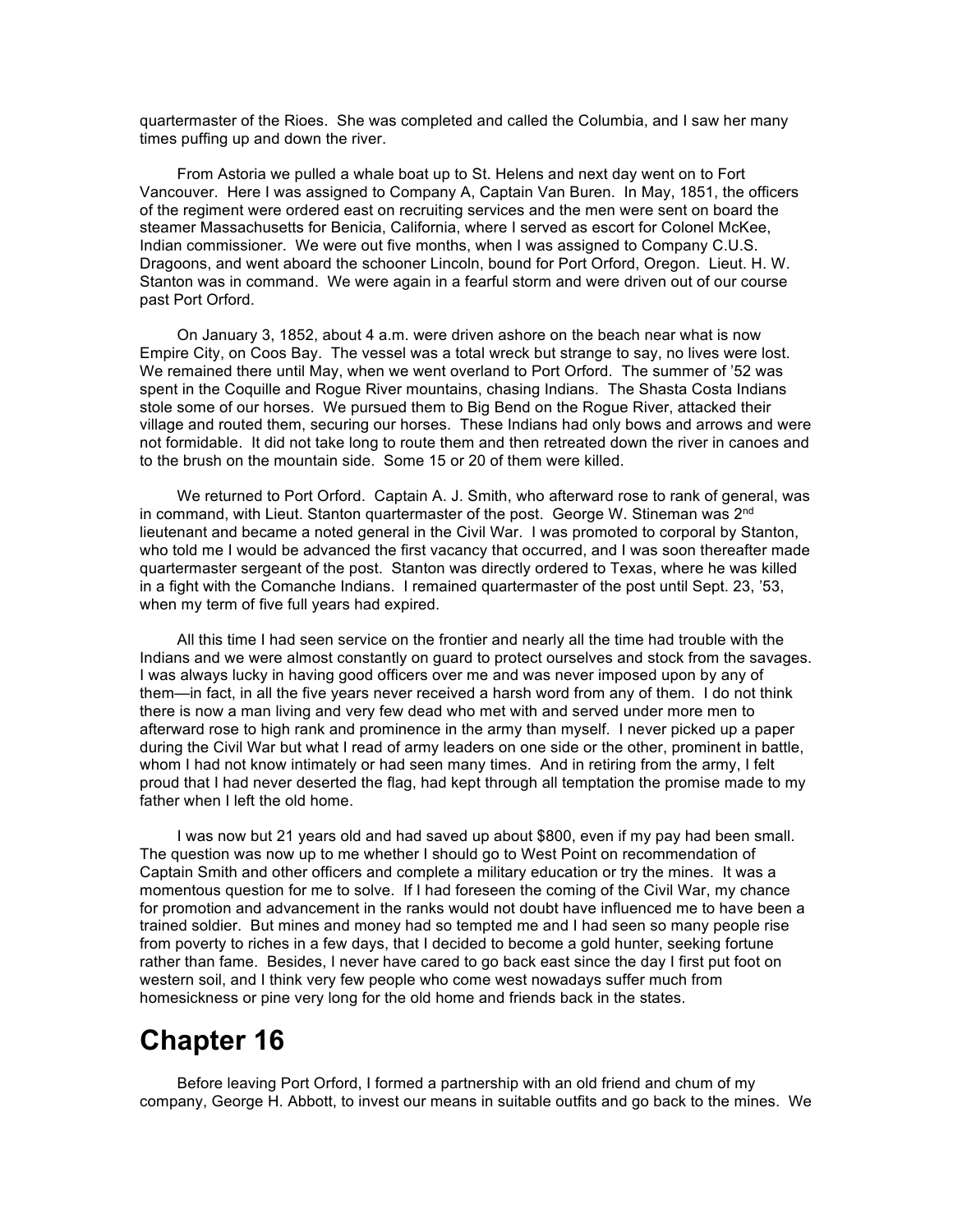bought some horses, supplies, etc., and packed out to Randolph mines where a good deal of gold was being picked up at that time. We located claims and did fairly well but were always having trouble with the Indians. They became so bothersome and dangerous in '54 that our camp and people in the surrounding country decided to beat them back. A company of rangers was formed with Abbott for captain. I was selected as lieutenant. We found them encamped at the mouth of the Coquille River and a fight followed, in which a number of Indians were killed and the rest scattered and driven back into the interior. One that I captured was held prisoner and was afterward tried and hanged in May, having been one of the band that took part in the killing of Venable and Burton at Dead Man's Slough on Coquille River in the previous March. He was convicted on the evidence of his own people.

Early in the spring of '54, Abbott and I located land on Roland Prairie, intending to go into cattle raising, but shortly after the Johnson mines were discovered and we went and opened up a store and mines in addition, but they were soon worked out and we had to seek a new location. Abbott went to California and I back to the ranch. But I soon sold out and took up a place lower down on the Coquille River with Alexander Jones. In the summer of '55 General Palmer visited western Oregon and made treaties with the Indians but they soon got restless again and with the Rogue River Indians decided that they would kill off all the settlers in that part of the country. There were quite a number who had com in during the summer and opened up homesteads. In November the settlers fount it necessary to make a fort and prepare for the worst. I was elected captain of the company we organized and commissioned as such by Governor Curry. By this time the Rover Rivers were on the warpath in earnest, doing all the deviltry they could. The Indians round about us saw it was useless to try to carry on their scheme as we had anticipated their movement and were in shape to defend ourselves. Realizing the folly of trying to war against us, they finally came in and surrendered, three tribes in all. I placed them on a reservation across the river from Myrtle Point and kept them there until they were turned over to Indian Agent Wright, who was gathering all bands of Indians at Port Orford. I then discharged my company after 53 days' service. Chas. Settler was the last member of my company alive a short time since.

The settlers all sustained a loss of considerable time and money on the outbreak. I next went to Empire City and found here more Indian trouble. Joined Capt. Harris' company and was elected first sergeant. We put in most of our time scouting the running down bad Indians, and most of them were that kind if the opportunity presented itself. At Empire City we constructed a rude fort for families to retreat to in case of necessity. We were informed that "Indian Pete," one of the Burton and Venable murderers, was hiding at an Indian rancho back a ways in the mountains and I was ordered to take a squad of men and get him. I did so and very quietly came in on him unawares and had him in our clutches before he was aware of our presence. He was taken to Empire City and tried before a jury, convicted and hanged. The hanging took place just below the town. Five Indians were implicated in this murder. Two were hanged at Randolph, one at Port Orford, one at Empire City, but the fifth made good his escape.

I served with Harris' company over 100 days. After being discharged, I was employed to make out the quartermaster and commissary reports—80 days time at \$16 a day. I then started down the coast, stopped for a time at Lounts on Elk River, and while there word came in that rich mines had been located on Sixes River. M.H.W. Sanford and I pushed forward and located a good mine. This was in 1856. In the summer of '57 and election was held to select delegates to the constitutional convention. Oregon was to become a state. I never knew how I happened to become a candidate. I never lost a day from work and was elected without opposition. I was personally acquainted with almost every man, woman and child in Coos County and had taken part in many miners' meetings where our rude laws were made and enforced, often acting as chairman of these meetings.

The laws of the Medes and Persians were not in it when compared with miners' laws. I recall one instance. A young lady had been outraged and murdered. A halt in mining operations was called and a council was called and every man and Indian had to give an account of himself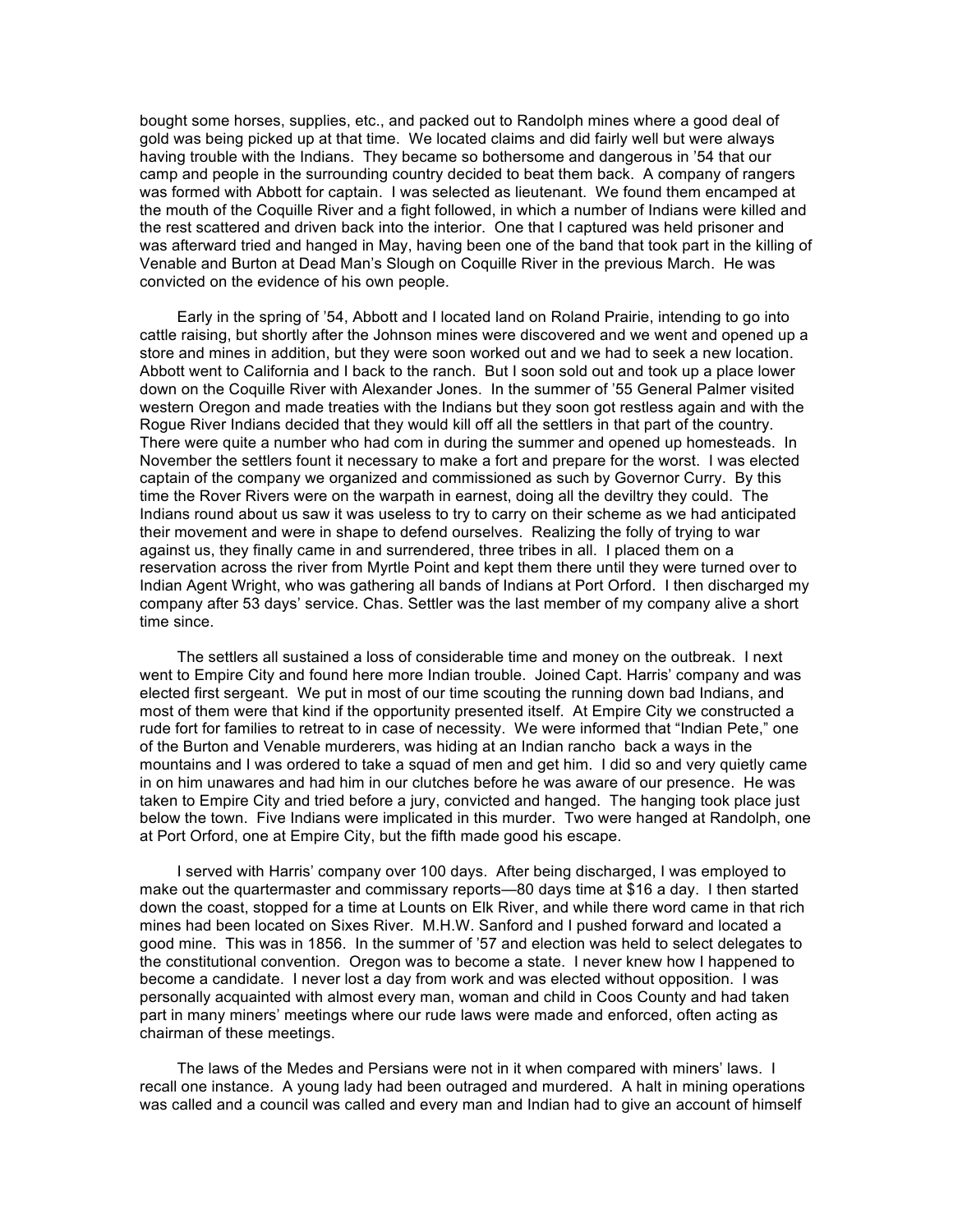during the time the act was committed. Two days were spent in investigation and everybody gave a satisfactory account as to their whereabouts excepting one fellow, and after all the evidence in the case was sifted down, he was by unanimous vote found guilty. A gallows was erected at the place where the crime had been committed and on it he was hanged. Later on the miners of this county found it necessary to inflict capital punishment on some men who had been guilty of murder. In due time I received my certificate of election to be held at Salem. I left my partner in charge of our claims and went forth to do my part in framing a constitution for our state.

# **Chapter 17**

Of the 60 delegates elected to the Oregon Constitutional Conventions, only one is now living and that is Wm. H. Packwood of Baker. This convention was held at Salem and was composed of a lot of strong men, many of whom afterward became prominent, not only in the state but all over the nation. Several of the members had emigrated from Iowa and the constitution of that state was taken as the groundwork for Oregon's first constitution, adapting it to western conditions and the wants and desires of her people.

Mr. Packwood had known very few of the members prior to their meeting at Salem but formed many friendships that in after years were close and faithful to the end. As he looks back over the past, he says he more feels that he was associated with the most distinguished body of men ever convened together in Oregon and can scarcely realize that he is the last of all that number and only one to answer to the roll call. The state, of course, had no public buildings; in fact, had no established capital. They met in the second story of a frame building, there being no brick buildings in the town at that time. One session lasted for 60 days and a vast amount of work was accomplished. Every one was busy from day to day on the work assigned to the various committees.

Mr. Packwood takes great pride in pointing to the fact that one of his committees was that of selecting a coat of arms and state seal and that at his suggestion the elk's head, sea view, etc., were adopted. The work of the convention being completed, Mr. Packwood paid a visit to his old friend Abbott, who was Indian agent at Yaquina Bay. He next found employment with R. B. Metcalf, Indian agent at Siletz, making up agency reports for '57. While here they had some trying times with the Indians. Metcalf was disarming them and it was not an easy task as they rejected the order to yield up the arms they had secured from different sources. There were some 2500 of them around Siletz. One morning, "Cutter Jim," old John Rogue River, the chief's son, rode by in a sort of threatening attitude without making any motion toward giving up his gun. Metcalf took his Dragoon pistol and walked out, directing Packwood to not allow the Indians to take the office, while he took Jim's gun. The Indian had gone to Tamnatissa, Mackanotin chief's house and left his horse on the outside while he sat in the doorway. Metcalf came up behind and put his hand on the Indian's shoulder, requesting him to surrender his arms.

The Indian did not propose to yield and jumped around behind his horse and got first shot at Metcalf. The Indian's aim was not good, for he missed Metcalf, who rushed around on the other side of the horse and shot the Indian in the back, the latter falling near the horse's head. He was trying to get another shot at Metcalf when a sergeant rushed up and shot him dead. Mr. Packwood says he was witness to the whole transaction, standing in the office door less than 100 yards distant.

This aroused the ire of the whole tribe and the post was besieged by the Indians for nearly a day. There were about a thousand of them to eight or nine whites fortified in the office, a sort of log cabin. A wagon road run about 50 yards in front of the office. The whites gathered on the porch with pistols in both hands and called out to the Indians that the first Indian that crossed the road would be killed. They could only attack the post in front and time and again they would charge up to the road and then stop. They kept up their threats of attack all day long, but with all the urging from the squaws, they invariably balked at the road for the pistols and rifles aimed at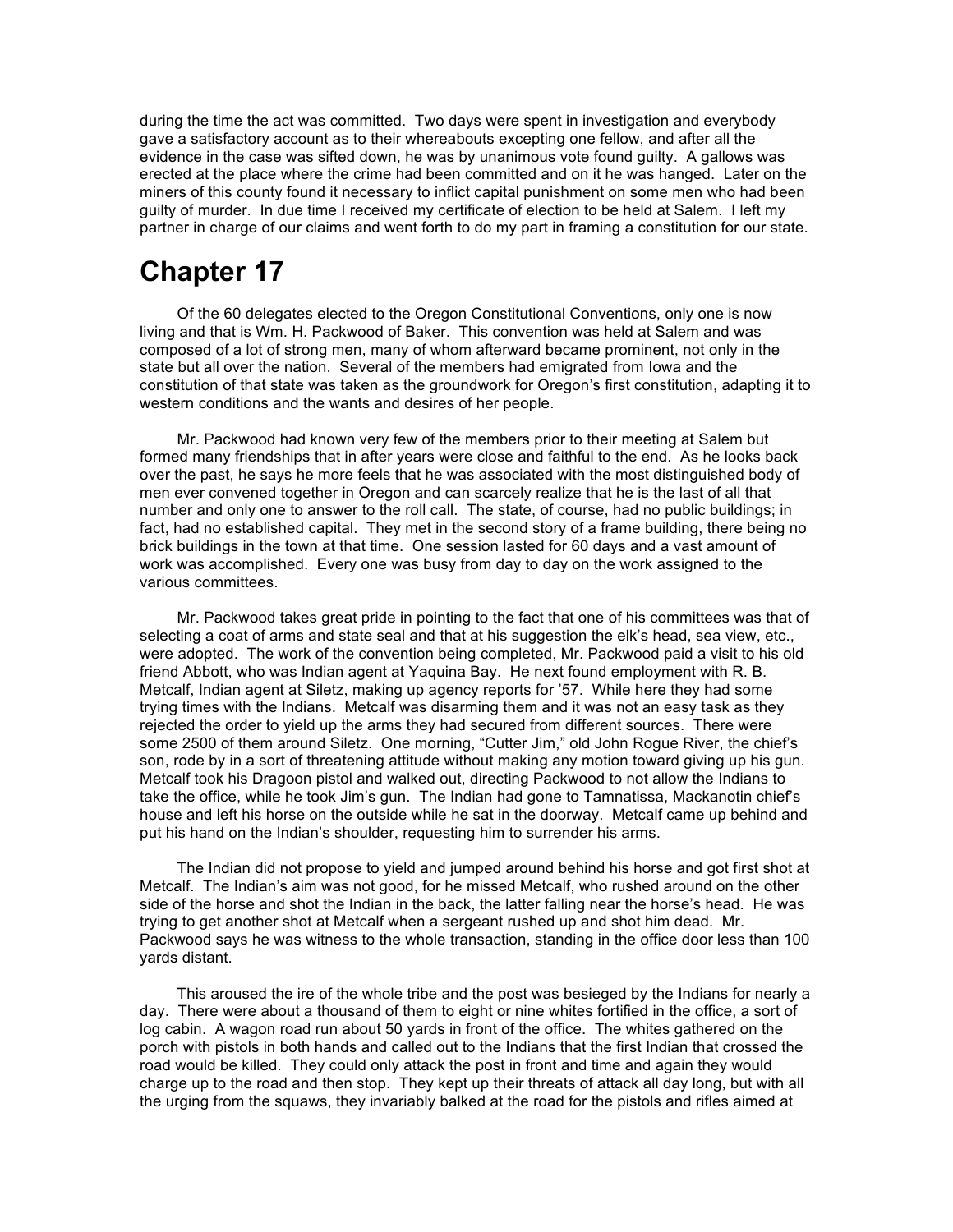them from the porch they knew would bring death and destruction to many of their number if they crossed over the dead line. About dusk they drew back and, strange to say, made no night attack, notwithstanding their great preponderance of numbers.

Mr. Packwood says he has been in a great many closer places in his time but none so protracted or threatening as this. The anxiety and dread was not over til morning came, as they were expecting any moment during the night for the entire horde to move upon them and massacre the whole bunch. It was quite a relief next morning to find that the Indians had all fallen back, without any blood shed or even a gun being fired. But one crack of the rifle any time during that entire day would have brought on the fight, the result of which would easily have been foretold as there were 100 to 1 in favor of the savages. The work of disarming the Indians in that quarter was suspended for a time, until the post was strengthened by a large force of U.S. rifles.

# **Chapter 18**

While the gold fields of this western country continued to yield bountifully and men found small fortunes in a few days, the desire to gamble raged among most all classes of people. Those especially who had not been successful in the diggings as they had hoped for, were inclined to try their luck in the gambling dens, which were to be found in every mining town or camp, while most of those who had struck it rich had a desire to increase their fortunes at the gambling table. So there were few who did not take part in the game of chance, sooner or later. Very few miners were ever satisfied to let well enough alone. The experience of Mr. Packwood, as he relates it, was similar to that of hundreds of thousands of others, only that by the intercession of a friend he was prevented from staking his all, and one lesson lasted him a lifetime.

While at the agency of Siletz, the long winter evenings were usually spent at card games of different kinds. A Mexican game called "Monte" seemed to be the most popular. A man named Williams had come in from the Willamette Valley with two packs of cards for Monte. "His brotherin-law, who was our beef contractor," said Mr. Packwood, "privately told me that I could rely on cards and opened a bank. I put in almost twelve hundred dollars. The game went on for a time with varied success, sometimes winning and sometimes losing. When I rung in the French pack of cards, I usually lost. Williams was among the light betters. After about three hours' dealing, I noticed the entire crowd was following William's bet on some card. I should have closed the bank then, but believing that everything was straight, I continued on. Finally on a layout Williams asked if I would take a turn-down. We had been playing with no limit except money in sight. I said yes, so he turned his card. I then pulled the card and he won. The bank was Williams' now. I went into an adjoining room where there was a safe in which I had some land warrants worth 200 each, intending to continue the game at any hazard. While I was out, Williams picked up the cards and gave a layout. A man named Metcalf, who had been a looker on, continued to try his luck and made two fifty-dollar bets and lost. He grabbed both packs of cards and threw them into the log fireplace, being mad and excited. As soon as I returned with my land warrants, he said to me: 'no more cards. I lost in this skin game since you stepped out and the packs are in the ashes.' That closed the game and Williams was \$1300 ahead. After the crowd had left, Metcalf told me he had been watching the game and felt sure there had been a pack of marked cards run in to rob me, and when he took a hand in it, he knew his suspicions were correct, so to save me further loss he burned the cards. I thanked him for his kindness and right then and there resolved never again would I engage in gambling of any kind. I have witnessed many similar games on Baker county soil, and always some fellow with a pocket full of money would be sure to come out penniless and disheartened.

"In the spring of '58, I was in charge of the agency at Yaquina Bay and while there had some exciting times. We kept a good sized boat locked down at the shore so that in case of necessity or attack by Indians we could put out to sea. One morning an Indian named Umatata was given leave by me to go to Alsea, about 12 miles down the coast. Soon afterward, he, with a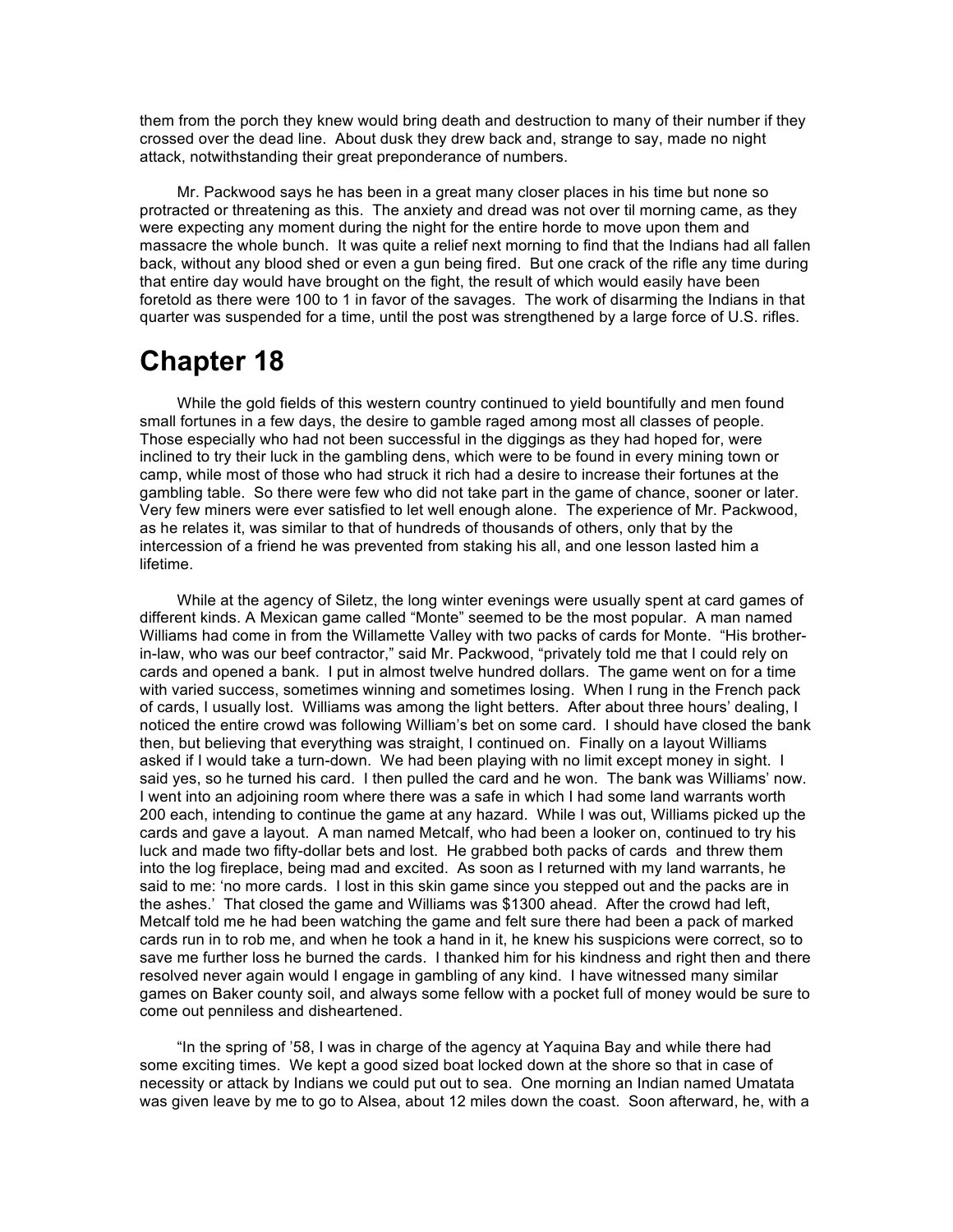band of Indians, came rushing back, giving the most hideous yells. They all ran for the boats and I ran to protect ours, which they were trying to tear loose. I drove them back and kept it until an old Indian in whom I could rely said if I would let them use it to cross the bay, he would see that it was brought back. The cause of the excitement was that Umatata had found a huge whale ashore near the Alsea Indians' line and wanted our Indians to capture it first, which they succeeded in doing, but the Alseans were allowed the privilege of having as much of the whale as two of the men could cut. The whale was about 70 feet long and it took several days for them all to cut and pack it.

# **Chapter 19**

While it was not a very difficult matter to earn and make money in the early days, there were, nevertheless, thieves, cut-throats, assassins, stage robbers all over this western country, who preferred to play their vocations as opportunity offered in preference to earning an honest living by the sweat of their brows. When a miner was known to have made a rich strike or a stockman to have disposed of his flocks and herds, the rascals were on their trails waiting and seeing opportunity to rob them of their hard-earned accumulations. Mr. Packwood relates an experience he had with one of these fellows, making a hair-breadth escape from his clutches in a miraculous manner, a dream being a warning and salvation. While he was serving Uncle Sam, Mr. Packwood had a chum named Barney Castle, who, while on sentry duty at Fort Leavenworth, killed a man who was trying to escape. After this the killing seemed to prey upon the mind of Castle and he would quite frequently get on a spree and there was no one in the company he would allow to arrest him but Packwood. Castle was finally killed in a massacre at the mouth of the Rogue River, February 22, 1856.

In November, '56, Packwood had collected together about \$1200 and started for Enchanted Prairie, on the Coquille River, to start a stock ranch. He had dreamed of Barney quite often after he had been killed and he seemed always to be in trouble on Packwood's account. He was making the journey alone and on horseback and the first night out stopped at a deserted cabin. It was raining and chilly, so he made a fire on the dirt floor and after making himself as comfortable as possible rolled up in his blanket, but he had scarcely laid down when he heard a strange noise, a rattling of some loose boards in a little outhouse some 20 feet distant from the cabin. He suspected at once that some one was waylaying him and quickly extinguished his fire. He knew no attempt would be made to rob him till daylight as he would start to leave the cabin. He had no arms, nothing to defend himself with but the hatchet to cut brush, if necessary. He laid down to rest and plan how he might slip away from his would-be assassin and says he dozed off in a short nap long enough to dream of Barney Castle again, who seemed to be in a fearful fight with one who was trying to get to Packwood. As he awoke, he thought the dream meant for him to get away at once or he would be a dead man.

In the end of the shack as an opening just large enough for a small man to crawl through, and It happened to be on the opposite side of the shed from where the man was concealed. By reaching out of the window and taking hold of a rafter he pulled himself up and down on the ground without making any alarm or noise to attract the attention of a fellow who was after his money. After leaving the cabin, for some distance he made a sort of circuit around through the timber and hid a few hundred yards from the house among some rocks, where he could see and be sure that the man he suspected was trailing him. But as daylight came on it was foggy and he could not see the cabin but he heard his man battering down the door, and when the fellow discovered that the bird had flown, he fired off his gun and Packwood knew its report as well as he would have known the man's voice, as he had heard it hundreds of times before.

Knowing that the fellow would try to get on his track, Packwood made a long detour through the brush, crossing the regular trail at Sugar Loaf mountain. Here he saw the fellow's tracks and knew them. He then left the trail and made a beeline for a ranch he knew was not many miles distant on the river, owned by a man named Huffman. This same fellow had stolen Huffman's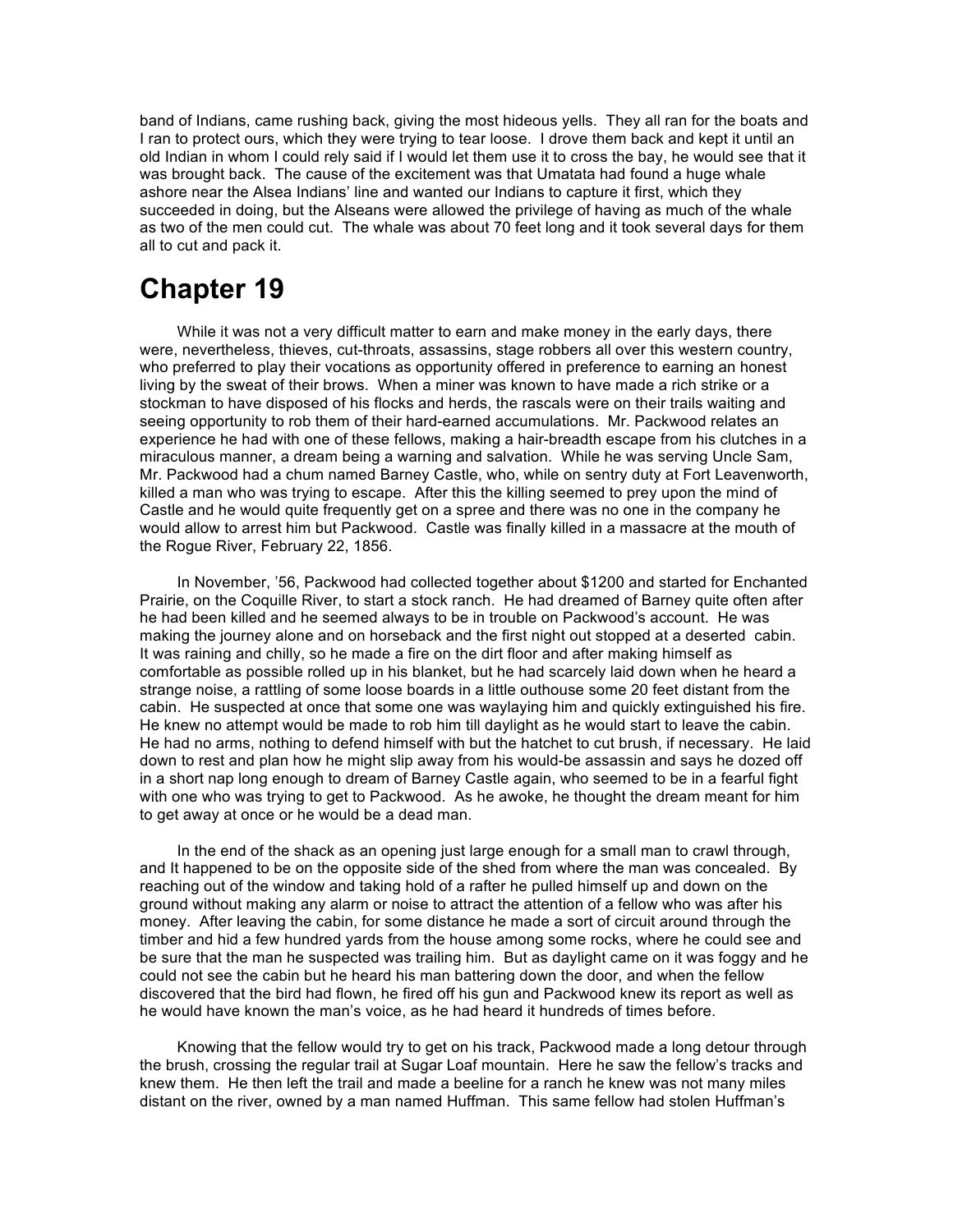canoe to get on home after he had given up his hunt for Packwood. He told his neighbors that he had been out elk hunting for a day or two but had no game to pay for his trouble.

Mr. Packwood says he was in company with the fellow a number of times afterward and he always had a guilty look and shunned him on every occasion possible. The curious part of it all is, he says, that he has never dreamed of Barney Castle from that day to this, now over 55 years. When asked about the name of this would-be murderer, Mr. Packwood said he would not reveal it as his widow was still living and they had several children, who were good citizens and well respected. He said that a few years since he had helped to get a pension, her husband having been in the U.S. service along with Packwood in some of the Indian wars.

Instead of going into the stock business, he next went to Coos Bay and bought a load of flour, bacon, tobacco, gum boots, etc., and started for Sixes mines. The boat capsized in a storm and the crew of three came near losing their lives. After the boat turned over and dumped its cargo, they managed to cling to its sides until the wind subsided, when they drifted ashore. A portion of their stores were rescued and they got on to the mines. From there Packwood went to Salem as a delegate to the first constitutional convention.

Before leaving the mines his cabin was the stopping place for no less a personage than Joaquin Miller and his wife, with whom he became well acquainted.

## **Chapter 20**

Mr. Packwood served his country in the capacity of assessor, and in 1860 was candidate for the legislature on the Democratic ticket. The old time way of making a canvass was for the two candidates to go around together to see the people and make their speeches. His opponent was for the legislature was Capt. Tichnor. It was the custom after all speakings for one of the candidates to treat the crowd, and usually this was determined by shooting at a mark. Drinks were 25 cents each. Packwood was the better marksman and never failed to win in shooting. While his competitor won out by a dozen votes, he did it at a cost of some fourteen hundred dollars.

Griffin, Stafford, Schriver and Littlefield discovered gold in what was afterward called Griffin Gulch, up the canyon back of what is now the county poor farm, the latter part of October, 1861. They concluded to remain and test out their find, so a cabin was erected for them to winter in, the first one in the county. With about \$100 in nuggets taken from Griffin's mine, Littlefield and Schriver started for Walla Walla to buy gum boots and winter supplies. They spread the news of the new mines and it went like wild fire. Thus the early spring of 1862 found hundreds of people from all parts of the country steering their way for Powder River. The news reached Packwood very early in the spring of 1862, his old friend and partner, Abbott, writing him to hurry on to the new gold fields and they would open a store. He rented his ranch and stock for two years and with a saddle horse and enough money for traveling expenses, he rode to Portland and took a stock boat for The Dalles. Not having sufficient means to purchase a complete stock of goods suitable for a booming mining camp, he applied to Isaac Kaufman, a merchant, for assistance and was given all the credit he desired. Coming up on the boat he fell in with a man who had ridden a mule from California, bound for the Salmon River mines, and they journeyed on to Umatilla together. From there he struck out on the old trail and reached the Blue Canyon district June 12, 1862. People were pouring into the place from every direction. His partner, Abbott, had preceded him a few days and had pitched his tent and opened up a smalls stock of goods.

On June  $13<sup>th</sup>$ , a miners' meeting was called and it was decided to proceed at once to laying out a town site called Auburn. The diggings round about were called the Auburn mines. As soon as a lot could be secured, the firm of Knight, Packwood & Abbott was formed and the work of erecting a long storeroom was begun. The building was about 30 by 50 feet. On June  $29<sup>th</sup>$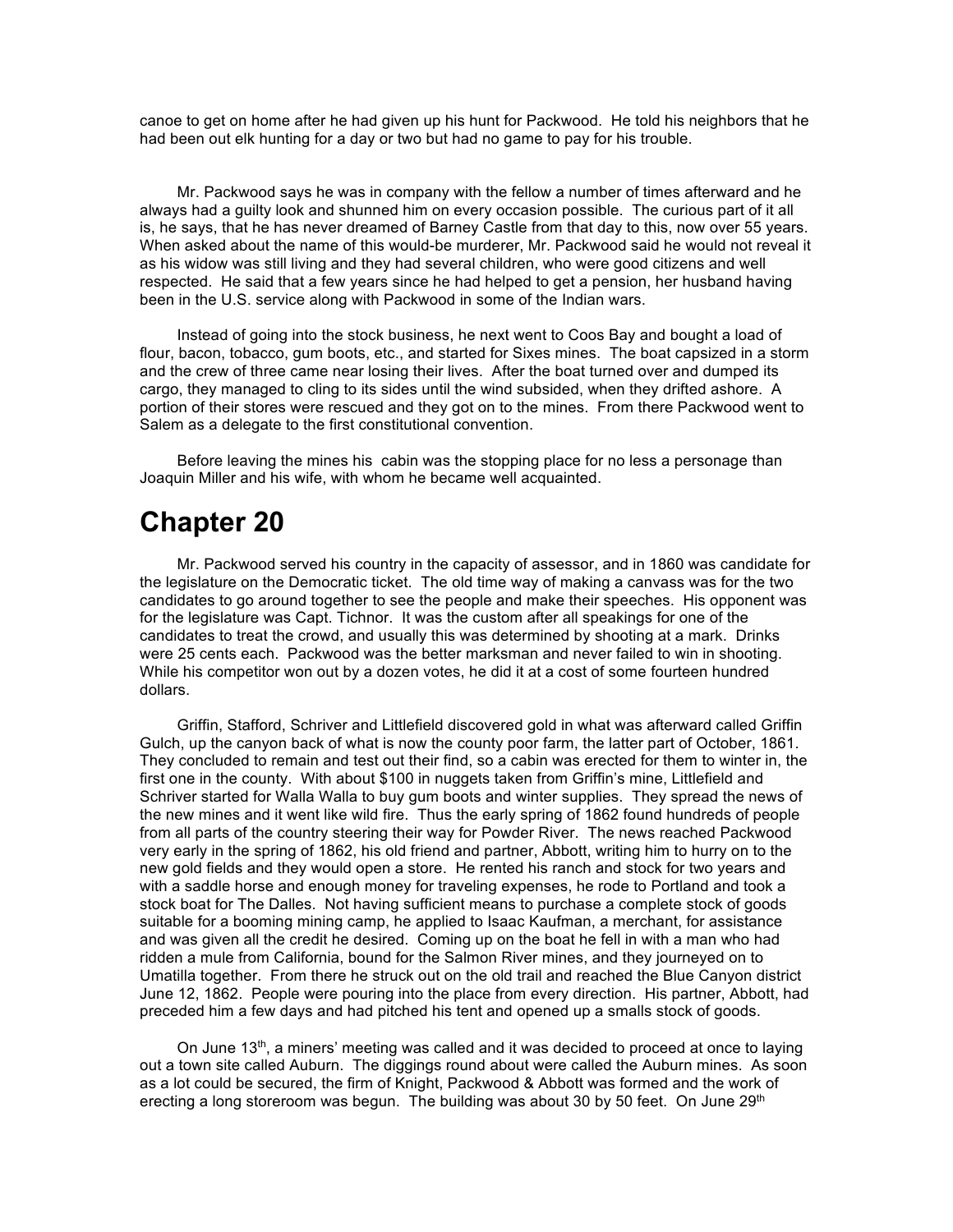another meeting was called to elect a recorder. When the miners were all gathered, the spokesman, I. M. Kirkpatrick, announced that the two men whose names had been mentioned for the place were Wm. H. Packwood and E.C. Brainard. The Packwood men were to line up on one side of a log and the Brainard men on the other. Nearly everyone was a stranger to the others, and, to start the ball rolling, a loud-mouthed frontiersman bellowed out, "All you Webfooters come over to Packwood," when a Californian replied, "And all you Tarheads line up with Brainard."

On counting noses, Brainard was declared elected by a small majority. Wagneider's party of about 75 men had ridden into camp a few days before from California and their votes decided the contest. By the Fourth of July, Knight, Abbott and Packwood's store room was completed and a good stock of goods opened out. Packwood had charge of the store, while his partners looked after the other business of the firm. They carried on a large business while the boom lasted, running regular pack trains and ox teams to Umatilla.

The first cook stove every brought to Baker County was imported by them. A Mrs. Langbaugh and a Mrs. Love were on hand when the train arrived to the stove. Mrs. Love secured it for \$100 because she had the largest family to look after and care for. She was the first woman in the town. Ira Ward opened a store at Griffin's Gulch. Both concerns had many thousands of dollars credited out that would be lost unless water could be procured to operate the mines and year round. Packwood and Ward talked up the scheme of organizing a good strong company, the former being the prime mover. A. C. Goodrich, a civil engineer of considerable experience, was employed to make a preliminary survey around the valley side of the mountains, crossing Salmon, Marble, Mill and Goodrich creeks and on to Pine Creek. On August 30, 1862, Packwood called a meeting to organize the company, which was then and there named the "Auburn Water Company," with a capital stock of \$50,000. The stockholders were Henry Fuller, Ira Ward, G. M. Abbott, J. J. Williams, A. C. Goodrich, Isaac Smith, George Berry, Benj. Chotean and W. H. Packwood. Fuller was elected president, Packwood, secretary, Williams, treasurer, Goodrich, superintendent, and Fuller, Abbott and Ward trustees.

### **Chapter 21 Construction of the Auburn Canal.**

Immediately after the organization of the company, work on permanent location and survey was begun and contracts let for the work in sections, and everything was pushed along as fast as men and money could do it at the time. By the  $15<sup>th</sup>$  of November several miles were under contract and partly finished. W. D. Crane, representing Portland capital, came to Auburn and went over the line and inspected the mines with a view of buying same and asked for a price to be made. A special meeting of the stockholders was called on November 17, 1862, and Crane was told that he could have the plant by paying all expenses to date, and, in addition thereto, pay stockholders 25 percent profit on all moneys paid out. Crane accepted and the name of the company was changed to "Auburn Canal Co.," and they completed the work at a coast of about \$225,000.

It would be impossible to overestimate the value of this enterprise in causing Baker County to settle up with miners, merchants and enterprising ranchers. All these rights are now owned by Baker, furnishing a never-failing and invaluable supply of the purest mountain water, not excelled by any city in the United States, and all at a nominal cost. The city would hardly have been able to construct such a complete system of water works as we now enjoy if the old Auburn canal had never been built.

On Sept. 10, 1862, the town of Auburn was shocked by the announcement that two men had been poisoned and were dying. They had recently come in from Colorado and were tented with a Frenchman named Lucien Garnier. While the three were eating breakfast one of them named Tessier, was suddenly seized with violent pains. The other ran to summon Dr. Rackerby and on his way back stopped at the spring to take a drink of water and he, too, was taken with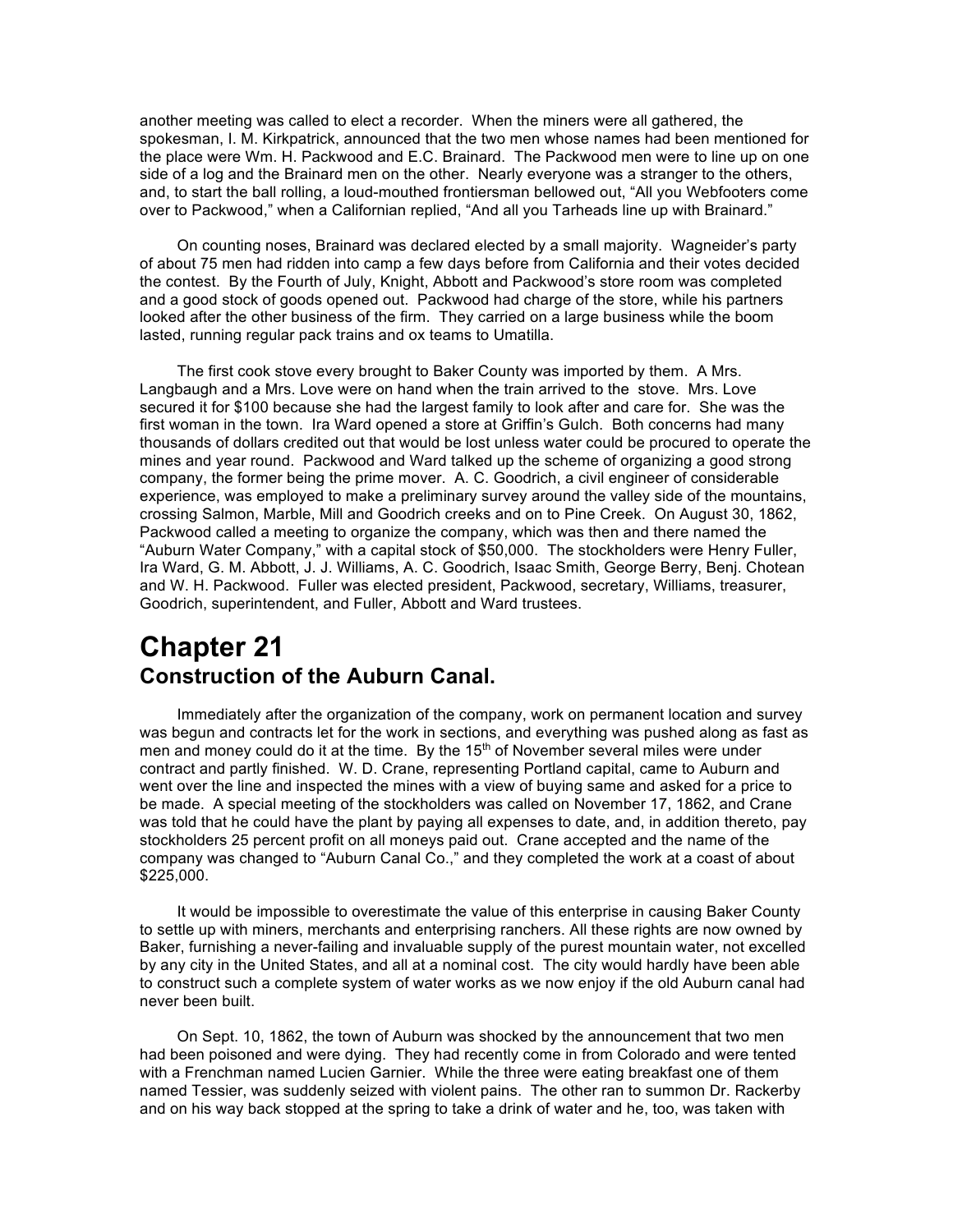convulsions and was carried to the tent, where antidotes were administered to both, but Tessier died. After considerable doctoring the other man recovered.

A piece of bread was taken from the table and given to a dog and soon after eating it the dog died with convulsions. The doctor found some crystals of strychnine in some flour and it was a plain case of poisoning. Suspicion at once fell on Garnier, as it was known that he had some time before threatened vengeance upon the two men in a quarrel.

Auburn was not then a legally organized seat of justice, but it was decided that Garnier should be tried then and there, for to send him off to The Dalles would mean that he would probably go free. Wm. H. Packwood, James R. McBride and S. Able were selected as judges and a jury was duly impaneled with Geo. C. Robbins as foreman. Geo. Hall was appointed sheriff. Attorneys Shaw and Kelley were appointed to prosecute and Pierce and Gray to defend the prisoner. After the regular form of trial was gone through with, the jury found Garnier guilty of murder in the first degree, and Judge Packwood sentenced him to be hung on the following Friday, hangman's day. On Thursday he appealed to Judge Packwood for permission to have dinner with his friends and to dispose of his property as he desired, which was granted.

It was suspected than an effort might be made to rescue him from his impending doom, as there was at the time a large element of roughs in the camp, so the judge directed Sheriff Hall to organize a guard of four men armed with rifles to see that justice was meted out to the prisoner, and this prevented any trouble. The scaffold was completed Friday morning and Garnier was brought forth by the guard. About 2000 people were present to witness the hanging. Packwood and a minister named Crawford went on the scaffold with him and the sheriff. Being a Catholic, he refused to have anything to do with the preacher and there was not priest at the time in Auburn. He then very deliberately and kindly shook hands with the judge and sheriff, the hood was adjusted and in a few minutes he was dropped into eternity. This was the second man that Mr. Packwood, in the capacity of judge, had pronounced the sentence of death upon, the first having been Indian Pete in 1856. Packwood says that he has always felt grateful that both seemed to die with a kind and friendly feeling toward him in their last moments. Both were as calm and collected as they would have been on their way to a miners' meeting, instead of entering upon an eternal sleep.

Early in November, 1862, the Auburn people were again startled by the report that two men had been fatally stabbed by a man called Spanish Tom. Their names were Edmund and Larabie. All three had been gambling in a saloon and got into a fracas and Tom was shot but not seriously injured. They all went out on the street when the fight was renewed and Tom succeeded inn killing them both with a dagger. He made his escape but there being snow on the ground, he could be easily tracked. He was found in Mormon Basin, arrested and brought back to Auburn and turned over to the sheriff, who put him in a cabin and stationed guards around him for safe keeping. But Tom's case never reached trial, as a mob was gotten together by Capt. Johnson and the prisoner was taken from the sheriff's custody, a rope was tied around the prisoner's neck and he was dragged down the canyon to a tree and hanged. A full description of this event is given in Hiatt's history of Baker County. It was a lesson for the roughs of Auburn and one that never had to be repeated.

### **Chapter 22 The Organization of Baker County**

On the  $22^{nd}$  day of October, 1862, Mr. Packwood was married to Miss Joanna A. O'Brien, who had started teaching the first school in Baker County. The marriage ceremony was performed by the Rev. Father Mesplie, a Catholic priest then stationed at Auburn. There was no place then to get a marriage license and none was necessary when a priest officiated. They put up a cabin on the side of the hill and started housekeeping October 23, 1862.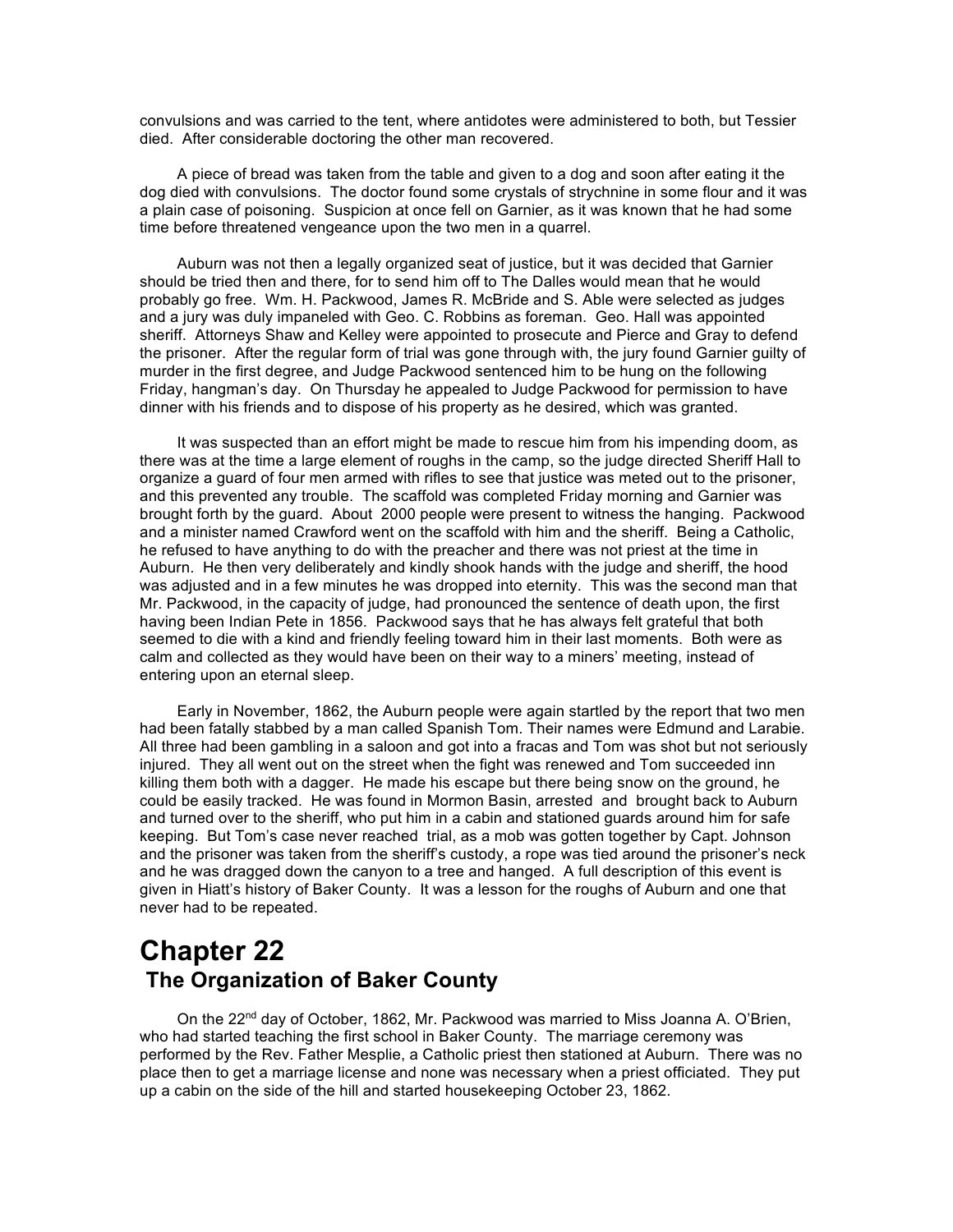After the organization of the county and appointment of county officers, the first session of the county court was opened on November 3, 1862, at which time Mr. Packwood was appointed county superintendent of schools. His first official act was the issuing of a certificate for teaching to a Mrs. Stafford, who succeeded Miss O'Brien in the Auburn school, and was the second teacher in Eastern Oregon. She died early in the spring of 1863 and was buried at Auburn. The years '63 and '64 were prosperous ones for most everybody in Eastern Oregon. Gold mines were found and opened up in many places that yielded small fortunes.

Concluding that he could do better elsewhere, he sold his interest in the store to his partners and in the fall of '64 drove his cattle from the coast across the mountains and for a time herded them up on Beaver Creek, selling the herd for \$19,980. He then bought an interest in the Clark Creek mines with Rufus Perkins and others. He built the Clark ditch and opened up the first hydraulic claim in the county. In 1865, he incorporated a company and established ferries across Snake River at Farewell Bend, Center and Washoe, three ferrying points. R. P. Olds was president of the company and W. H. Packwood secretary and treasurer. This was about March 1<sup>st</sup>, 1865. The first nine months they booked \$102,000 for ferry fees and of this amount collected over \$100,000.

On one day, July 4, 1867, the ferry fees at Olds' amounted to over \$1000. The charges were for a four horse team, \$3; two horse team, \$2.50; single horse or cow, 50cents. Their boats were from 50 to 60 feet long and about 16 feet wide. They were at first operated with six men at the oars but later wire cables were stretched across the river to which the boats were anchored and by means of which they were pulled across the channel in from seven to eight minutes. In 1867 a steamboat was built and plied between Olds and Glens ferries, a distance of 135 miles.

In the fall of 1868, Packwood sold his interest in the ferry company and went to the Eldorado mines, which were very promising at that time. His first work was to build the Eldorado ditch. Eldorado was a thriving camp for a few years and was located two miles from Malheur, but, like a great many mining camps, went to the bad, and after fold mining ceased to pay was entirely deserted. In the fall of 1870, Packwood removed to Baker, bought and built upon a lot where the Packwood hotel now stands and has made Baker his home ever since. In 1870 he was employed to build the Eagle canal or Sparta ditch, at a cost of \$90,000. The Eldorado ditch, when finally completed, cost over a million dollars and was 135 miles in length. Very few of the canals and ditches that were built for mining purposes half a century ago are used for that purpose now, having been changed to irrigating canals, for which purpose they are of inestimable value. For a time, after the placer mines were exhausted, it looked as if millions of dollars had been spent to little purpose, but today they are worth many times their original cost to the ranchers of the country, whose lands would not have been opened up and developed had not a bounteous water supply been available. One occasionally comes across and unused ditch along some of the mountain sides representing a vast expenditure of money and labor, and one cannot help reflecting upon the misguided efforts of the over-confident miners and capitalists of early days, who were so certain that untold fortunes would be the reward for the efforts and labors they were putting forth. A few fortunate ones saw their fondest hopes realized, but hundreds of miners and prospectors of that early day not lie in unmarked and forgotten graves, lost forever to the relatives and friends that were left behind, back in civilized centers of the east, when they took up their line of march on the Old Oregon Trail.

## **Chapter 23 W. C. Hindman**

Probably the oldest trailer now living in Baker County is W. C. Hindman, born in Kittaning, Pa., April 30, 1821, now in his 92<sup>nd</sup> year, his parents moved to Youngstown, O., in 1828 and here he spent his boyhood days, Hen he arrived at his majority he made two or three excursions through the west and finally settled in Iowa, not far from Council Bluffs. Here he operated a large farm for several years very successfully, up to the time of the Civil War. He was a strong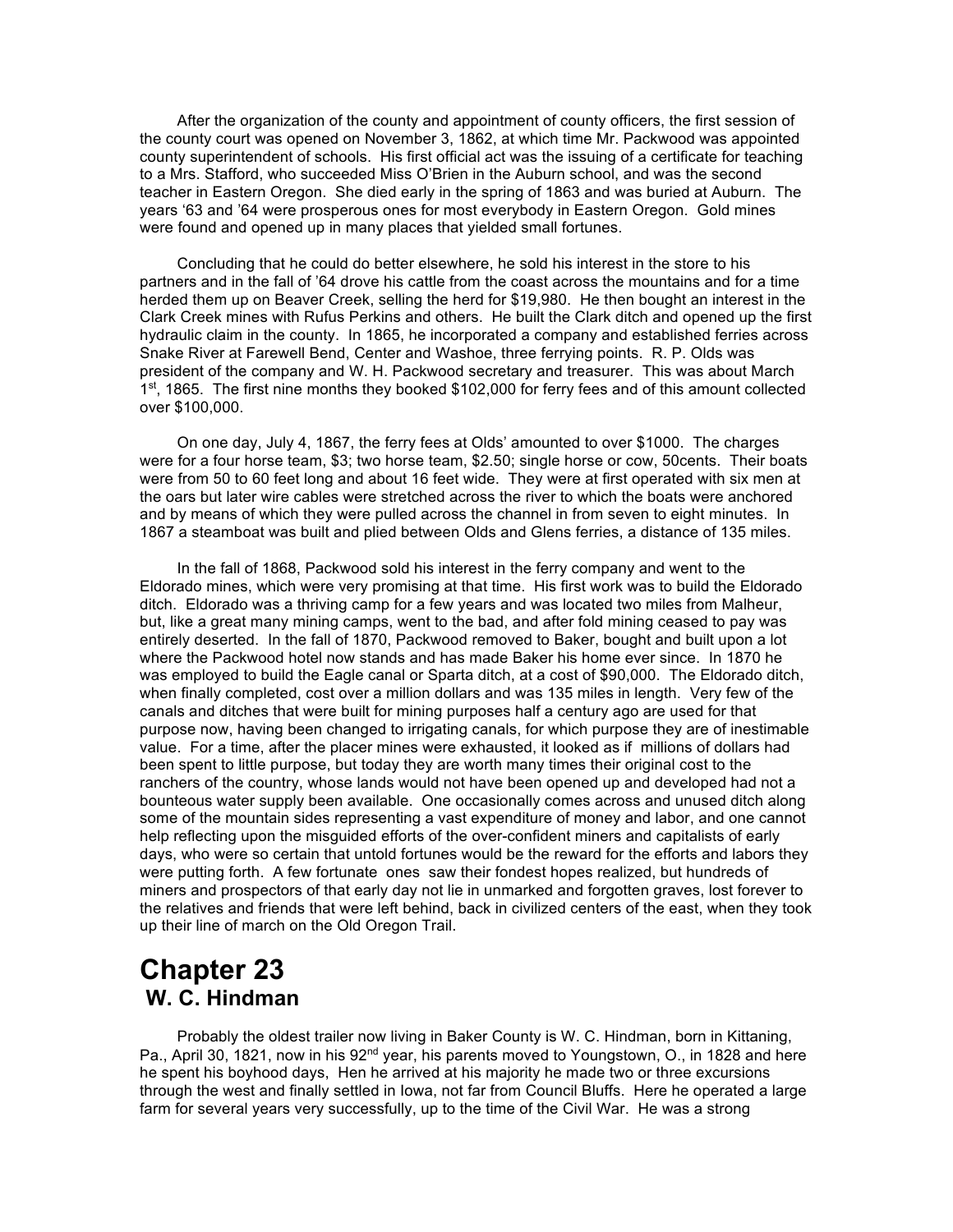Douglass Democrat and was nominated for the legislature but refused to make the race, as his sympathies were with the South and he could not become a candidate without publishing his honest convictions, and that would mean trouble for himself and party.

He said that if forced to take sides he would have to go to the South, so to keep out of trouble his wife persuaded him to trail to Oregon. Early in May, 1863, he fitted up a three-horse team for the family and an ox team for four yoke and went to Omaha to joint the first train out. He had also three milk cows, so their supply of good milk and butter would not be stinted, and his foresight proved instrumental in maintaining the health of the family. Nearly everyone else in the train suffered more or less from scurvy, mountain fever and kindred troubles. Pastures were excellent that season and quite frequently they had to milk their cows three times a day so they could keep along with the train. The milk was placed in tin cans and a day's travel would always churn it thoroughly and always kept them in an ample supply of fresh butter.

Their route lay up the north branch of the Platte River and they journeyed several hundred miles before any Indians were seen except an occasional scout. As they neared the Black Hills, Indians were frequently sighted and many visited their camp. One day, as Mr. Hindman had to drop behind the train to repair a wagon, a big brave with several followers rode up and with yells tried to stampede his horses and cattle, but he had them well in and kept them secure. The chief then walked to Hindman's wife and waved a tomahawk overhead in a threatening manner. She was not in the least daunted by his threats but gave him a push back and stepped back to the wagon. After trying to intimidate Hindman, they rode away, giving the war whoop as they had done in swooping down upon them.

A few days later they laid up for a couple of days, coupling up and repairing wagons for the trip on through the Black Hills. Hindman was not the captain of the train, the first man selected having proved to be in competent and a coward. The day before they were to take up their march again they were visited by Big Bear, the acknowledged head of all the Sioux tribes and warriors. He asked for the white chief and Hindman was pointed out to him. He marched up very boldly, placed his hand on the captain's shoulder, silently stared into his face for a few moments and then inquired if he had been sent out into that country by the Big white Chief, the president. Captain Hindman informed him that he was there by order of the president and that it would be fatal to his people if any of the whites under his command were molested or mistreated. Knowing that an Indian is always ready for a square meal, he invited him to a seat, while Mrs. Hindman was instructed to prepare as good a feast as their larder would allow.

The two men sat down to the table and it seemed to him that Big Bear would get his fill, but once he was filled he seemed amiably inclined and promised for the president's sake he would see that his party had safe passage through the Sioux country. He inquired of Hindman how many squaws he had and being informed that he had but one, he boastfully said that he had two and would bring them to camp and introduce them. So away he galloped and in a short time returned with two squaws, decked in their best and showiest attire. The captain the meantime and gotten together several presents for the big chief and his squaws, which pleased them very much, and the white chief was invited to come to the Indian camp that night and take part in their dance.

Knowing it would not do to refuse the invitation, several of the whites went to their camp and performed as best they could in the dance, amusing each other with their awkward motions as much as they did the Indians. A few more presents were made, including some plug tobacco, the pipe of peach was passed around and the next day they were on the trail rejoicing. True to his promise, Big Bear sent word ahead of the train, and not only were they not molested on the way but were extended many favors by the various bands of warriors they came upon almost every day. Two days later they came across Little Bear and were treated with every courtesy that an Indian friendly to a white man could extend. So their fears of trouble with the Indians gradually subsided, as they saw that Big Bear had made his promise good.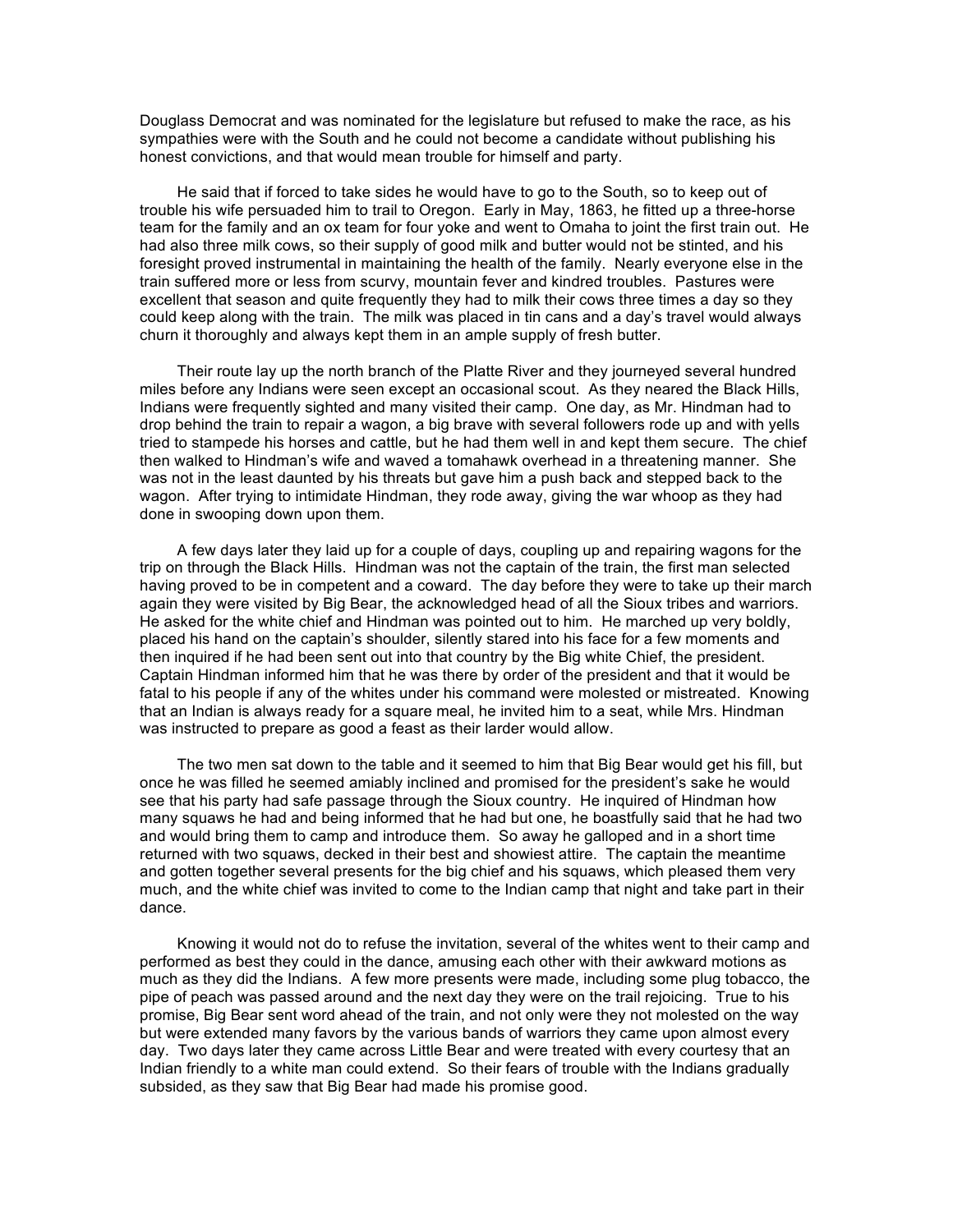# **Chapter 24**

Little Bear journeyed with them for a day or two, showed them where to camp and even helped them get wood and water. The trophy he seemed to m be most fond of and which he carried on his person all the while were the scalps of 11 Snake Indians he had killed in hand-tohand combats, which to the whites seemed rather a cruel thing to have done and boast of. But the Indians' likes and dislikes are very strong and he never has any sympathy or fellow feeling for an enemy or even a fallen foe.

All the train now felt very secure so far as Indian trouble was concerned and having nothing else to trouble them, some of the women of the train one night got to quarreling over the politics and the war. There was a mixture of all parties in the train. Presently the men took part in the fuss and things were pretty warm for a time. Knives and pistols were drawn and it seemed that blood would be shed freely, but reason prevailed and at the command of some of the cooler heads peace was restored and all were admonished not to bring the matter up again.

As they started through Wind River Mountains, a terrible fire could be seen raging two or three days ahead, and it was conjectured that hostile Indians were burning the prairies to cut off all feed for their stock and then starve or kill them. As they reached the place where the fire had been raging, it took a whole day's hard travel to get across the burned area and some of the party had very narrow escapes as they passed on through the flames in places that seemed like veritable fiery furnaces. The only stampede of stock they had was the night after they had crossed the burned prairie. A fellow dressed himself up in a buffalo robe and, rushing amid the camp, scared the stock and started them on a stampede, and it took the greater part of the next day to bring them all in again and get started on their way.

After passing Fort Laramie, the Indians were more hostile and shunned them. One day, numerous bands were sighted some distance away from the trail and from their maneuvers they felt that the train would be attacked that night. So everything was put in shape, extra guards were kept on duty and all slept on their arms. Two men who were arrant cowards crawled off under the wagons and pretended to be sick, but their wives took their guns and places bravely and were ready to do their duty. Mr. Hindman says he never saw a woman who was not equal to any emergency when the crucial test was made.

Seeing the whites were prepared to give them a warm reception, the Indians passed them by and allowed them to continue on their journey unmolested. Considerable sickness prevailed in the train but they had but one death. Hardly a day passed that they didn't see the marks of newly made graves alongside the trail, with dry goods box coffins lying around, where wolves had robbed graves of their contents, leaving bare human bones scattered about on the ground.

An elderly lady was taken quite ill and seemed doomed to die. Of course everything that could be done for her relief was tendered but she gradually grew worse from day to day and she longed to be spared till they reached Fort Hall, where she could be given a decent burial without danger of having her remains devoured by wolves. She, no doubt, says Mr. Hindman, lived several days longer than she would have done had she not had that horrible dread of being eaten by the wolves. She died about 2 o'clock one afternoon at a point where the train could be halted. Here a grave was dug, a rough coffin was made out of dry goods boxes and early the following morning she was laid to rest and a mound of rock was piled over her remains.

It was rather a sad burial, not a song was sung, not a prayer offered, not a word said by anyone. As the train again took up the line of march, the husband was seen to mournfully and distractedly take his seat on the grave and it was late in the day when he overtook the wagons again.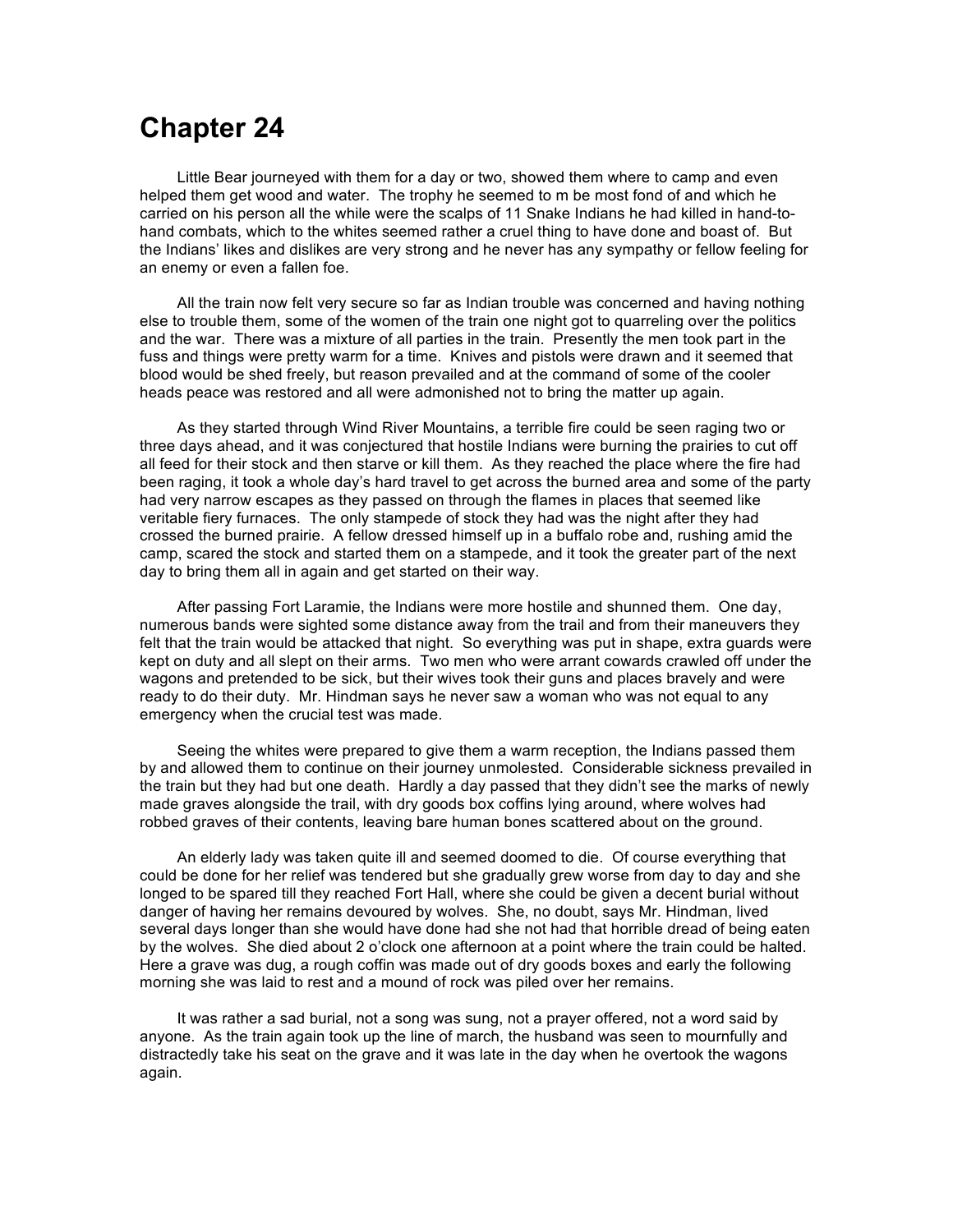The train reached Powder Valley Sept. 13, 1863. Most of them crossed over to Auburn. Hindman only remained there a week when he came back into the valley and located a homestead near where the James School House now stands, on what is now called the Adams ranch. The lands in the valley had not been surveyed. He got up a cabin by midwinter and then lived very comfortably on the dirt floor. There were then but five or six other ranchers located in the valley. He moved to Baker in 1883 to educate his children, built the house he now lives in, which was then the farthest out on the north side of town and right in the sage brush. Mr. Hindman has always been a prominent man in the development of Baker County and served one term in the legislature.

## **Chapter 25 James Little**

We have been favored with a sort of diary and manuscript written by one James Little, who first came over the old trail in 1854 as a teamster or ox driver in a government freight train, carrying supplies for the forts and army posts that had been established at various points along the trail to protect and give aid to emigrant trains, and through stage lines that were then being operated between the frontier settlements and the Pacific coast. Little had been raised in Indiana but naturally took to a roaming life, traveling all over this western country for several years and finally settling in the John Day country, where he died a few years since at an advanced age.

In 1862 or '63, he stopped for a time in this valley, but it did not seem far enough away from civilization to suit him so he moved over to John Day, where it seems he found a country and its surroundings wild enough to suit his fancy. Anyway, there he finally settled, raised a large family and died.

Mr. Little came west in the early spring of 1854, landing at Independence, Mo., the latter part of March. It was then a Mormon town and the starting point for many emigrant trains, as well as government freighters bound for different points in the west. Kansas City was then simply a boat landing with two or three government warehouses. Many people from back in the states would then come to Independence in the fall and winter there so as to be ready to join a train for California or Oregon as soon as there was grass enough to feed teams. This would usually be about the latter part of April. The Indians were reported to be on the warpath most everywhere in the far west, but no one seemed frightened at reports of outrages being committed by savage bands of redskins, at least none turned back when they reached the jumping off place of civilization.

Little engaged with a train that was to carry supplies to different points along the trail, the trip to terminate at Fort Laramie and to start the first of May. There were ten old wagons and 30 new ones in the train, each carrying a load averaging about three tons. They started out with about 600 oxen. There were six yokes to each wagon, the rest being carried along as extras or recruits when other should give out or die. Most of these oxen had never been yoked and were not very gentle. A few pairs had seen service in former trips across the plains, so if a driver could get a pair of wheelers and a pair of leaders, he could fill in the four middle yoke with unbroken oxen, and they would have to keep in line.

Most of the drivers had seen service on the plains, many having made the trip clear to the coast and back. The cattle were all driven up and corralled the day before the start was to be made. At the command, "Get ready," it was a race among the drivers to get the best oxen. Little was a very tender tenderfoot. The old drivers could pick out the oxen they wanted at a glace. Those that had been broken to the yoke had scratches on their horns and mates kept together. Every man had his pick and had to keep his first selection, but, on the way, could exchange for any of the unselected cattle. The inexperienced fellows had little chance to get a good team.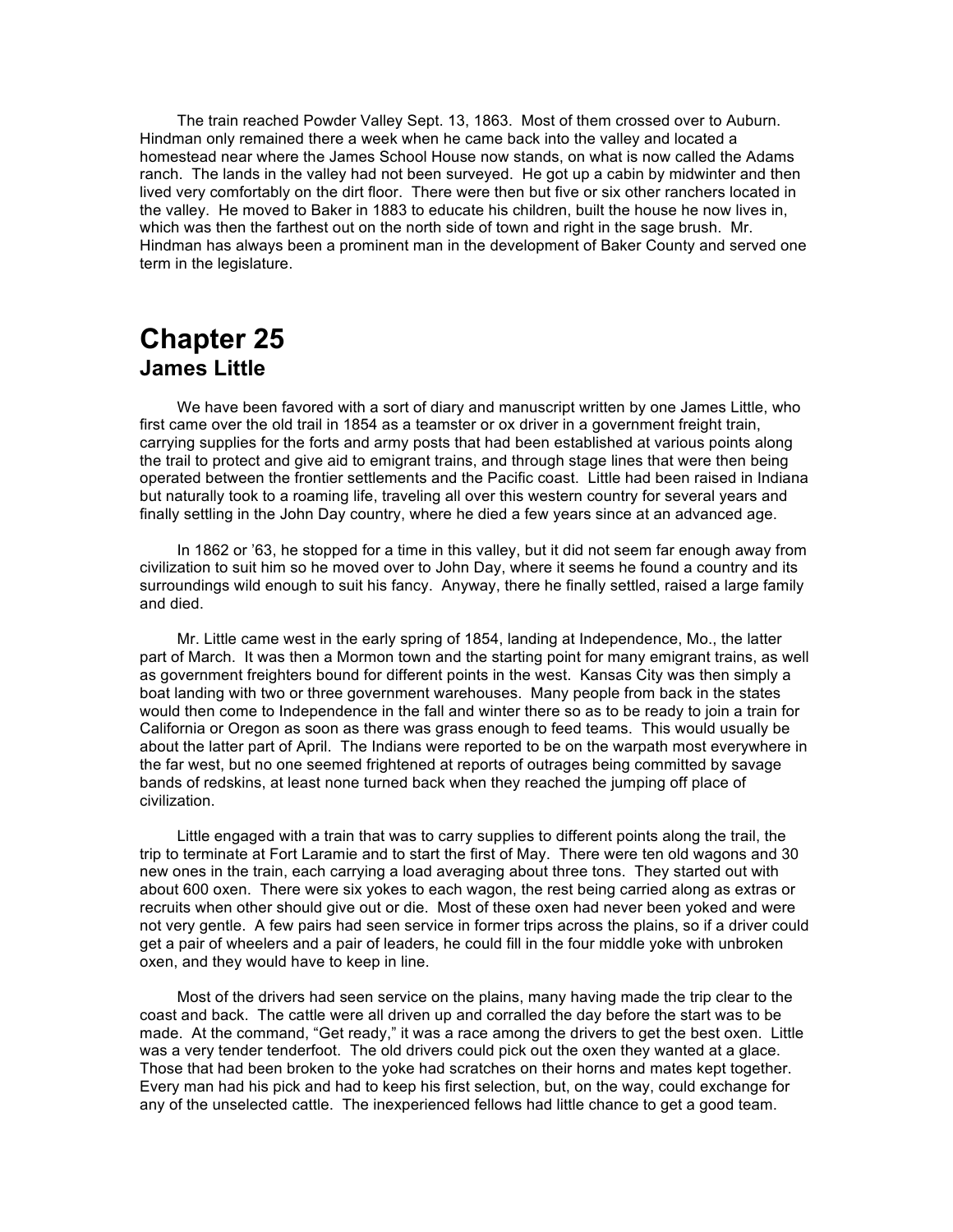When the word was given to yoke up, each driver grabbed a yoke and rushed in among the herd, and it looked as if every fellow In the corral would be trodden under foot. Cattle rushed from side to side of the corral and piled up against the fences. Experienced men seemed to have no fear and seemed to get their teams together without much trouble.

Little finally got a yoke on an old steer but he tore around and got loose; another kicked him, and, when a burly fellow shook his head at him and showed fight, he got out of the way. While the other teamsters all had their teams lined up, Little had only succeeded in yoking up one old fellow with a runt that seemed docile. They did not match but he thought perhaps they would gait up together. He found that he had been left in the race and that his six yoke would all be wild and inexperienced animals. The other fellows, seeing the trouble he was having, came to his rescue and helped him yoke up his team and get it fastened to the wagon. A vast prairie lay before them with no obstructions. As they took up the line of march there was all sorts of bucking and plunging of teams. They couldn't run away because they couldn't get in the same notion at once. Here again, Little was left behind, but he finally got his team to follow the other wagons by running from one side to the other, like driving up the cows. After the first day they followed without much trouble.

All freight for the teamsters was taken on at Kansas City and army supplies at Fort Leavenworth. This train was loaded with sugar and coffee, bacon and spices. One wagon in the train was loaded with provisions to supply the men in the train. It was well that the start was made with empty wagons, as raw teams could hardly have been moved off had they been heavily loaded for the first day out. When Indians were very hostile at detachment of soldiers usually accompanied trains, but none were with this train as it was not thought that there would be any trouble with the redskins.

## **Chapter 26**

The train made slow progress at first as it was several days before the oxen would take hold of a heavy load as if they meant to pull it through, and frequent rains made the trail soft and heavy. The wheels would sink in places to the hub and tams had to be doubled and trebled to pull out. Sometimes a wagon would stick fast and had to be unloaded and it was a stiff pull to get it out empty. On one occasion it took a yoke of 32 oxen to get the wagons over a swampy part of the trail. These long teams would be twisted around like a whip lash by an experienced river and when they were swung out in line the weight of the oxen would either bring out the load or break the cleavus, quite frequently the latter.

On account of the heavy spring rains there were many streams to cross that later in the season became dry. The third or fourth day out they came to a crossing where the banks were steep and water was three or four feet deep. All the wagons got across without any mishap, excepting Little's. His right wheel struck a boulder of considerable size and over went the wagon into the river. He miraculously made his escape in the mix up with his floundering cattle. The train was stopped and all hands came to his rescue. The wagon was loaded with sugar, much of which was piled into the river. After the sugar had been carried ashore the wagon was dragged out and reloaded and it dripped molasses for a week. Little seemed to be continually in bad luck and everybody was poking fun at him.

At the next camp the wagon master told him he could go back to the states, as he had hired a man to take his place. Little was ready to obey orders but told the wagon master that he knew the fellow to be an outlaw and that he would be sorry if he employed him. The following morning as Little was getting ready to take the back trail, the wagon master came up and told him to hitch up his team and go on with the train. During the night the fellow had stolen the best mule in the train and skipped. Neither man nor mule was ever heard of.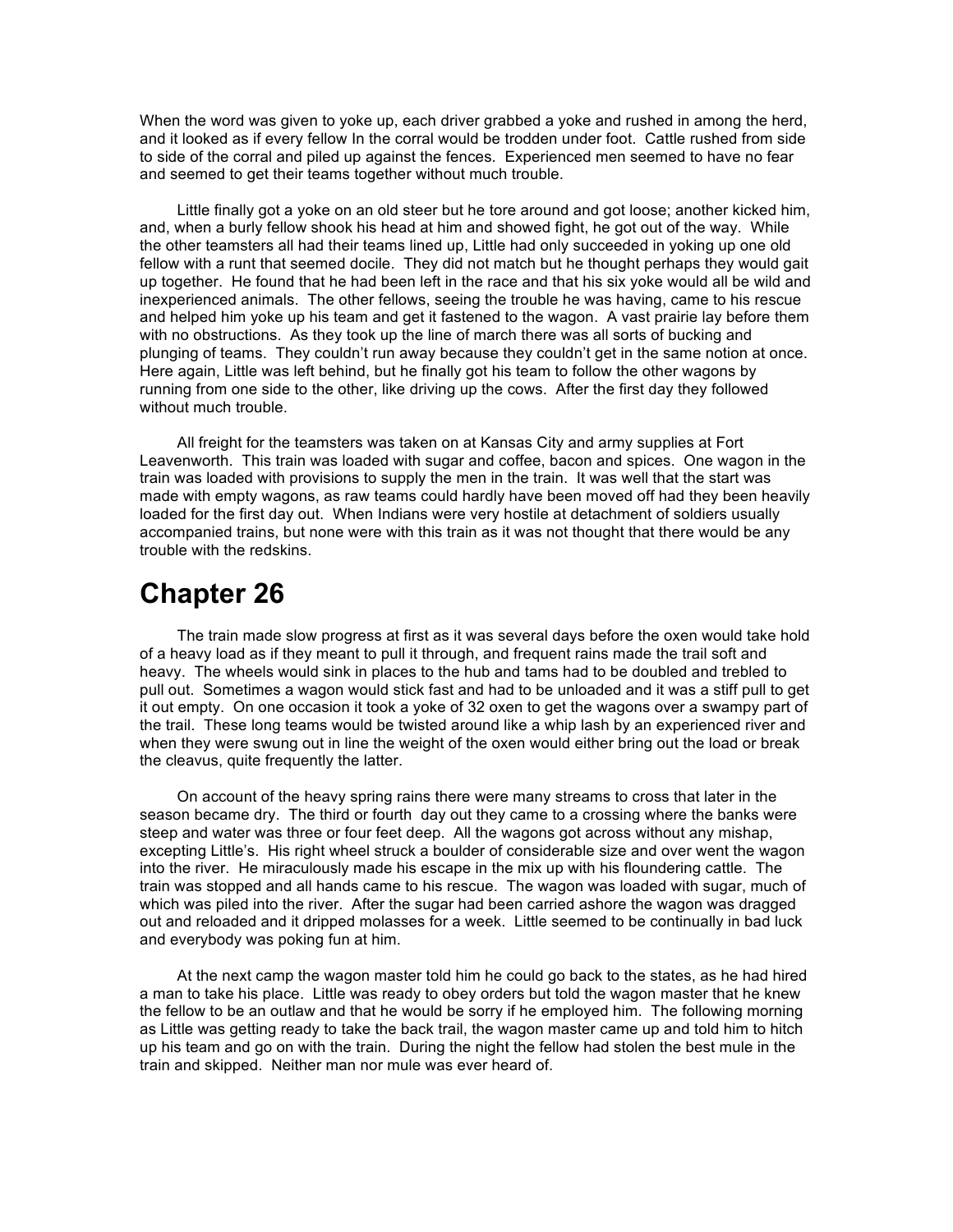The train was divided into six messes. Nearly all of the men were rough fellows and some of them afterward became border ruffians. Little, of course, got into the worst mess and they imposed upon him in every possible manner. All the hard work at camping places was put upon him. A fellow in another mess had observed the fact and, being of a sympathetic nature, he told Little that he'd never get his rights until he fought for them. So that evening, he was order to make a fire, which he had not sooner started than one of the men came along and kicked it over. Little told him that he would make another and if he touched it he'd lick him. As soon as the fire was started again the burly fellow came up to scatter it and as he stooped over, Little caught him by the hair and commenced kicking him. A hot fight ensued but Little finally grabbed up a wagon lever and was about to brain him when the fellow begged for quarter. After that Little dared to assert his rights and had friends to back him.

When about halfway up the Platte River, several hundred Sioux came down upon them from the north and showed signs of hostility. They were armed with bows and arrows and had on their war paint. While they were circling around the train the wagon master, acting as captain, ordered every man to get into line with guns and pistols, for a fight seemed unavoidable. As the Indians started to close in on the train, they were motioned to halt and come no nearer. After a parley among the braves, the old chief cam riding in, giving signs of friendship, and only asked permission to beg something to eat and drink. They were allowed to come in and every fellow set up a cry for "whisk, shug and bac." Orders were togive them nothing. The captain made some presents to the chief and after detaining the train the greater part of the day, they moved away. It was learned that they were truly on the warpath but were after a band of Indians who had been trespassing on their hunting grounds.

Large gray wolves were continually following the train, as they seemed to know that animals would be left behind that give out, and they became easy pretty to those savage beasts. Frequently they would watch among the cattle of nights, so guards were posted to keep a sharp lookout for thieving Indians and prowling wolves. Cattle always fed on the grass till about 10 o'clock at night, then they would lie down and rest until 2, when they would again be up and graze till driven in for the start. Guards would usually take a nap while the cattle were quietly resting. It required close watching to keep them from straying towards morning and if the night was very dark, some of the oxen would get a mile or more from the main herd. They would not venture so far if wolves were howling close around.

# **Chapter 27**

Trains were made up of all kinds of people, away from home and friends on sundry and divers missions bent. Two young men had joined the train after it was out a few days, going west for their health, both having contracted tuberculosis. They carried along their own outfit, one riding a pacing mule, the other a pony. They could not ride much in the saddle at first, but each secured a place to rest in a wagon. By degrees they grew stronger and before the train was out a month, they were on their mounts all day long and brought in all the game needed by the several messes. A buffalo or antelope ham was usually swung from the wagon bows and from it the drivers would chip off a piece when hungry. By the time Fort Laramie was reached these men were practically well, from which point they found a train of emigrants going to California.

Most all the camping places had a name that was known to those who made a business of crossing the plains regularly for years in succession. Little had frequently heard the boys talking about things that had happened at Pine Butte and had an idea that it was a noted place but when it was reached found that it was only a small knob with a little patch of pines on it. Another camping place was called Mule Head because of the fact that there was here a monument built of skulls of mules, a mule train having been overtaken here late in the season by a terrific snow storm and starved to death. Devil's Den was the name of an immense canyon on the north side of the trail, so named because it looked as if it was impossible for anything but his Satanic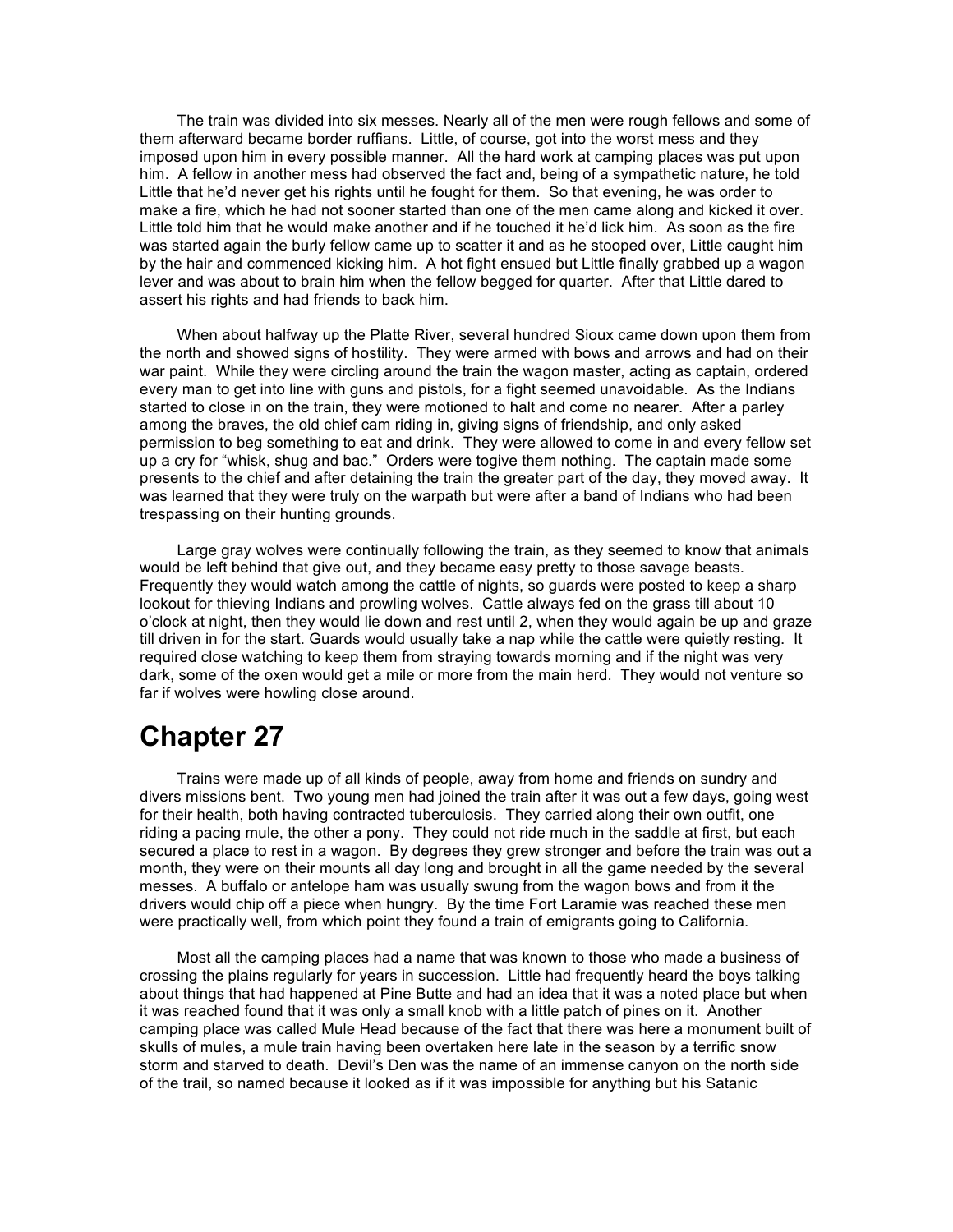Majesty to descend to its depths, from which clouds of steam would roll up, the evaporation from hot springs.

Reaching Fort Laramie, the train was stopped, the freight was all housed and preparations made for the return trip. It was a difficult matter to find drivers going back, as most of the men were bound for the west coast. In hiring drivers on the Missouri, contracts were always made for the round trip if possible, but there were not enough men to be had who cared to tie themselves up as ox drivers indefinitely. Little made regular trips across the plains and on to California for several years. Becoming familiar with the mountain country, he was employed for a year or so as a stage driver and in that capacity made several narrow escapes from thieving bands of Indians.

Upon one occasion, on the head waters of the Platte, they were attacked by a band of 25 redskins. There were six passengers on the stage, all well armed, as people generally were in crossing the plains. Besides, there were several rifles carried along with the coach. The passengers all realized that unless they showed fight, all would be massacred. For a few minutes shots were exchanged rapidly and three Indians were seen to fall from their horses, but they were hurriedly picked up and carried away. Two whites were slightly wounded and two of the horse hitched to the stage were killed. Government troops were always informed of these attacks as soon as possible and detachments sent out to run down the thieving bands or run them out of the country. In most instances white renegades were leaders of these gangs, being outlaws from the states, and, but for them, the Indians would never have been so bloodthirsty and dangerous.

In 1862-63, the Eastern Oregon and Idaho country was the goal of a great majority of emigrants. While they had started out to find homes and fortunes in this great Northwest country, the old excitement caused most of them to switch off and try their luck in the mines. Some took up ranches that in the end proved the most profitable thing they could have done. Little finally tired of a rambling life and came into Powder Valley in 1863, but not being suited with the conditions here, crossed over into the then sparsely settled valley of the John Day, located a ranch and proceeded to stock it with cattle, which proved a very profitable venture. For a good many years that part of the country was cut off from the rest of the world, there being no means of regular communication with civilized centers, not even an overland mail. Frequent efforts were made to find and establish an emigrant route through Central Oregon to the coast, but mountains and canyons stood in the way in every direction and up to the time of building railroads through this part of the country the Old Oregon Trail was the only practical route for emigrants who desired to push on to the country near the coast to try their luck. Whole trains that ventured into these wilds were abandoned at impassable points and emigrants rode out on horseback and in some instances had to complete their journey on foot, enduring many trials and hardships on the way.

### **Chapter 28 David S. Littlefield**

The rush and excitement incident to the early settlement and opening up of a new country, especially a mining country like Eastern Oregon, leaves little time for its busy, excited people to pay much attention to the history they are making to record the particulars of their early trials and hardships and the various incidents that had so much to do with the development of the country. The result is that much of what would be interesting history to future generations is lost forever in the passing of the advance pioneers.

A little more than half a century has gone by since the white man made his first permanent settlement in this Eastern Oregon country, but where still remain among us a few of the sturdy characters who figured prominently in establishing the first settlements, and it has been the aim of this series of reminiscences to get from first hand such facts and incidents as future posterity may be interested in before it is everlastingly too late.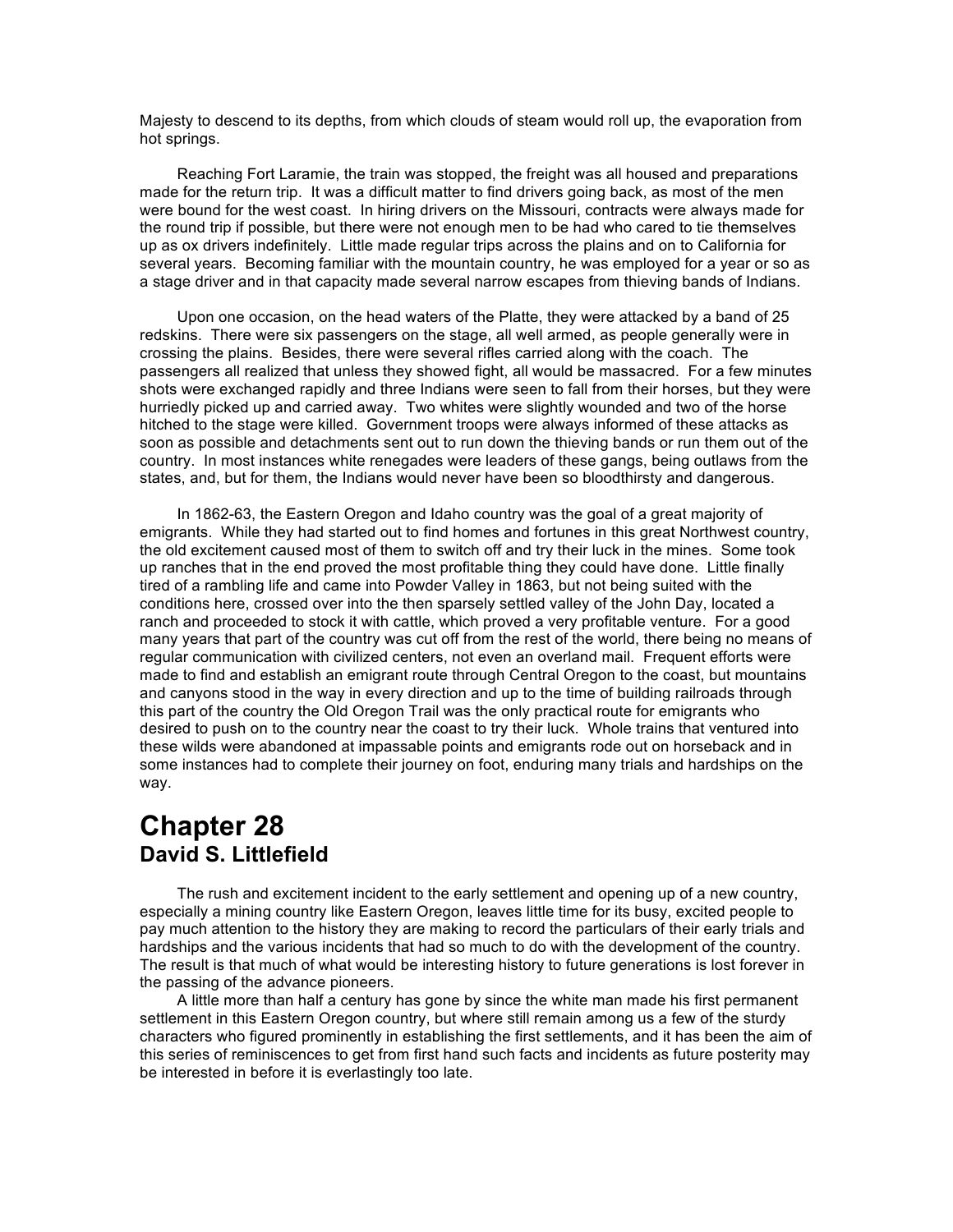Luckily, just a few days before his death, which occurred January 19, 1913, the venerable David S. Littlefield was interviewed at considerable length and from him were obtained many important items not previously recorded that could not now be obtained from any other source. He played an important part in the early settlement of this part of the state and was always a well known character and influential citizen. His whole life was full of adventure and the entire story of his ups and downs would fill a large volume. He was born in Waldo County, Maine, September 27, 1829. Early in life he developed the roving habit and while yet in his teens put out to sea. For three or four years he was before the mast on a vessel that plied between Cuban and U.S. ports in the sugar and molasses trade. Having acquired considerable knowledge as a sailor and tiring of frequent trips up and down the Atlantic coast, he decided to get into other parts of the world.

In the fall of 1849, while his vessel was lying in New York harbor, he noticed a placard on a vessel near by offering special inducements for sailors for San Francisco. Three years previous to this date his elder brother had gone to the Pacific coast and had sent back home several hundred dollars in gold and had written about the fabulous gold fields that were being unearthed in that far away country. The sight of the glittering nuggets had given him the California fever badly and he embraced the first opportunity offered to work his way west. He soon signed up with this vessel and was started on his arduous journey. His route took him across the isthmus, which at that time was beset with many dangers.

The overland journey across the isthmus proved fatal to many of his companions, as they had to make it on foot over a rough trail, through almost impassable swamps, contracting disease on every hand, and in the mad rush there was no help for those who dropped by the wayside. Altogether, he was more than six months reaching California, landing at San Francisco on the first day of August, 1850. Being a young stranger in a strange land and without funds, his first effort was to find work of some kind and it did not take him long to strike a job, for laborers were then in great demand. Some experienced men got \$25 a day for their services, but the cost of living was correspondingly high. These were indeed times when people had the right to complain about the extravagance of living.

The first man he struck for a job was a merchant who was engaged in furnishing supplies of all kinds to miners in the interior, and he got a place immediately at \$8 a day. He slept nights in the warehouse on piles of old bags and plunder as he was best able to provide from night to night. His meals were very irregular and made up mostly of bread, meat and coffee, but were rather expensive nevertheless. Saleratus was \$15 a pound, flour \$25 a sack, meat \$1 a pound. The price of boots and shoes ranged from \$50 to \$100, and even common shoe tacks were \$5 a box, that sell now for 5 cents. When you perchance got a potato, you paid \$1 per tuber, and everything else accordingly. But at the wages he was getting he soon managed to lay by a few hundred dollars and started out to find his brother, and after wandering about from camp to camp for quite awhile, finally located him in Calaveras County working in a mine making \$200 a day. He, too, went to mining and was quite successful, but as fast as he made money in one lace, he tried for larger stakes in some other camp, and thus from time to time most of his funds were used in prospecting and development.

He said, though not complainingly, that he might as well have been a California millionaire in his old age as an Eastern Oregon rancher, if he had in his palmist days learned to let well enough alone and had husbanded his earnings. For about eight years, he shifted about through California and when the Frazier River gold excitement broke out, he hit the trail for new diggings. But he had poor luck and returned to California, poor in purse but riper in experience.

### **Chapter 29**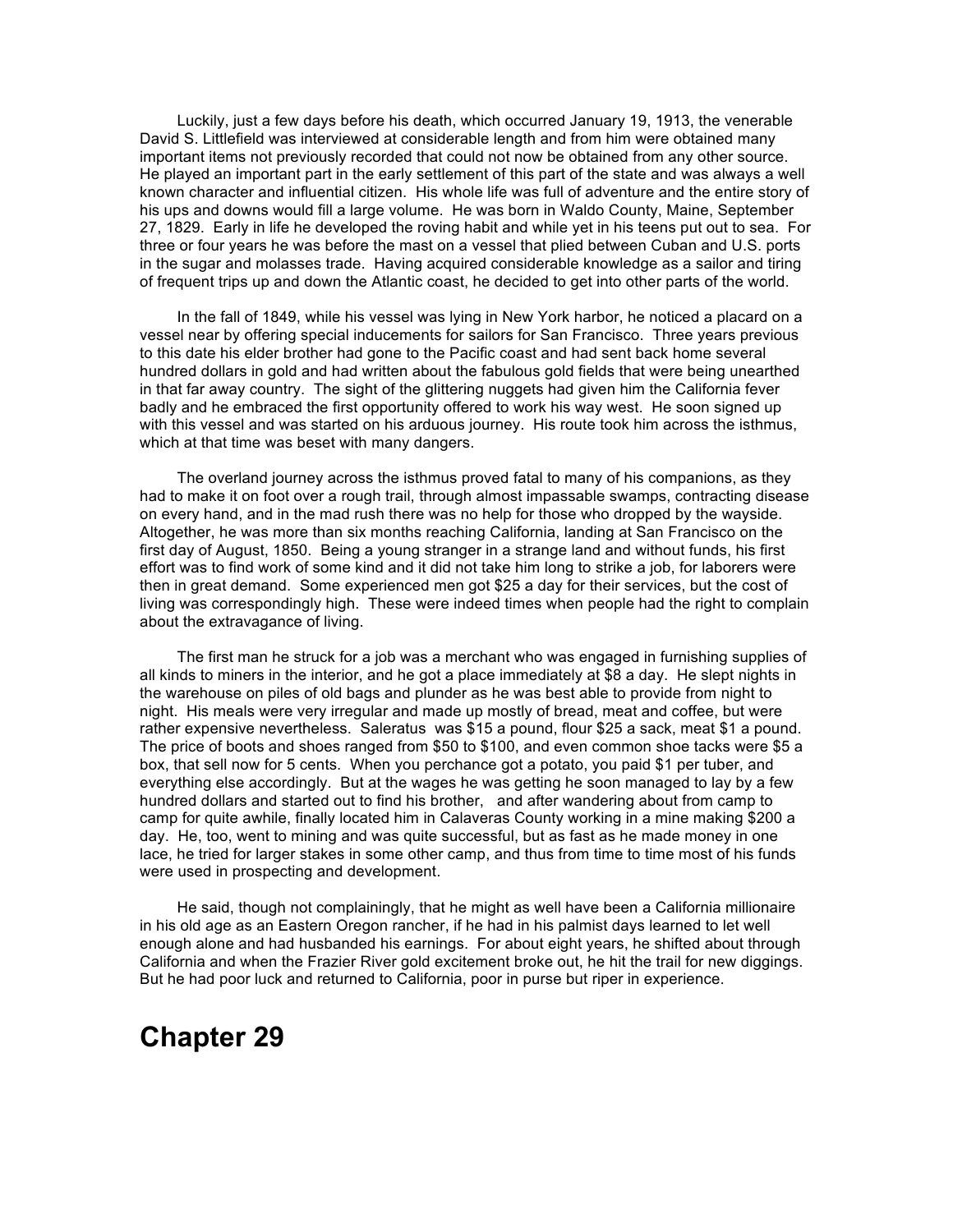In the spring of 1861, Littlefield and 20 other Californians started north for the Oro Fino mines, recently discovered in Washington territory. Arriving in Portland, the news from newly discovered mines was not very encouraging and the party, bent on adventure, was ready to engage in any sort of mining enterprise that presented itself. Littlefield and some other members of the party ran across a man named Adams who told some remarkable stories about being with a party of emigrants in 1845 that took an old trail up the Malheur River and over the Cascades and here they picked up nuggets of gold along some of the streams in blue buckets in immense quantities, but at the time were not sure it was gold. The entire party soon became interested in Adams' stories of the lost diggings and they employed him to conduct them thither.

His statements were corroborated by some other parties and the company increased in numbers to about 60 men. Some doubted the veracity of Adams but the entire party soon armed and equipped for the perilous journey and started out with Adams for guide. In addition to a pony to ride, each man had a pack horse loaded down with provisions, picks, shovels, axes and other necessary utensils for camp life. Journeying into the interior of Oregon they endured many hardships and for two months they wandered around, not knowing where they were. Adams all the while asserted he knew his bearings and would finally land them in the desired spot. The majority of the party, including Littlefield, still had faith in Adams as he had cast his lot among them and was trusting to fate the same as the others. He was finally given a week's time to find the diggings or get them out on a familiar trail that would lead them back to the starting point.

The time of probation having arrived and no diggings having been found, a halt was called and a number of the party favored the immediate execution of Adams. Wiser counsel, however, prevailed and it was agreed that Adams should be allowed a trial for his life. A jury was selected and the trail, which lasted all day, had some of the formalities of law. Evidence was adduced for and against, speeches were made on both sides and the jury took the case. This was the first jury trial ever held in central Oregon. But they failed to agree on a verdict until next morning, when they reported that instead of inflicting capital punishment upon Adams he should be deprived of his horse, arms, provisions—in fact, everything but the clothes he had on and be driven from the camp, all imagining that sure death from starvation would be his fate. This trial took place someplace near the head waters of Burnt River. But, notwithstanding the jury's decision, Adams still had some friends in the party who believed that he had been a man more sinned against than sinning and they resolved to see him safe in civilization again if possible.

Littlefield was one of this number. So, after Adams was sent adrift he kept in sight of the camp fires as they journeyed on and was furnished with food every day by his friends. After a few days more of adventures, the party divided, the larger number striking east for the old trail leading to Portland, while a dozen or more continued prospecting in a northerly direction. They, nearly all being friends of Adams, called him into camp on equal footing with the rest of the party. He always persisted in asserting that he had seen the lost diggings but acknowledged that he had become bewildered and was unable to locate them.

In the party that remained in the Burnt River country to prospect were the four men who had started out together from California, viz: David Littlefield, Wm. Stafford, Henry Griffin and G. W. Schriver. Stafford was selected as captain of the party and was so called in referring to or addressing him. They were all well armed, as the country at that time was full of Indians on the warpath and they were constantly on the lookout for the redskins for they knew not at what moment they might happen upon some roving band bent upon their annihilation. They wandered south from the Burnt River mountains and finally reached Harney Valley, when the party again divided up into squads, each one steering in the direction they thought would be most apt to bring them out to a trail that would lead back to civilization. They knew the Oregon Trail was not far distant and each squad started out to find it. Littlefield, Stafford, Griffin and Schriver still hung together and their course lay up through Harney Valley, which they then pronounced the finest valley in all this Oregon country. They continued prospecting as they journeyed northward, still having some hopes that the lost diggings might be found.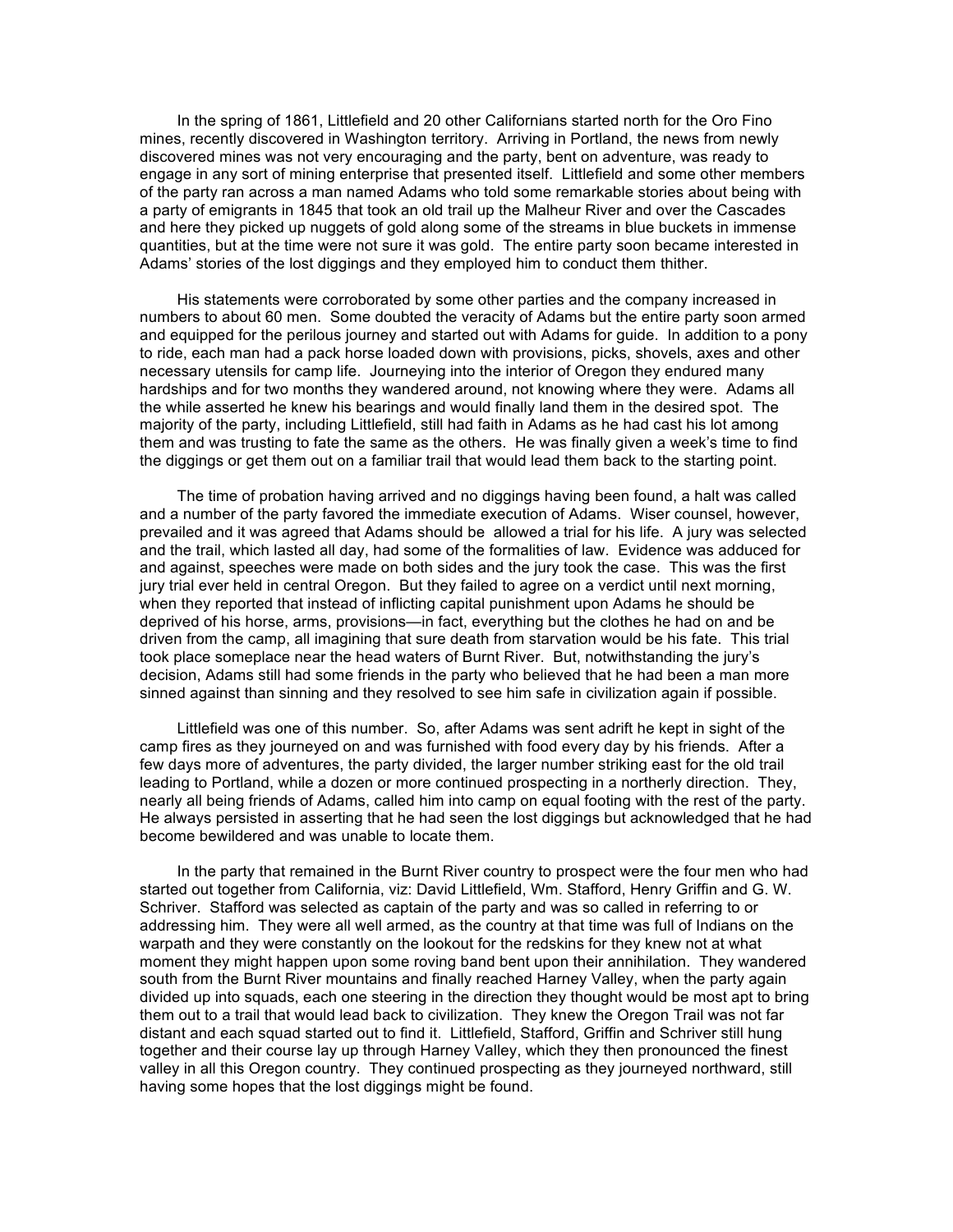## **Chapter 30**

Taking up a northerly course, the Littlefield party of four prospected China Creek and most all of the head branches of Burnt River, but found little to encourage them. Occasionally a small particle of gold was picked up in some of the arroyos but not enough to cause any excitement. Continuing on their course they crossed the divide between Burnt and Powder Rivers every once in a while, getting colors but finding no pay dirt. Reaching Powder River, they journeyed up it a short distance and on October 23 crossed over Blue Canyon, near where Auburn was afterwards located. Thence they crossed the ridge to Elk Creek and concluded to camp there a few days and prospect. This camp was located up the canyon now known as Griffin's Gulch, about six miles back of the present site of the county poor farm.

While Stafford and Schriver tethered the horses and arranged for meals in camp, Littlefield and Griffin started out prospecting. A few hundred yards out, Griffin sunk a prospect hole about three feet deep and struck bedrock. After shoveling around a little while, he found some small nuggets which he considered a good prospect, if they proved to be gold. He called Littlefield, who was a short distance farther up the gulch, and he too was very much elated over the prospect. They returned to camp and after testing and metal as best they could, all pronounced it gold and felt that their fortunes were made.

A light shift of snow had fallen that day and as they hovered around their camp fire cooking and eating their evening meal, all were jubilant over their final good luck and, as the first preliminary step to take, Littlefield suggested that the camp be named in honor of the lucky man and it was accordingly called Griffin's Gulch. The next morning all were up bright and early and they at once proceeded to stake off their respective claims. Griffin was allowed to locate one claim as discoverer and another by pre-emption and then 22 other claims of 200 feet each were staked off, lots being cast for choice of location. After prospecting up and down the gulch for several days and continuing to find pay dirt, they next decided to hunt up a water supply to operate the mine. It was decided that the waters of Elk Creek, then an unnamed stream, would be sufficient. The ditch was surveyed and, after consideration, it was decided they would break camp and go to Walla Walla for winter supplies.

While they were busily engaged prospecting their horses strayed down into Powder Valley. They were followed by Littlefield, who, upon returning, reported that he had found the finest valley in all this western country and the old Oregon Trail besides. As winter was approaching it was decided to leave at once for Walla Walla, which they accordingly did, and they lost no time in getting there. They reported what they had discovered and thus started the first Eastern Oregon gold excitement. All the necessary supplies having been procured, they journeyed back to Griffin's Gulch, and arrived there safely about November 12 and at once began to make preparations for the winter. Knowing that hostile Indians were around about them, they decided to build a cabin, not only to protect them from the inclemency of the weather but a place to which they could retreat in case of Indian trouble.

On the hillside above the camp were nice straight pines two feet in diameter. These were felled and cut in 20-foot lengths and rolled down the slope to the cabin site. These logs were notched down closely together and port holes, two on each side, were cut in to admit light and to shoot out of in case of attack by the Indians. A huge fireplace was built of boulders and mud in one end of the cabin about eight feet wide, and in the other end a door was cut and provided with a heavy shutter made of puncheons four inches thick. The cabin was covered with shakes, trimmed out of a huge pine with flattened picks made something like a frow. It took them about three weeks to finish their cabin and fix themselves bough beds for the winter, and after all was complete they had provided very comfortable quarters. They spent some time prospecting and had fairly good luck. Littlefield, being a good marksman, was detailed to gather some game in some manner and succeeded in bringing down a few deer and mountain sheep. Of the latter, the ewes made fine eating, but the bucks were never brought into camp. After their hides had been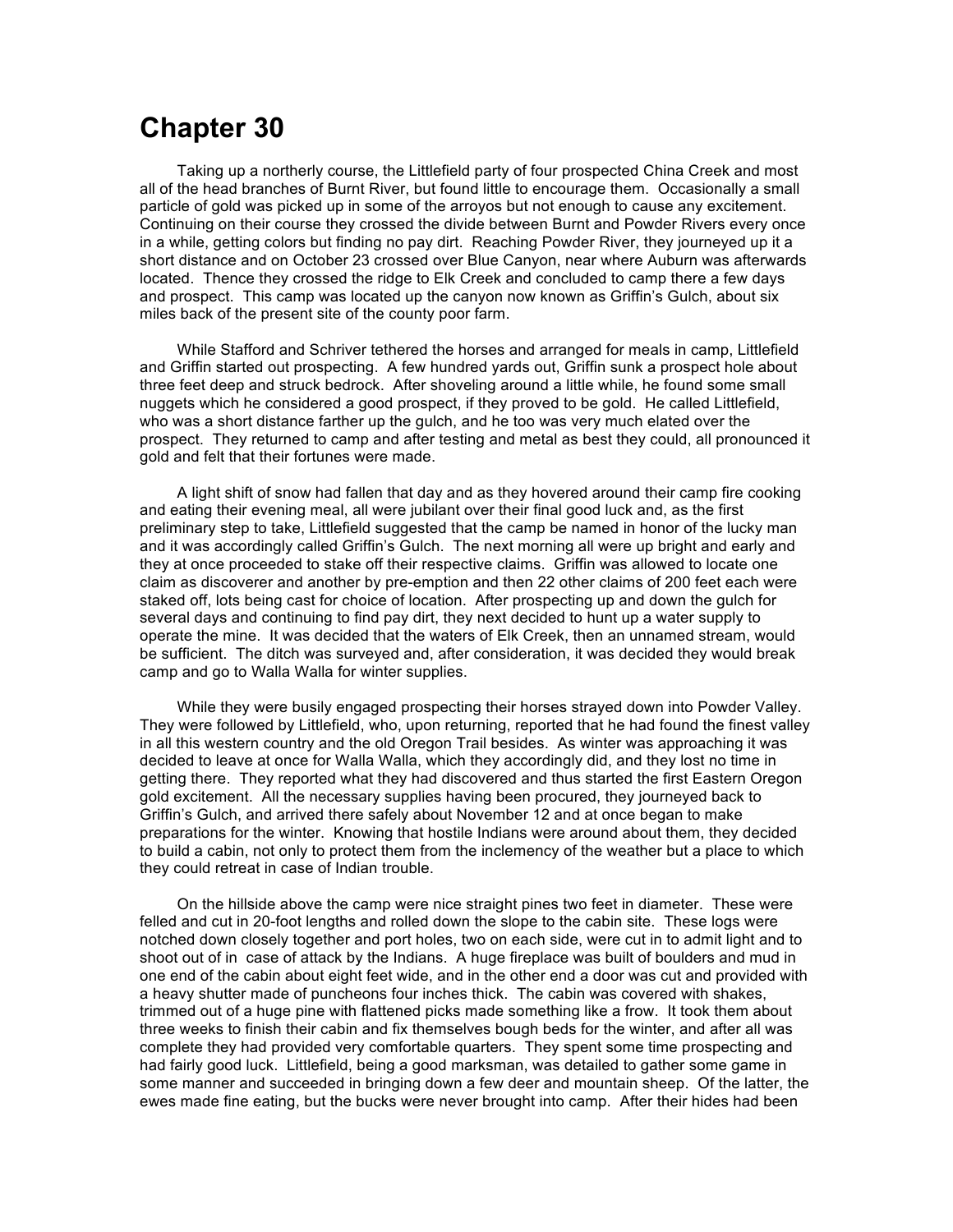dried before the fireplace, they helped to make their beds more comfortable when laid upon the boughs. The latter part of November, it snowed three feet deep and then rained for five days, and the whole of Powder Valley was inundated.

# **Chapter 31**

They tried to work their claims despite the snow and rain, but soon found that little progress could be made without rubber boots and Walla Walla was the nearest point where they could be procured. It was a perilous journey to be made in mid-winter and no one was keen to make the trip. But as nothing could be done at working the mines until late spring unless the boots were procured, it was decided by a full house that two of the party should proceed at once to get them, together with some other supplies. They had but little ready cash, but they scraped up among them about \$100 in gold which they had taken from the several mines. Lots were cast to determine who should go and it fell upon Littlefield and Schriver. They started about December  $20<sup>th</sup>$  afoot, with one pack horse to carry their blankets and provisions. The trip was made by slow stages as the trail was unbroken and snow from one to four feet deep. They were bothered of nights quite frequently by bands of grey wolves, when they would have to sit up and build huge fires to protect themselves and horse. A shot among them would usually drive them away. If a wolf was wounded he was immediately devoured by the rest of the band.

The only place on the route where they found any white people was in Grande Ronde Valley, where a few persons had taken up claims the previous summer. They spent Christmas day with these settlers.

Arriving at Walla Walla, they had considerable trouble in disposing of the gold dust they had collected, dealers suspicioning that it was not the pure stuff. Finally they offered it to a Mr. Humason of Dalles, who bought it and sent it to Portland, where it was placed on exhibition to exploit the wonderful gold discovery that had been made on Powder River. All sorts of fabulous reports were circulated about the new mines, which started the grand rush to this locality in the spring of 1862.

Having disposed of their gold and secured their boots and some other supplies, they started out in a severe snow storm for the gulch. As they came back across the Blue Mountains the snow was so deep that for several days their horse could find nothing to eat, and when he was not longer able to continue on the journey, they turned him loose to soon become food for ravenous wolves, no doubt, while they shouldered their goods and continued on their way across the divide. After abandoning their horse they had not gone but a little way until he overtook them and lived on buds and twigs until they reached the valley. It was the latter part of January when they arrived at Griffin's Gulch.

Earlier in the season, when the four prospectors returned from Walla Walla with their winter supplies, they had 13 head of horses. They were turned loose down on Powder River to care for themselves as there was no hay gathered for them, and, strange to say, they came through the winter in good shape, excepting what they had suffered from attacks by gray wolves, which captured seven of the number. This loss was sustained before the animals learned how to protect themselves. They learned from sad experience that it was necessary for one of the number to be on guard constantly and when the wolves would swoop down upon them they would rush together and form themselves into a circle with their tails together. The wolves would circle about them, and when within reach the horses would strike and bite them, frequently killing one.

The winter was a long and severe one but the earth froze but little under the deep snow and it was possible to do quite a little work in the mines. As well as they could keep account, about 14 feet of snow fell during the winter.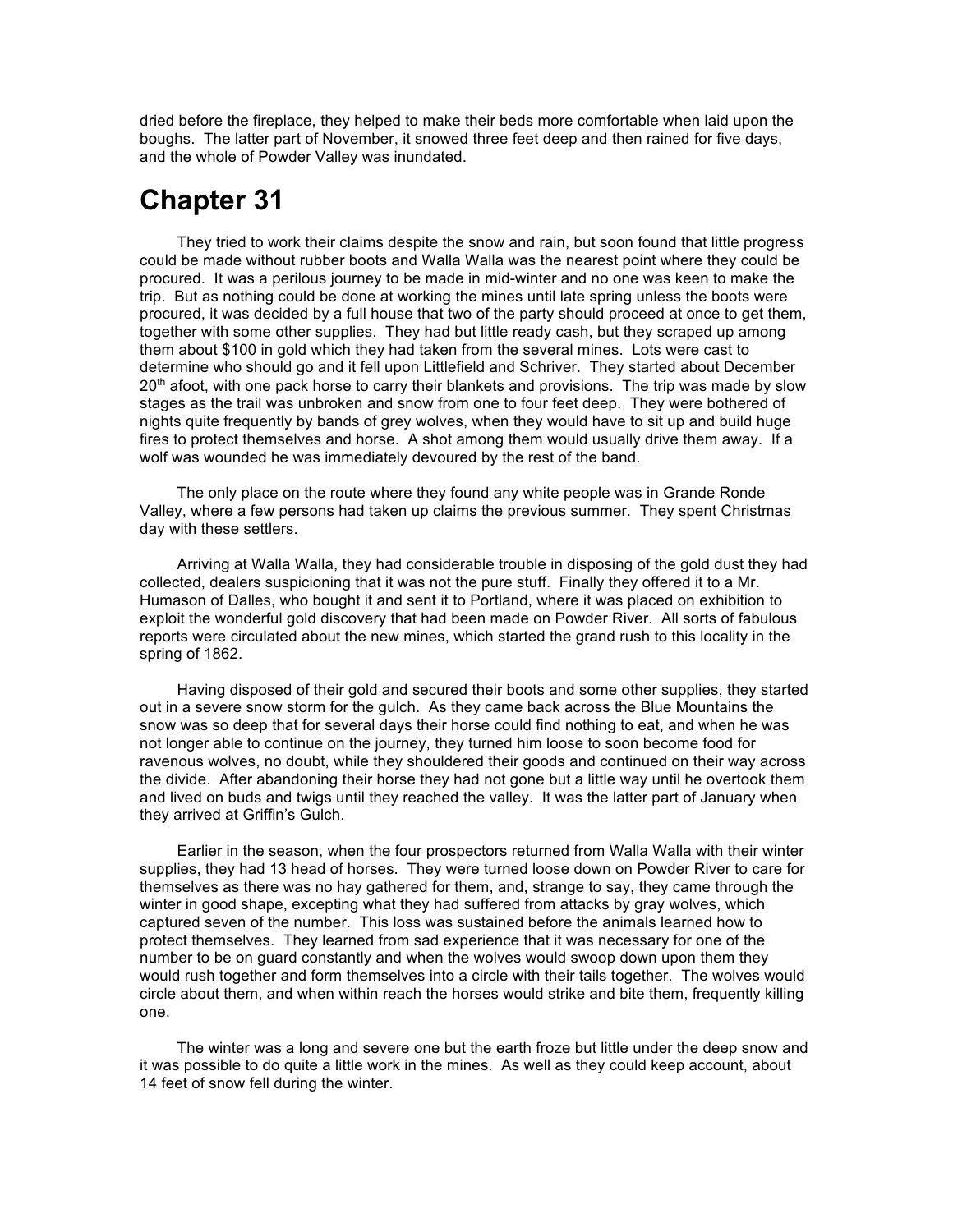The first white people to find them in the spring, about the first of April, were two trappers, both Canadians. The head man named Palmadore, who rode a mule, the other man riding a horse. Arriving at the camp, they concluded to remain there until winter broke. They decided to take their mule and horse down to the river and turn them loose with the bunch of horses, but Littlefield told them the wolves would get them inside of 24 hours. Palmadore was positive that his mule would take care of himself and kick the daylights out of every wolf that came within his reach. A day or so after the Canadian turned his animals loose, he went down the valley to see how many wolves his mule had killed, but both were missing and after hunting around for a while he found two bloody spots on the snow and a few bones, all that remained of the inexperienced mule and horse.

**The latter part of the winter was spent in comfort and quiet at Griffin's Gulch. Of course they were entirely cut off from all communication with the outside world and they did not even have a book or paper to read. The long evenings were spent cracking jokes by the fireside or in relating to each other boyhood experiences and happenings back in the states. Quite frequently they would discuss the progress of the Civil War and wonder what the final outcome would be, as well as what the fates had in store for them when they busy mining season opened up in the spring**

Abbott 31, 35 Abbott, G. M. 36 Abbott, George H. 29 Able, S. 37 acorns for food 26 Adams' stories of the lost diggings 49 antelope and buffalo 10 Astor, John Jacob 5 Astoria 28 Auburn 17, 36, 37, 38, 50 Auburn Canal 37 Auburn Canal Co 37 Auburn Water Company 36

#### **B**

Backenstos, Captain 20 Baker, 39 Baker, Col. E. D. 19 Baker County 37 Beaver Creek 39 Berry, George 36 Big Bear 40 Big George 11 Birdsall , Dr. 26 Birdsall, Dr. 21 Black Hills 40 Blue Canyon 36, 50 Blue Mountains 17, 52 Bowens 16 Brainard., E. C. 36 breaking cattle to yoke 6 Bridger, Fort 23 Brown, A. H. 17 Brownlee 17 Burnt River 11, 50 Burton and Venable 30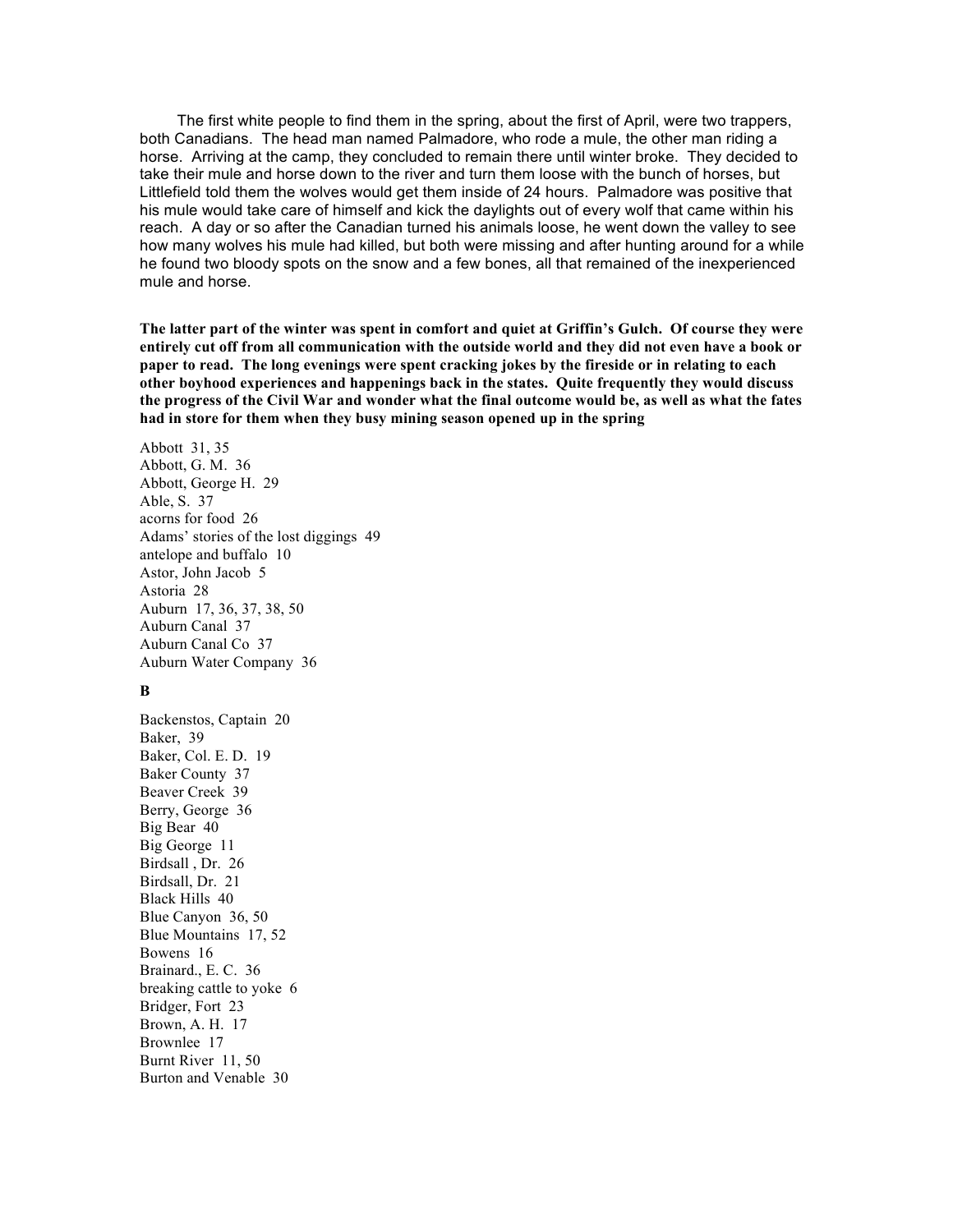### **C**

cabin, building a 51 Calaveras County 49 Campbells 17 capitalists of early days 39 card games 33 Cascades 49 Castle, Barney 34 Castle Rock 12 Center 39 Central Oregon 47 China Creek 50 Chotean, Benjamin 36 Civil War 20, 24, 27, 29, 40, 53 Clark Creek mines 39 Clark ditch 39 coat of arms 31 Columbia River 28 constitutional convention, Oregon 30 cook stove, first 36 Coos Bay 28, 35 Coos County 30 Coquille Rive 29 Coquille River 28, 34 county assessor 35 county poor farm 51 county superintendent of schools 39 Crane, W. D. 37 Crawford 38 Curry, Governor 30

#### **D**

Dead Man's Slough 29 Deady, Judge 23 Deady, M. P. 21 delegate to the first constitutional convention 35 Derby, Lieut. George 27 Devil's Den 46 Diamond Springs 26 Donner party 25 Douglass Democrat 40 drought 27 Duncan 18 Duncan, Captain 23 dust 8

#### **E**

Eagle canal 39 Eastern Oregon 47 Eastern Oregon rancher 49 Edmund and Larabie 38 Eldorado ditch 39 Eldorado mines 39 electioneering 35 Elk Creek 51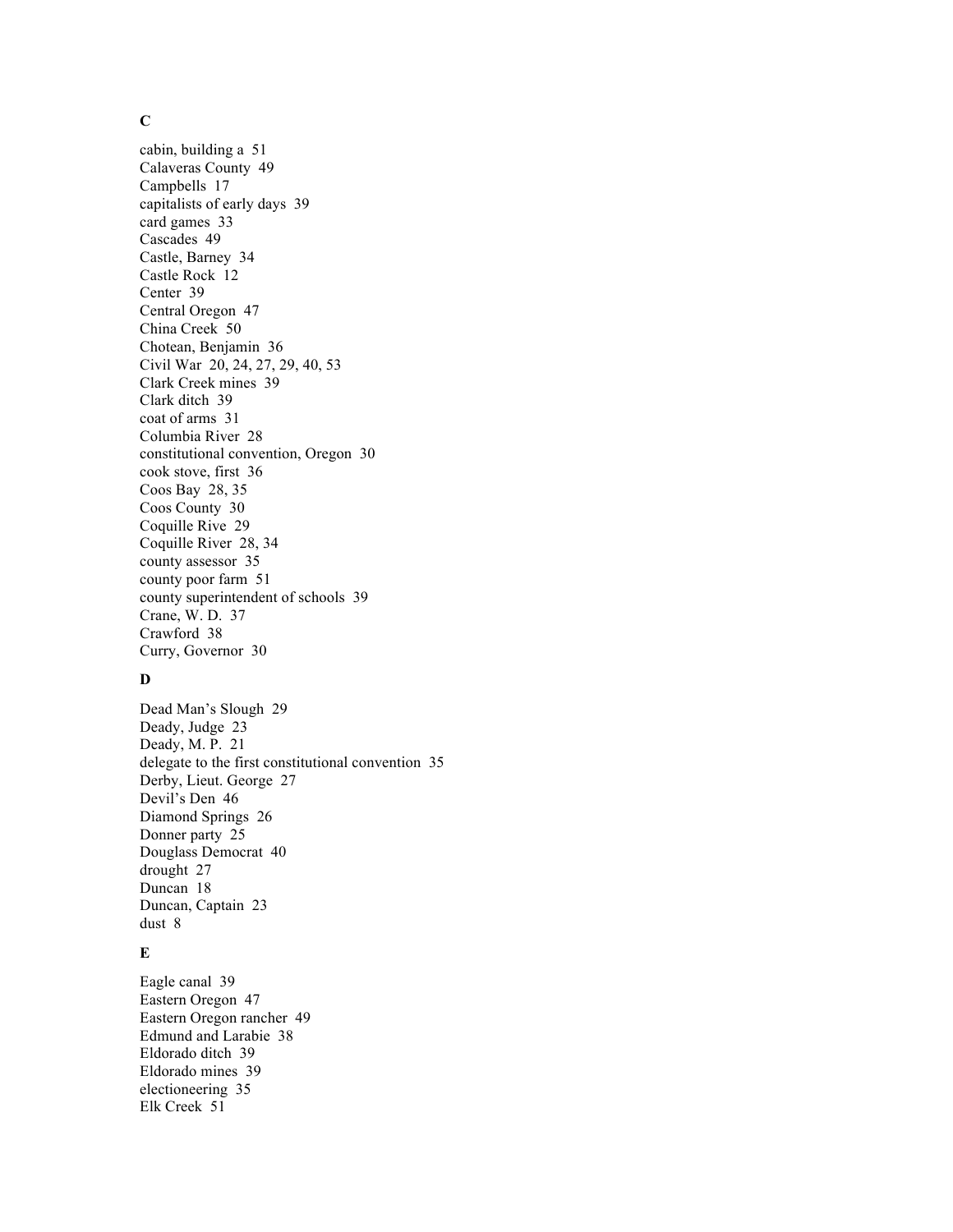Elk River 30 emigrant route through Central Oregon 47 Empire City 28, 30 Empire City, Ore 23 Enchanted Prairie 34 Evans, Mr. 17

#### **F**

Farewell Bend 39 ferries 39 Fifty-four-forty or fight 5 fight for rights 45 Fillmore, President 21 Fishers 17 Fourth of July 36 Frazier River 49 Freeman, George L. 11 Frost, James 28 Fuller, Henry 36 funeral 12

#### **G**

Garnier, Lucien 37 gold 11, 26, 32, 35, 50, 51, 52 Goodrich, A. C. 36 Goose Cree 24 Goose Creek 12 Graham, Major 27 Grande Ronde Valley 52 Green River 23 Griffin 35 Griffin Gulch 35 Griffin, Henry 50 Griffin's Gulch 36, 51, 53

### **H**

Hall, Fort 9, 17, 42 Hall, George, Sheriff 37 Halleck, General W. 27 Halls 16 hangman's day 37 Hangtown 25, 26 Harney Valley 50 Harris, Captain 30 Hayes, Colonel Jack 28 Haynes, Lieutenant 21 Hiatt, Isaac 38 Hiatt's history of Baker County 38 Hindman, Captain 41 Hindman, W. C. 40 Hooker, General 27 Huffman 34 Humboldt Rive 23 Hunt, Crooks & Co 5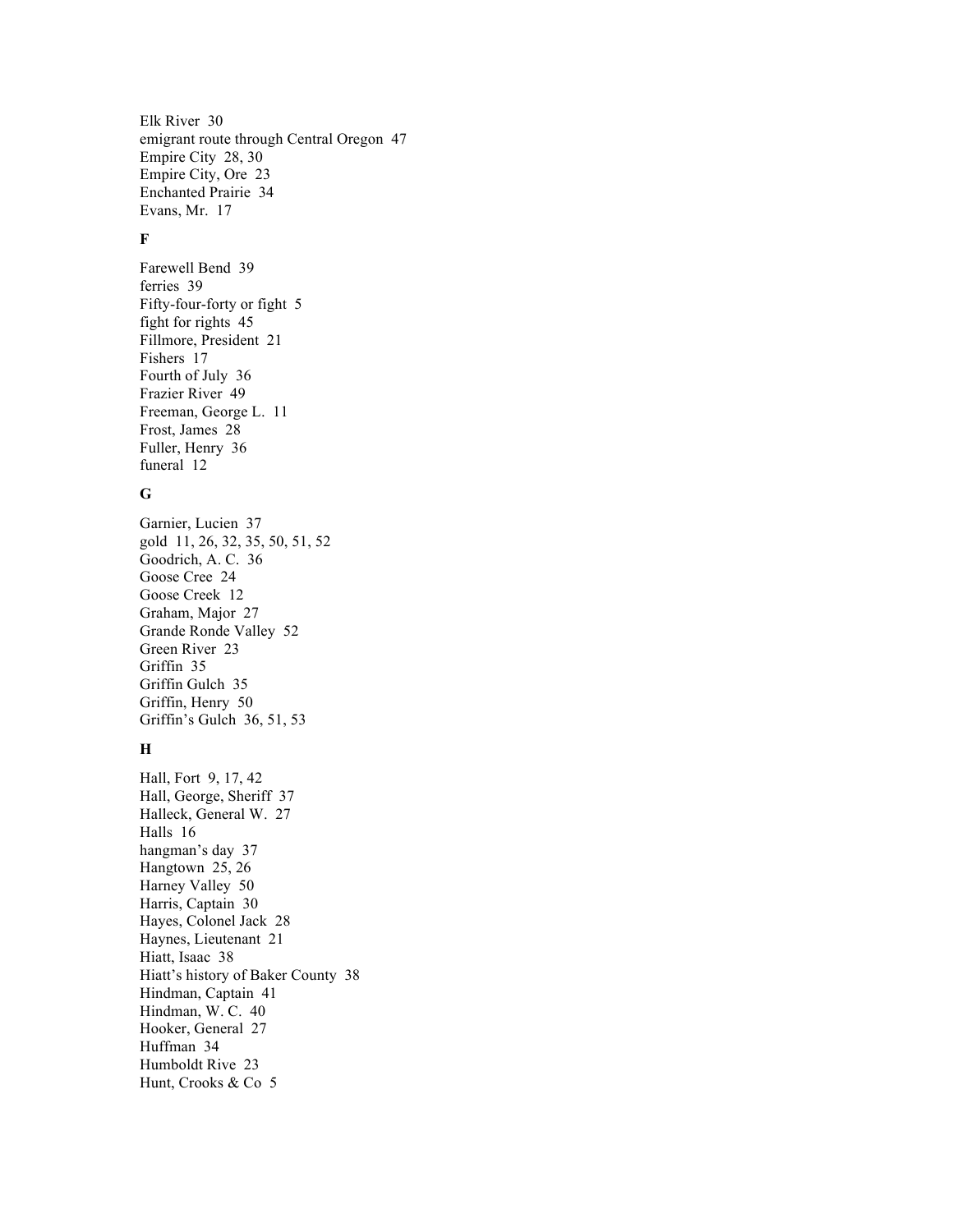### **I**

Idaho 47 Independence, Mo. 43 Wilson, General 21 Indian attack 10, 12, 14, 16, 47 McKee, Colonel 28 Indian Pete 30, 38 Indian wars 32 Iowa constitution 31

#### **J**

James School House 43 John Day 43, 47 Johnson, Captain 38 Jones, Alexander 30 Jordan's Prairie 18 justice 31, 38, 50 justice on the trail 7

### **K**

Kansas City 43 Kirkpatrick, I. M. 36 Knight, Packwood & Abbott 36

### **L**

Landers, Jeff 14 Langbaugh, Mrs. 36 Larabie 38 Laramie, Fort 12, 22, 23, 42, 43, 46 Latham, Milton S. 21 Lawler, Sergeant 23 leader 7 Leavenworth, Fort 5, 21, 34, 44 Little Bear 41 Little, James 43 Littlefield 35 Littlefield, David S. 48, 50 Loring, Colonel 20 Losch 25 Lounts 30 Love, Mrs. 36

#### **Lyons, General 27**

### **M**

Mackanotin Indians 31 Malheur 14 Malheur Rive 49 Mansfield, General 27 McAurthur, Captain 28 McBride, James R. 37 McDermott, Fort 16 McDermott, Jimmy 26 McKibben 25 Metcalf 33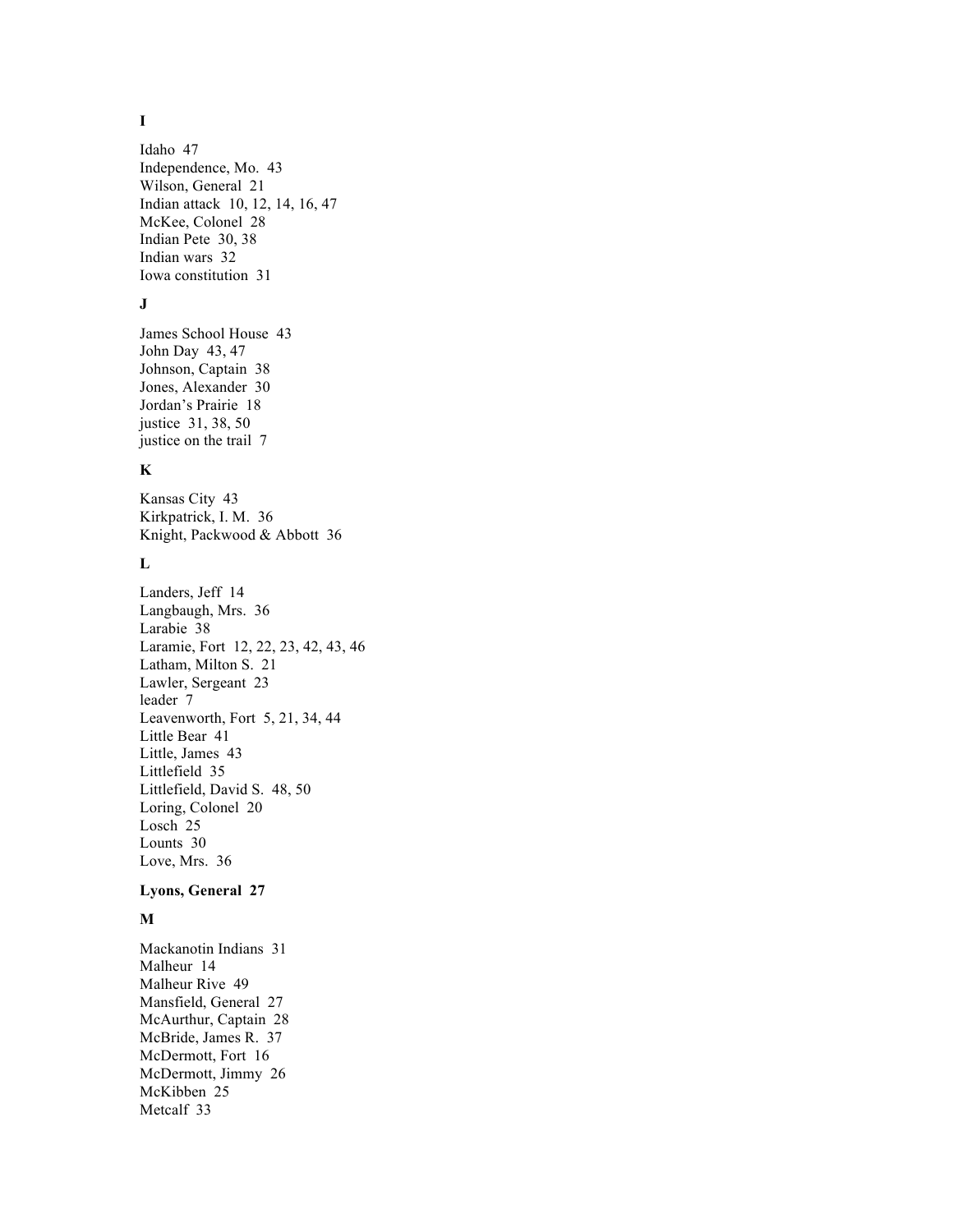Metcalf, R. B. 31 Miller, Joaquin 35 Miller, W. C. 9 miners' laws 30 mining claims 51 Missouri River 5 Monte 33 Mormon Basin 38 Mormon town 43 Morris, Capt. Robert M. 21 Morris, Captain 24 Mounted Rifle Regiment 20 Mt. Vernon. 18 Mule Head 46 murder 38 Myrtle Point 30

#### **N**

Napoleon 19 Newton, Captain 21

### **O**

O'Brien, Miss 39 Olds and Glens ferries 39 Olds, R. P. 39 Omaha 5, 40 order and system in train 7 Oregon 27 Oregon statehood 30 Oro Fino mines 49 ox driving 10 oxen 44 oxen yoke up 44

### **P**

Packwood hotel 39 Packwood, Judge 37 O'Brien 16 Packwood, William H. 18 Packwood, Wm. H. 31, 35, 36 Packwood., W. H. 36 Palmadore 53 Palmer, Gene 24 Palmer, General 25, 30 Pawnee Indians 22 pay for laborers 26 peddling trips 19 Perkins, Rufus 39 Pierce, C. E. 11 Pierce, Royal A. 16 Pine Butte 46 Pine Creek 36 Piute Indians 22, 26 Placerville, CA 23 Places 17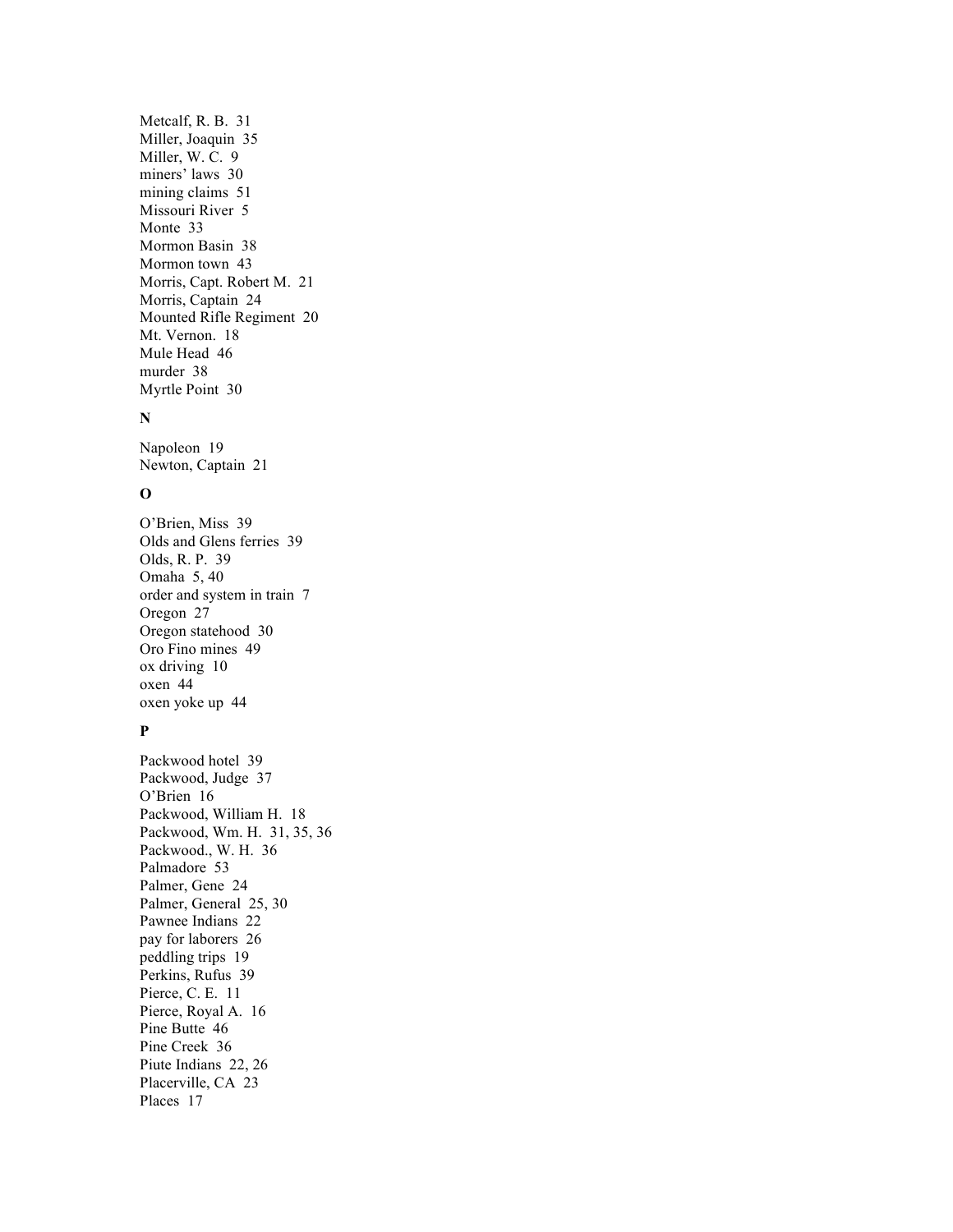Platte River 5, 22, 40, 46 Pleasanton, Lieut. Alfred 27 poisoning 37 pony express 11 Port Orford 28 Portland 36, 50 Powder River 17, 35, 50 Powder River Valley 10 Powder Valley 17, 42, 47, 51, 52 prices for goods 48

#### **Q**

quarreling 41

### **R**

Rackerby, Dr. 37 ranching 47 refusal to stand guard 24 rest and refreshment 8 Reynolds, Major 21, 23 Rhett, Captain 23 rob the paymaster's wagons 23 Robbins, George C. 37 Rockefelle, W. H. 11 Rogue River 28, 34 Rogue River Indians 30 Rogue River, John 31 Roland Prairie 29

### **S**

Sacramento 26 sailors for San Francisco 48 Salem 31, 35 Salmon, Marble, Mill and Goodrich creeks 36 Salt Lake City 23, 24 Salt Lake springs 27 San Francisco harbor 27 Sanford, M. H. W. 30 scalps 41 Schriver 35 Schriver, G. W. 50 scouts 7 scurvy 27 Seminole Indian War 26 Settler, Charles 30 Shasta Costa Indians 28 Shaw and Kelley, attorneys 37 Shaw, Dan 10 sickness 22 Siletz River 31 Sink of Humboldt 23 Sioux Indians 40, 46 Sixes mines 35 Sixes River 30 Smith, Captain A. J. 28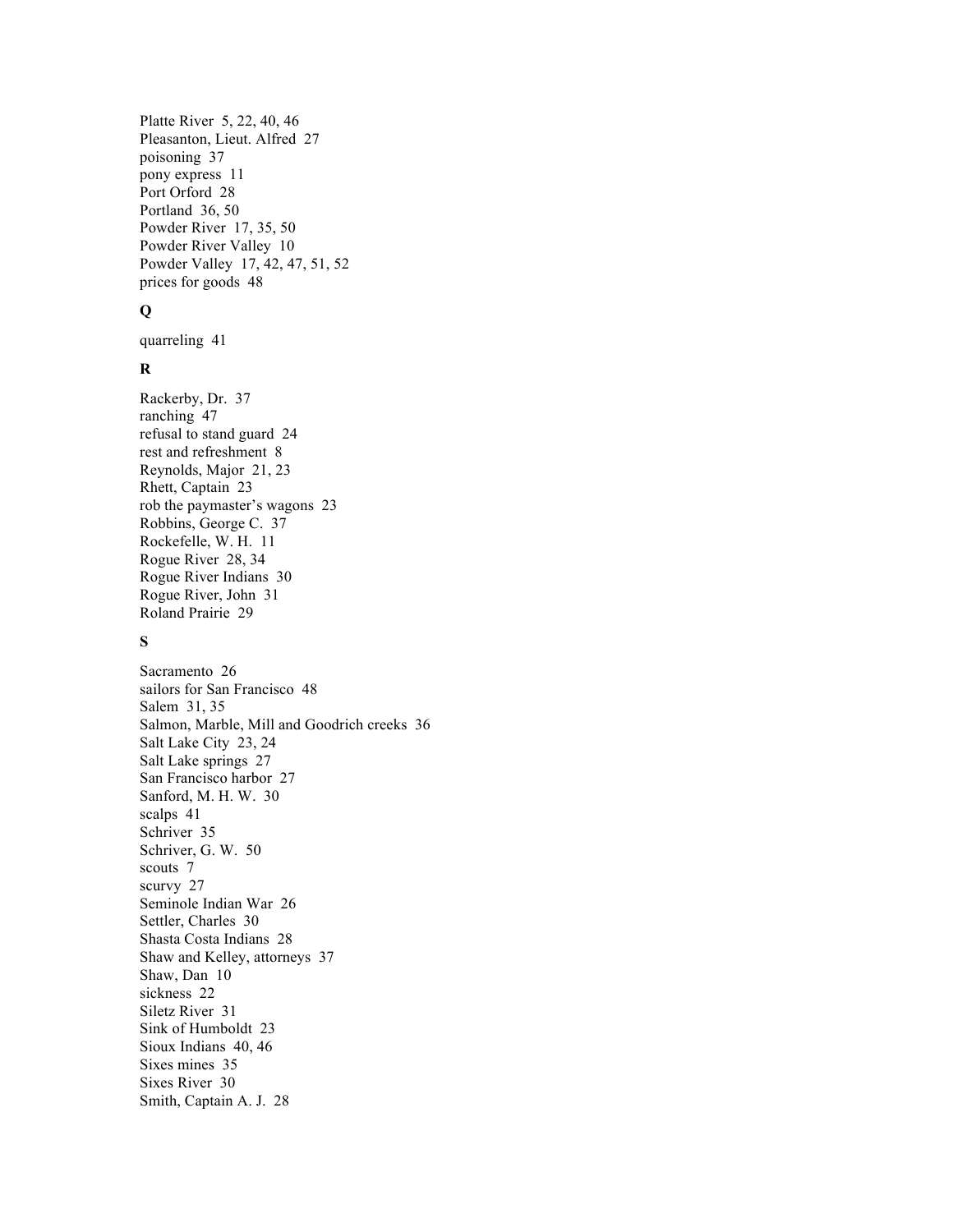Smith, Isaac 36 Snake River 17, 39 snow 52 social life 8 Sonoma 27 South Pass of the Rockies 9 Spanish Tom 38 Sparta ditch 39 square mea 26 St. Helens 28 Stafford 35 Stafford, Mrs. 39 Stafford, William 50 Stanton, Lieut. H. W. 28 state seal 31 steamboat 39 Stineman , George W. 28 stock of goods 36 Stormut, Elizabeth 18 Sugar Loaf mountain 34 Sumner, Col. Edwin 21 Sundays 17

### **T**

Tamnatissa 31 Tarheads 36 Tessier 37 The Dalles 36 thieves, cut-throats, assassins, stage robbers 33 Thompson, Captain 23, 24 Tichnor, Captain 35 Tuckers 16 Turk, Elizabeth Ann 16

### **U**

Umatilla 36 Umatilla Landing 17

#### **V**

Vallejo, General 27 Van Buren, Captain 28 Vancouver 28 Vancouver, Fort 20 Venable and Burton 29 Virtue, James W. 11

### **W**

Walla Walla 17, 51, 52 Ward, Ira 36 Washoe 39 Watson's Springs 14 Webber River 23, 24 Webfooters 36 Wells Fargo 11 whisk, shug and bac. 46